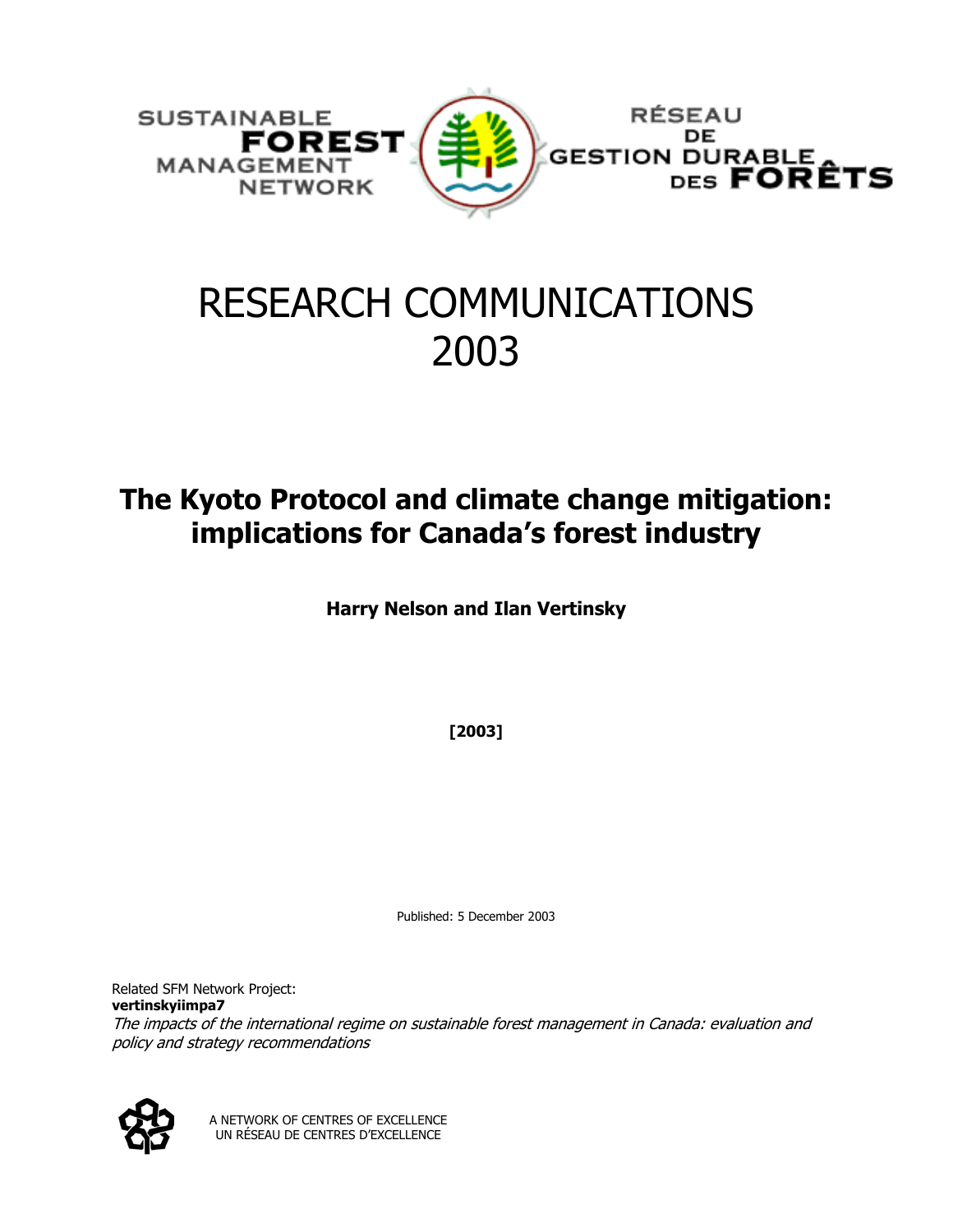# **The Kyoto Protocol and Climate Change Mitigation: Implications for Canada's Forest Industry**

Harry Nelson<sup>1</sup> and Ilan Vertinsky<sup>2</sup>

<sup>1</sup> Senior Research Associate, Forest Economics and Policy Analysis (FEPA) Research Unit, University of British Columbia, 2424 Main Mall, Vancouver, BC V6T 1Z4 <sup>2</sup> Director, Forest Economics and Policy Analysis (FEPA) Research Unit, University of British Columbia, 2424 Main Mall, Vancouver, BC V6T 1Z4, and Professor, Faculty of Commerce, University of British Columbia.

This paper has benefited greatly from the insight and criticism offered by Tony C. Lemprière of the Canadian Forest Service. We would like to thank Matthieu Papouin for his research assistance and the Network of Centres of Excellence Sustainable Forest Management Network for its support.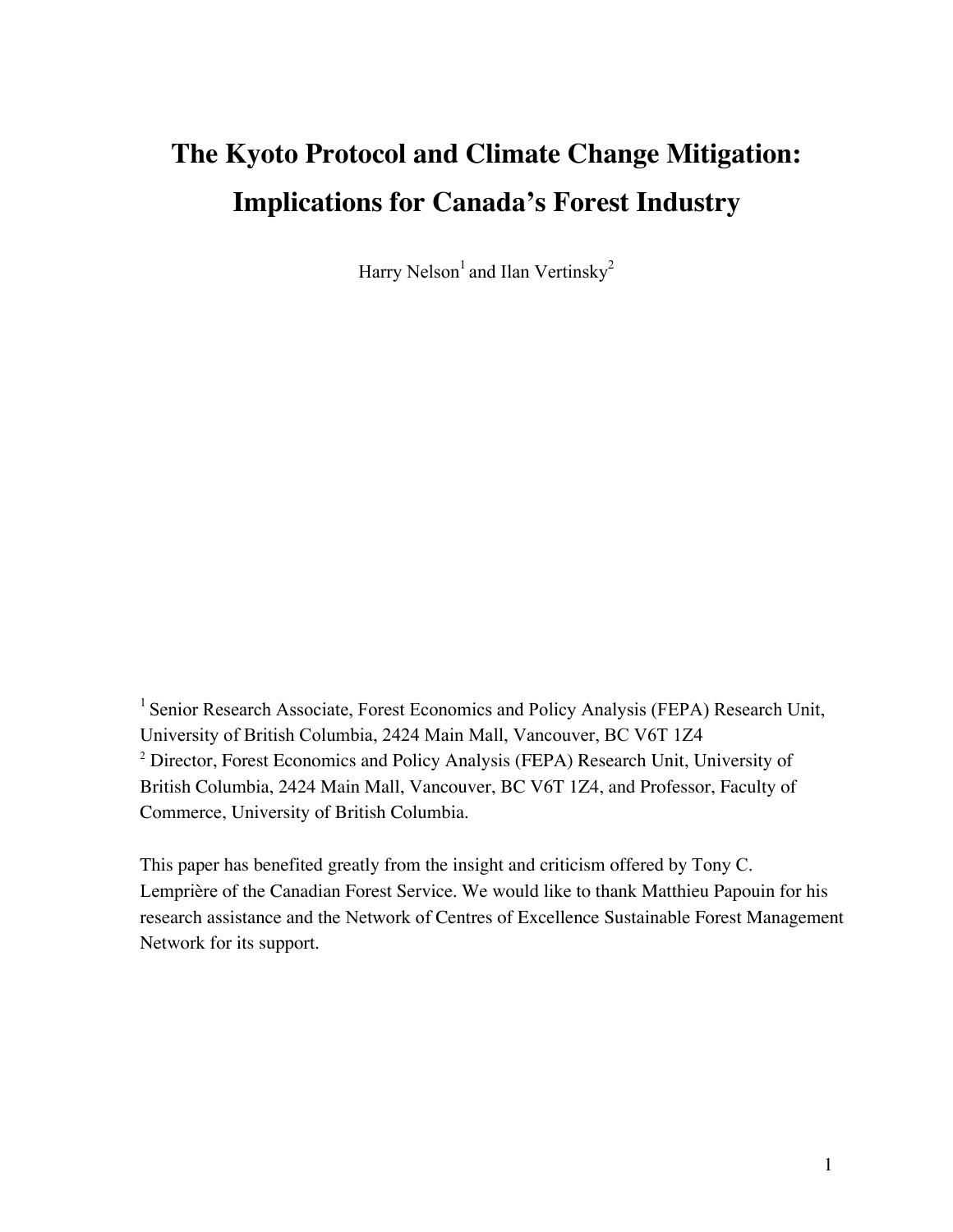| 3.2.1 Potential Importance of Forestry in Meeting National Commitments  15  |  |
|-----------------------------------------------------------------------------|--|
|                                                                             |  |
|                                                                             |  |
|                                                                             |  |
|                                                                             |  |
|                                                                             |  |
|                                                                             |  |
| Table 5. Cost Effective Actions to Reduce Emissions in the Forest Sector 22 |  |
|                                                                             |  |
|                                                                             |  |
| 4.4.1 Kyoto rules on Afforestation, Reforestation, and Deforestation 23     |  |
|                                                                             |  |
|                                                                             |  |
|                                                                             |  |
|                                                                             |  |
|                                                                             |  |
|                                                                             |  |
|                                                                             |  |
|                                                                             |  |
|                                                                             |  |
|                                                                             |  |
|                                                                             |  |
|                                                                             |  |
|                                                                             |  |
|                                                                             |  |
|                                                                             |  |
|                                                                             |  |
|                                                                             |  |
|                                                                             |  |
|                                                                             |  |
|                                                                             |  |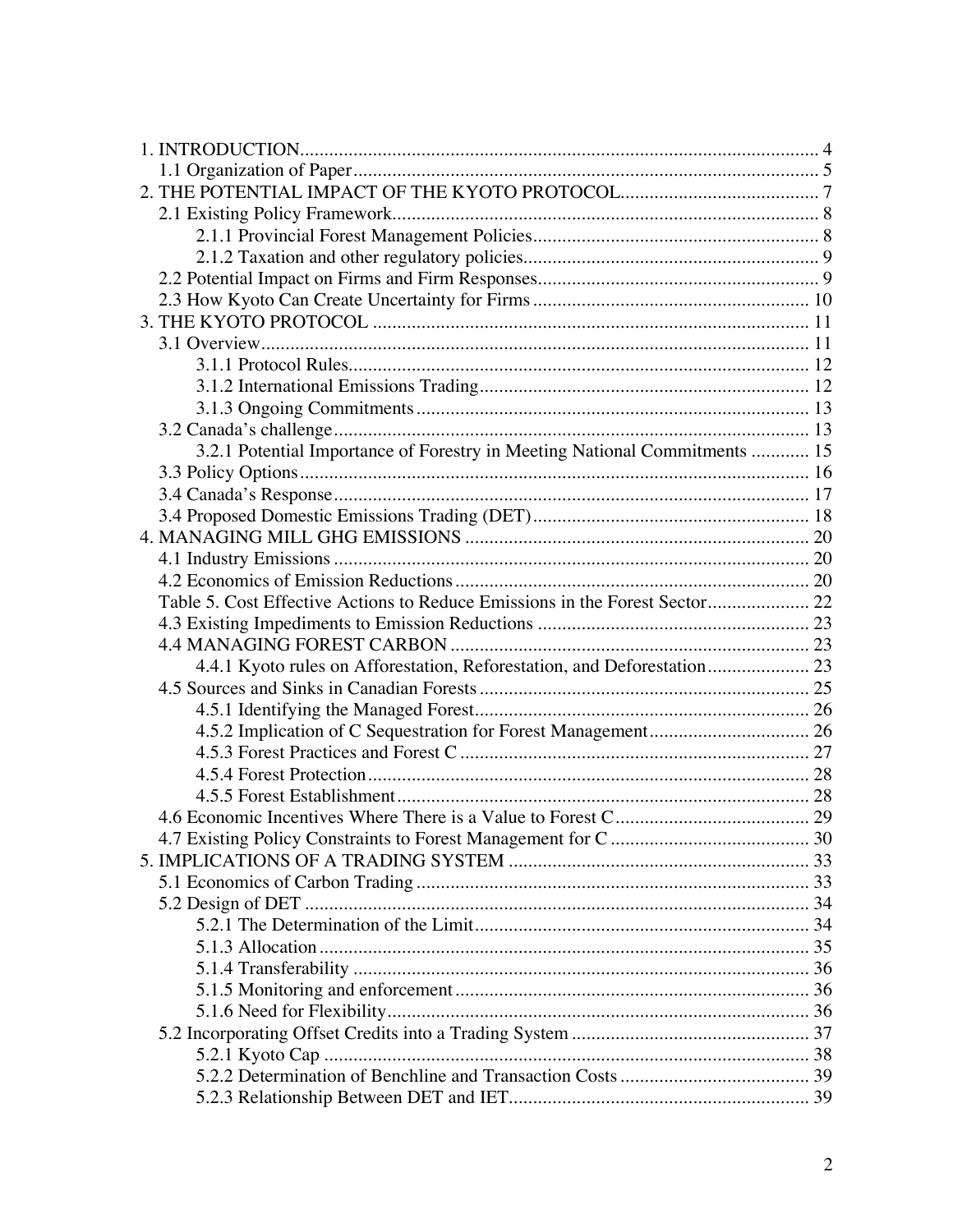| -57 |
|-----|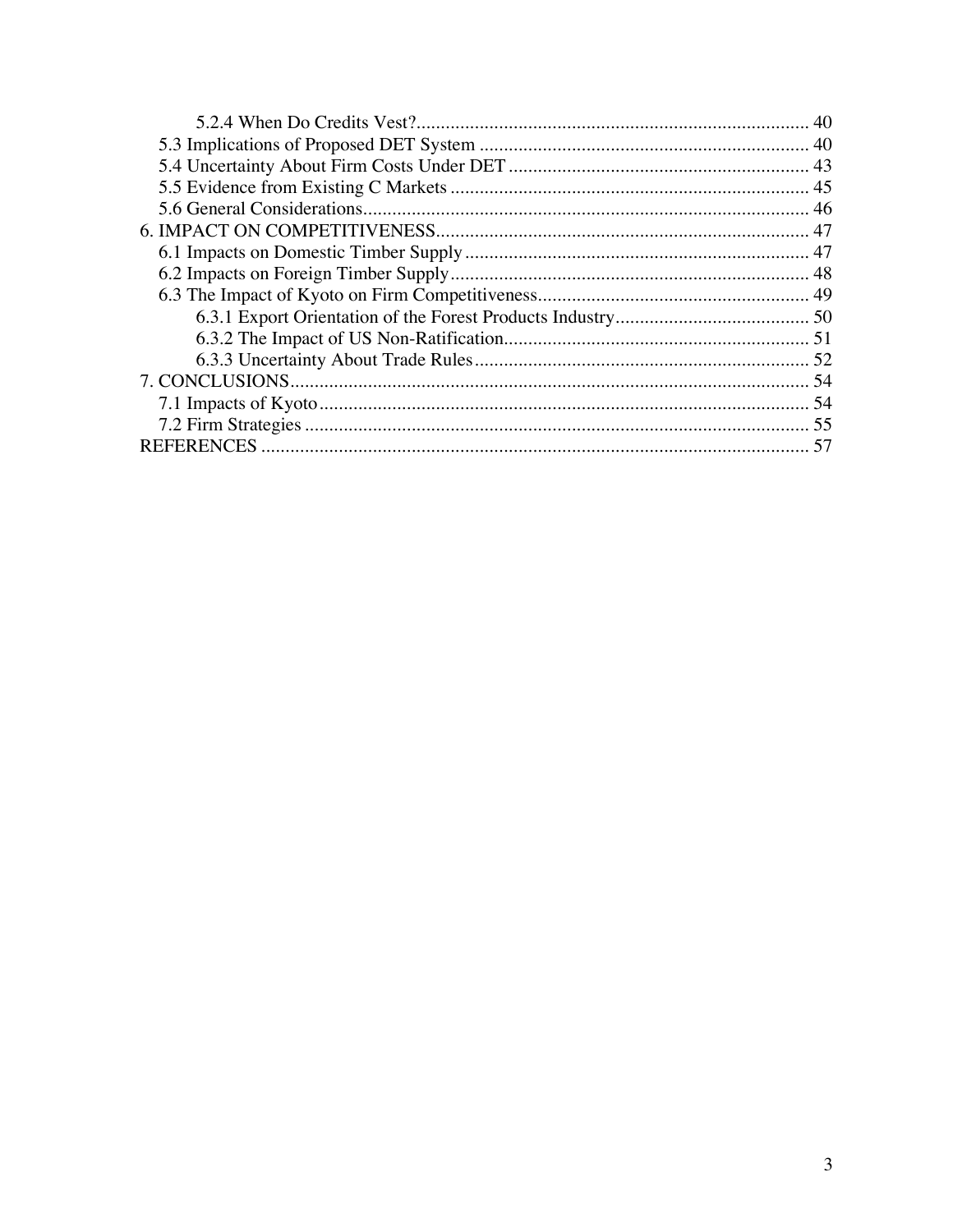#### **1. INTRODUCTION**

The Kyoto Protocol is unique among Multilateral Environment Agreements (MEAs) in that it imposes legally binding targets and explicitly provides for the use of economic instruments to help achieve its environmental objectives. It is also significant because of its long-term and large scope - achieving the UNFCCC goal will require efforts over decades affecting all countries. Thus the likely long-term impacts of the Protocol are wider reaching and more profound than perhaps any other international treaty, environmental or otherwise.

The Canadian forest sector will be affected both because the forest resource on which it relies plays an important role in the global carbon cycle and the production of forest products is an energy intensive activity. Climate change mitigation requires reductions in Greenhouse Gas (GHG) emissions and increases in carbon sequestration and, unlike most sectors, the forest sector can make a contribution to both efforts. Companies in the forest product sector will need to adjust both over the next decade and in the long-term as changes to the economics of their business, and to government policy, occur in response to climate change mitigation goals. Canada's efforts to meet its climate change commitments in 2008- 12 and beyond will induce or require changes in how energy is used and how forest carbon is managed.

While the Kyoto Protocol establishes a policy framework and certain mechanisms by which countries can seek to mitigate GHG, the Protocol leaves some key issues to be addressed. The Protocol gives countries wide latitude as to how they can proceed within the framework established by the Protocol. Governments can choose from a range of different policies for climate change mitigation, such as those related to emissions trading, carbon offset trading, taxation, energy efficiency and fuel mix choices, and innovation and technology promotion. The policy choices made will affect the forest sector. There may be requirement, pressures or incentives for change in forest management practices (including regeneration and silviculture), harvesting behaviour and utilization of wood. In mills there will be implications for investment decisions, innovation, product mix and competitiveness because of changes in direct fossil fuel energy costs, transportation costs, and the need for new capital spending.

Companies need to understand the types of changes that may be encouraged or required for climate change mitigation purposes, as well as the economic and policy issues. With this understanding they can determine how best to adapt and think strategically about how climate change issues fit into their decision-making for their forest and manufacturing operations.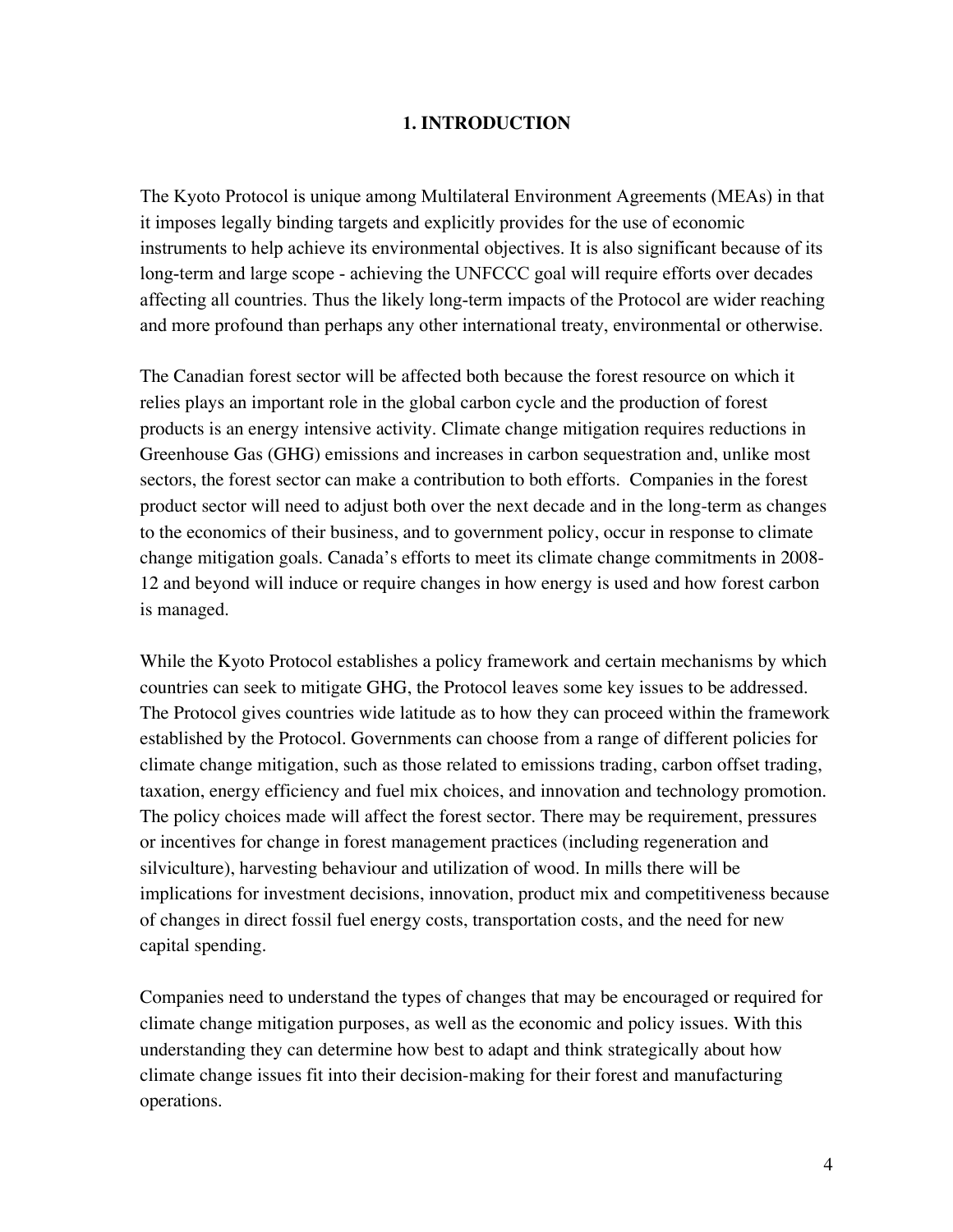#### **1.1 Organization of Paper**

This paper provides a framework under which forest companies can think about how to respond to the changes they can expect to encounter over the short to long term from the implementation of the Kyoto Protocol. In Section 2 we provide the conceptual model: we discuss the policy changes might be created by the Protocol, how those changes might impact firms, and evaluate the possible impact of different policy choices (we consider these more fully later in the paper).

In Section 3 we summarize the Protocol rules and the policy framework they establish. Protocol rules and targets set the framework in which Canadian governments will create policy, thereby directly affecting forest companies. The rules will also have an indirect effect through policies taken in other countries affecting the sector, and through the impacts on forest management abroad. We discuss the challenge that Canada faces in meeting its target. We summarize the policy choices under discussion in Canada regarding climate change mitigation, and how they may affect companies, and the proposed Canadian plan. Here we discuss in a general way various policy options, such as trading regimes, incentives and other measures that governments could use, as well as investment abroad, that could be used to help meet Canada's target.

In Section 4 we focus on the application of Protocol rules to Canadian forest product companies and forest management. We examine forest products manufacturing and review in general terms the options available to reduce greenhouse gas emissions. We then look at forest carbon (C) management. We consider options to increase carbon sequestration and carbon conservation measures that reduce emissions from forestry activities (other than from fuel consumption). We discuss the economics of such options and policy issues that arise when climate change mitigation becomes an important goal in managing Canada's forests. We describe the types of changes that may occur in management in the long run because of interest in climate change mitigation. We briefly discuss the economics of these options and then turn to a more in-depth discussion of policy issues that arise in addressing mill emissions, with a specific focus on emission trading design issues relevant to the forest sector. We describe how the economics of trading might encourage changes in investment decisions in mills. In terms of instruments for facilitating carbon management we focus on how a carbon offset trading system might influence forest management.

In Section 5 we use the conceptual model developed earlier to examine the short and long run implications for forest sector firms from a domestic trading system for GHG. We first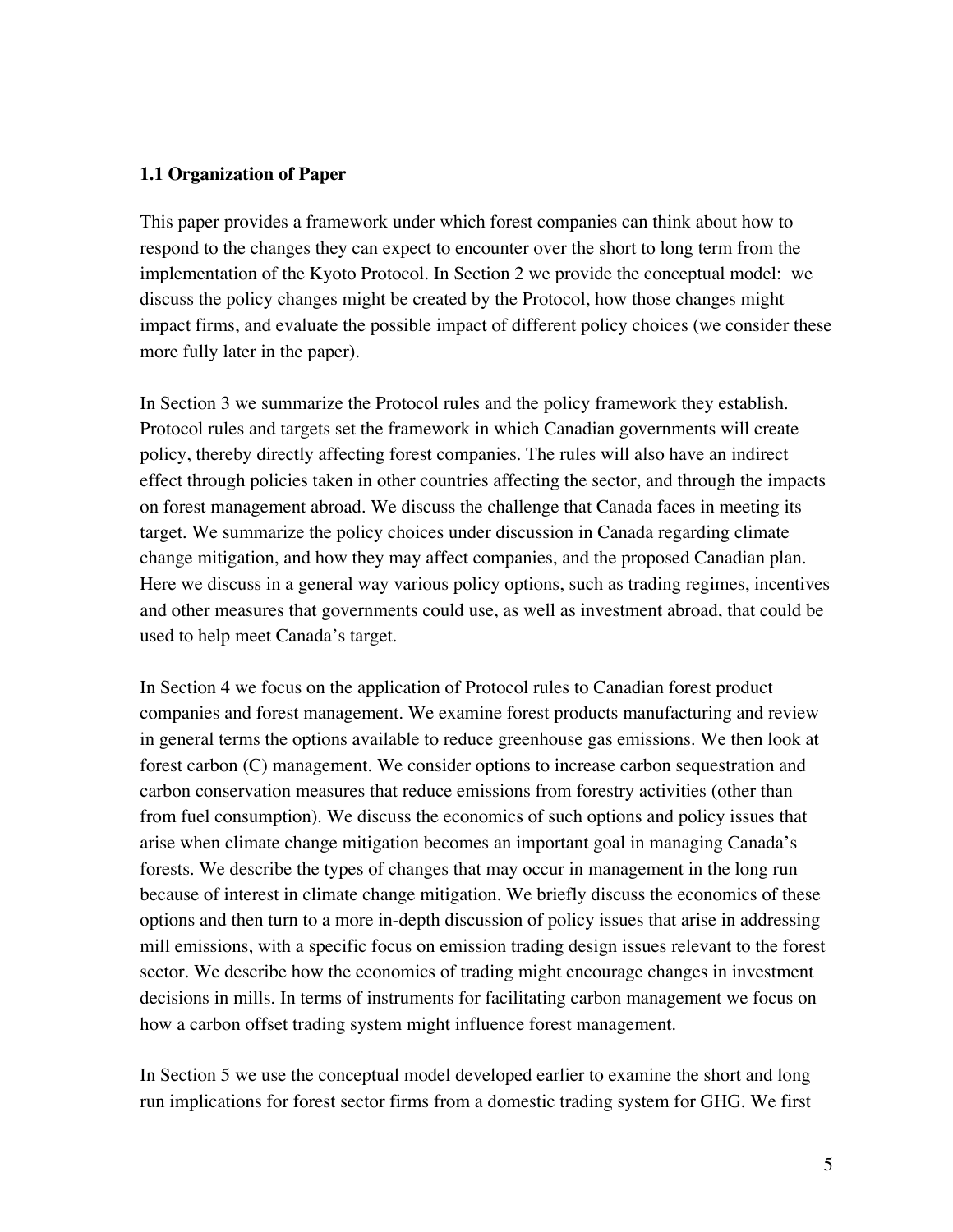look at the design of a baseline and credit-offset trading system and the implications of including forest C in a trading system and ask whether, over the medium to longer term the economics of C trading may be such as to encourage changes in forest management in Canada. We then consider the design of a domestic trading system for GHG, in particular the issues around allocation, transferability, and coverage, and their implications for forest product firms. In Section 6 we examine international issues raised by Kyoto, in particular the impact on firm competitiveness.

Finally, in Section 7 we conclude with general comments on the implications of climate change mitigation policy choices and economics for forest companies, including firm competitiveness, forest management, and industry structure. We summarize the key unanswered questions, both at the international level, as well as those at the national level. We finish this section with a discussion of several international issues resulting from the Protocol that may have an impact on Canada's forest management.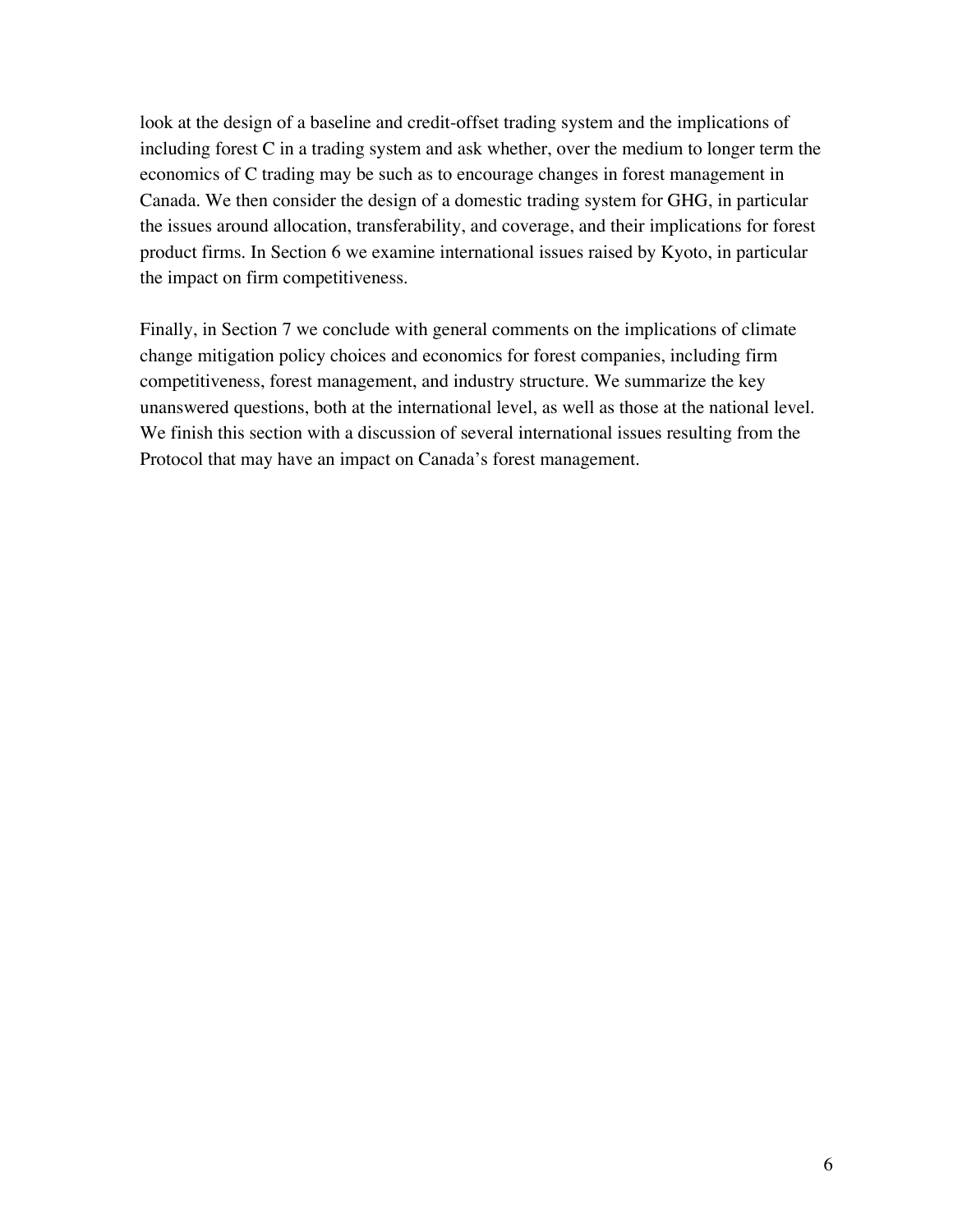#### **2. THE POTENTIAL IMPACT OF THE KYOTO PROTOCOL**

The Kyoto Protocol will be implemented through national policies developed to achieve the Canadian commitment. The implementation of these policies can affect how forest companies operate in a number of different ways as shown in Figure 1. In some cases, a national policy may envision the direct application of new regulatory system (such as the proposed Domestic Emissions Trading system). In other cases, these national policies are filtered through the provinces because of their jurisdiction over forestland. These national policies are also filtered through the existing regulatory and tax structure under which firms operate. At the same time, actions at both the federal and provincial level in response to other initiatives and pressure taking place in the international arena (such as trade policies and other environmental initiatives) will also influence policy development.



*Figure 1. Potential Policy Impacts on Forest Product Firms*

Forest product firms may feel the impact of these policies in four major ways. First, a new regulatory system may directly constrain how a firm operates or change the choices open to firms. Second, changes in provincial forest polices can directly affect the availability and cost of provincial timber. Third, changes in provincial forest polices (along with other policy changes) can influence forest practices through either direct regulation or changing the incentives firms face. Finally, these polices may alter the scope and nature of markets in which firms sell their products. They may affect prices and quantities in existing export and domestic markets; they may also create new markets or create barriers to existing markets. Below we describe the interaction between these policies and the business environment in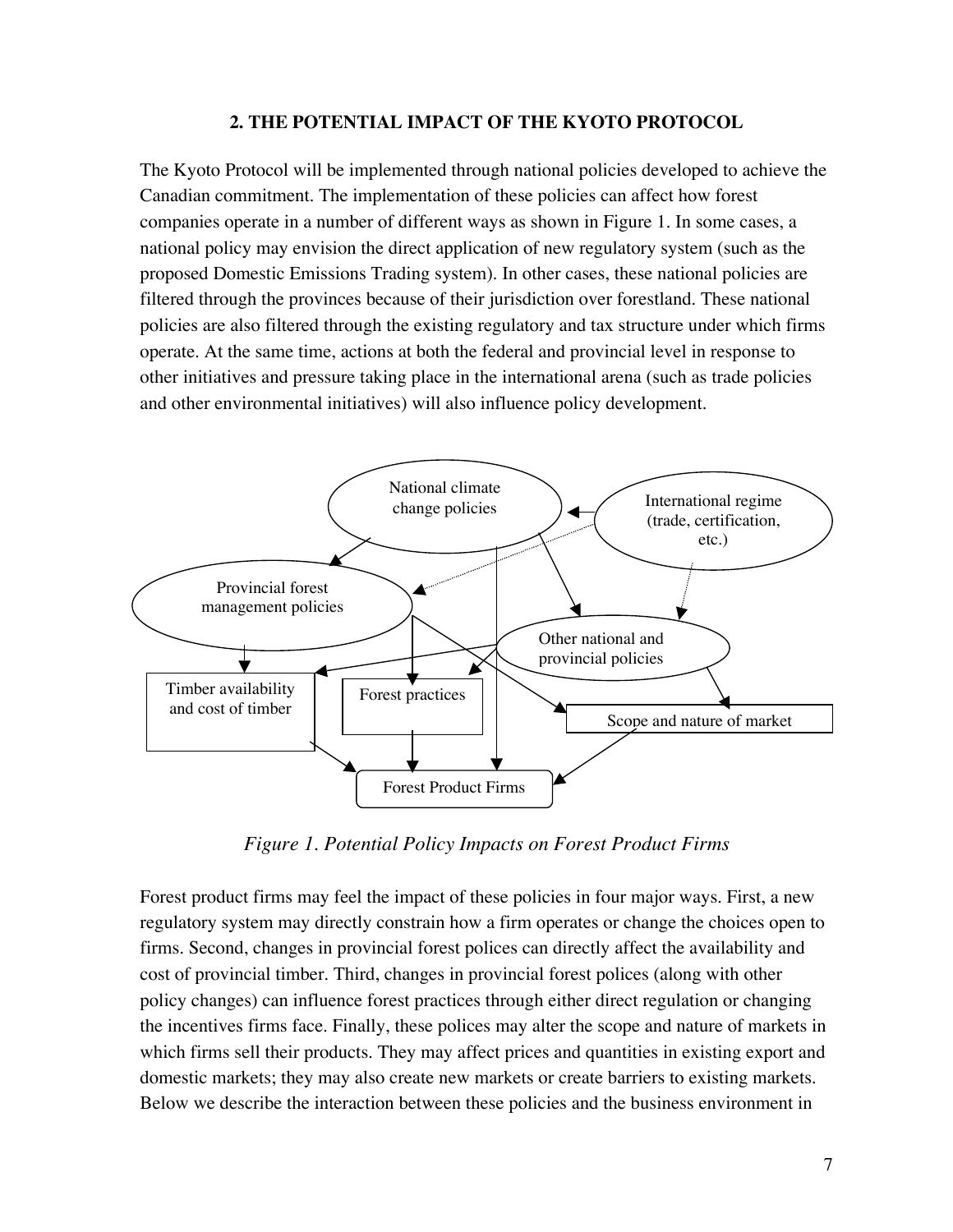more detail, in particular to the likely impacts on firms from the Protocol and how they can respond to those impacts.

# **2.1 Existing Policy Framework**

Consideration of the impact of Kyoto involves examining two distinct sets of existing policy frameworks through which any national policies will be filtered. These policies may place constraints that limit the effectiveness of various policy approaches or conflict with existing legislation or regulatory rules.

# *2.1.1 Provincial Forest Management Policies*

Because of their ownership of forestland, provinces have the primary role in developing forest management policies in Canada. Much of provincial forest policy operates through tenure arrangements with forest companies that govern the arrangements under which they harvest Crown timber. These tenure arrangements establish harvest levels and there may also be constraints on what is harvested through utilization standards. The government may constrain how the harvest is utilized through appurtenancy standards. The government may also mandate specific regeneration practices or efforts. All of these policies directly influence the volume of timber over the short and long-run.

The government directly affects the cost of timber through stumpage policies. Timber fees may be differentiated by end-use; they may be adjusted for particular operating conditions; and certain silvicultural practices may be eligible for reimbursement. Provincial governments also regulate harvesting practices. They may restrict the size of harvesting areas; the spatial distribution of harvests through adjacency requirements; and even the temporal patterns of harvests through variable retention and multiple-pass harvesting systems. Governments may set aside protected areas. Government regulations dictate the level of protection from fire and pests and how the financial burden is shared between governments and companies. All of these policies can affect the volume and cost of timber.

Provincial governments also regulate private forestland owners. These regulations may apply solely to harvesting practices; there may also be other regulations governing the conversion of land from one land use to another (e.g. zoning requirements that restrict the conversion of forestland or agricultural land)(Canadian Federation of Private woodlot Owners 1999).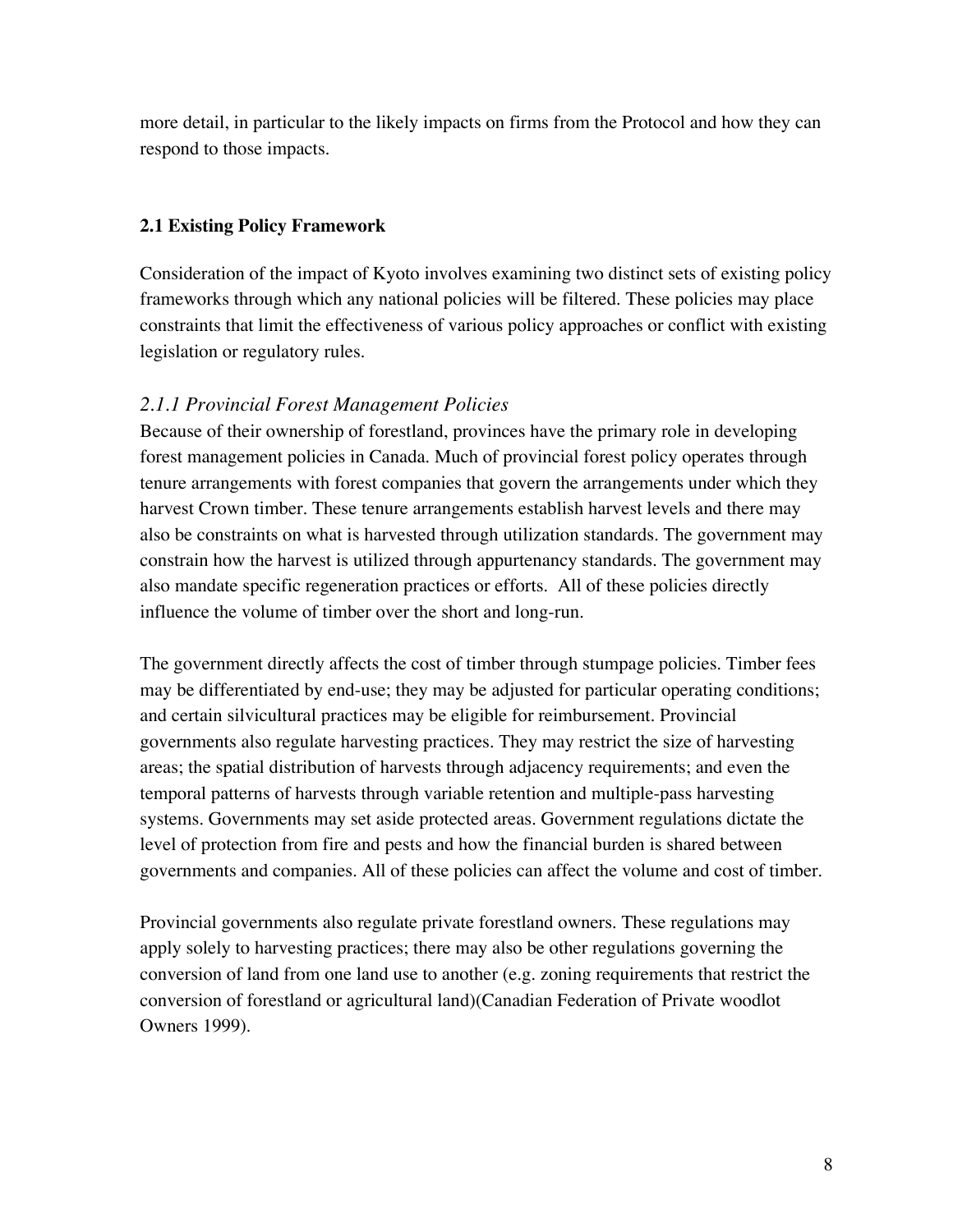### *2.1.2 Taxation and other regulatory policies*

The Federal and provincial tax systems can encourage or discourage capital investments; for example, depending upon their treatment of depreciation, firms may be able to more quickly write off certain types of investments. Capital taxes discourage investment. Unfavorable tax treatment of private forestland (e.g. taxed at a higher rate than agricultural land) can discourage investment in forestry (Private forest Landowners Association of British Columbia 1998).

Governments can also modify other regulatory policies that may indirectly affect forest product firms. These can range from pollution control requirements to energy efficiency standards. Because of importance of energy (power generation), changes in energy polices (such as deregulation) can also have substantial impact on firms, especially pulp and paper manufacturers, through their impact on price levels.

#### **2.2 Potential Impact on Firms and Firm Responses**

The Kyoto Protocol will directly impact forest product firms in two major ways. First, it will raise their production costs since we are imposing additional constraints on the firm. Although there is the possibility of increased energy savings or reduced pollution from reducing GHG (a point raised by a number of ENGO's), those benefits may be financially not large enough to warrant investment, or is based on externalities that do not accrue to the firm. The expectation is that if it was profitable to undertake such actions to reduce GHGs before the imposition of the constraint the firm would have already taken those steps. However, there can be a variety of reasons why this may not be the case, as we discuss below (see NCCP 1999). We discuss the level of potential cost increases later. Second, firms will face increased uncertainty. This uncertainty comes from several sources; uncertainty as to the regulations that might be applied now and in the future; the impact of those regulations on the firm's competitiveness (relative to its peers as well as foreign competitors); and third, the market outcomes associated with the new regulation.

How can forest sector firms respond? They have several main options. First, they can attempt to further reduce absolute costs. For capital intensive businesses, this typically means seeking greater economies of scale. The opportunities to do so are greater for more capital intensive forest products manufacturers: pulp and paper manufacturers; engineered wood product manufacturers; and high volume sawmills producing standardized lumber grades.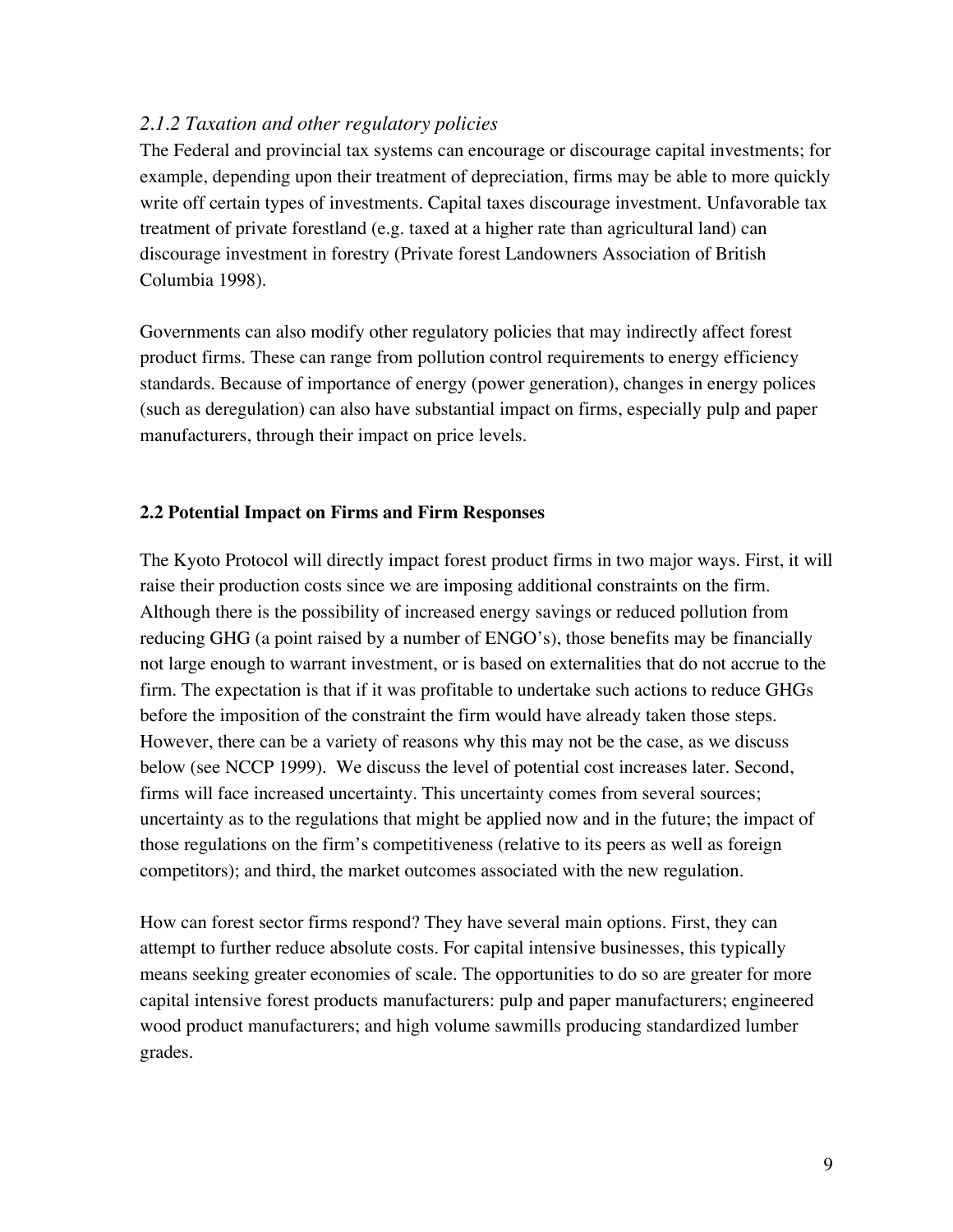Firms can also attempt to change their returns through altering their product mix. The regulatory outcome might be to raise costs for particular products or classes of products; reducing outputs of relatively higher-cost goods while increasing production of the other goods can reduce the overall cost impact of Kyoto. Firms may even consider reducing production where the relative return from selling carbon credits (through either curtailing production or carbon sequestration) is greater than from expanding production at the margin.

Firms may also change the location of their production; this can range from shifting output among company facilities (where there may be differences in production costs due to the technology employed, age of the capital stock, or regional operating conditions) to a relocation of production to facilities not covered by the regulatory system. The ability to relocate production either internally, regionally, or internationally will be contingent in part upon fibre availability.

Firms can invest in new technology to reduce their costs. This can take the form of fuelsaving or fuel switching technologies; switching from more GHG intensive power to less and even C-neutral (biomass). The ability to switch fuels will depend upon the availability of alternative fuel supplies.

Finally, firms can explore opportunities to benefit from new markets created by climate change policy, such as markets for emission reductions and forest carbon offsets. A chief concern here is that, as in any attempt to enter an unfamiliar market, and in particular one that is still in its formative stage, new expertise is needed and the costs and benefits may be quite uncertain.

# **2.3 How Kyoto Can Create Uncertainty for Firms**

There are two major areas where there is uncertainty about the potential impact Kyoto may have upon forest sector firms. The first is the implementation of Kyoto at the national level, where there are discussions over the design of a domestic GHG trading system, and the impact such a system may have at the company level. Some of this uncertainty will be resolved as policy-makers finalize the regulatory framework. The second is at the international level, where there is the uncertainty arising from the interaction of firms and country commitments with Kyoto mechanisms upon the supply and demand for forest product exports that can change overall markets for forest products.

We evaluate this uncertainty in two areas. In the first area, we examine the possible impacts from different choices open to policy-makers in the implementation of a DET and offset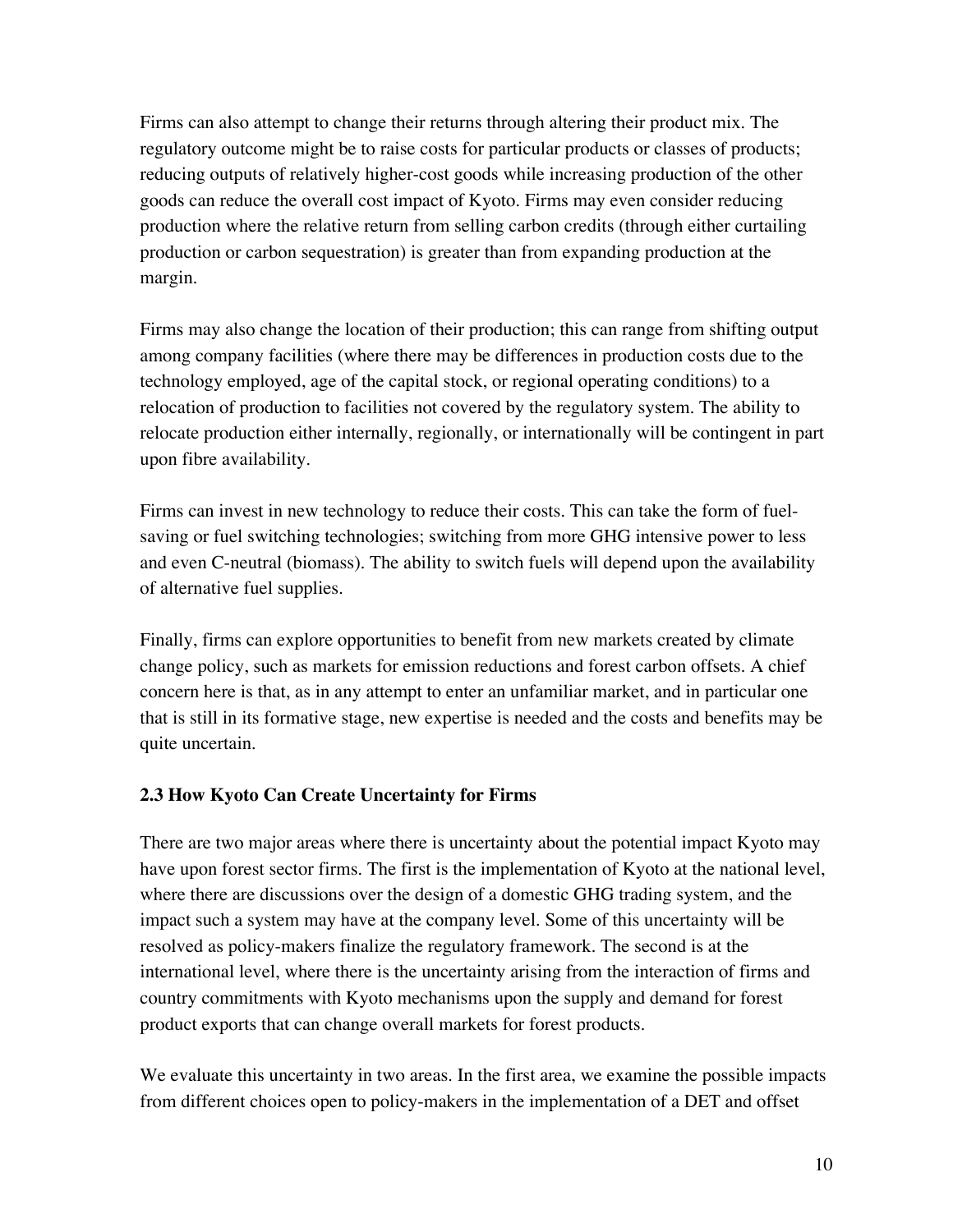system and where these regulatory systems can influence firms' costs (both absolute and relative across firms). In the second area, we consider the implications of Kyoto ratification on the general competitiveness of Canadian firms in international forest product markets, including the impact of U.S. non-ratification, and whether or not Kyoto-associated trade rules might change market access for forest products.

# **3. THE KYOTO PROTOCOL**

# **3.1 Overview**

The United Nations Framework Convention on Climate Change (UNFCCC) was adopted in 1992, with the objective of reducing atmospheric concentrations of greenhouse gases (GHGs) to a level that would prevent dangerous interference with the climate system. As a first step to achieve this objective, the FCCC contained a commitment that industrialized countries would reduce their GHG emissions to the 1990 level by 2000. Recognizing that this voluntary commitment would not be achieved, the Parties to the UNFCCC adopted the Kyoto Protocol to the Convention in 1997, laying out a framework for legally binding emission limitations by industrialized countries amounting to 5% below the 1990 level by the commitment period of 2008-12. Following four subsequent years of negotiations the rulebook for the Protocol, known as the Marrakesh Accords, was adopted in late 2001 (UNFCCC 2002).

The Protocol established GHG emission limitation or reduction commitments for 38 industrialized countries for 2008-12. The Protocol will enter into effect when at least 55 countries including countries accounting for at least 55% of industrialized country emissions have ratified the Protocol. By December 2002 close to 100 countries had ratified the Protocol, including Japan, the European Union and other European countries accounting for close to 40% of industrialized country emissions. The current government of the United States has said it will not ratify the Protocol, and the Australian government has expressed its intent to not ratify in the near future. Assuming that all other industrialized countries ratify, as most are expected to do, then the Protocol will cover about two-thirds of industrialized country emissions. The Protocol will enter into effect when Russia ratifies; if it does not (although it is currently expected to), the Protocol will not enter into force.

Negotiations on emission limitation or reduction commitments under the Protocol for after 2012 are expected to start around 2005. Developing countries do not have targets for 2008- 12, but the future negotiations will include consideration of how they can best contribute to global efforts to reduce emissions. The major non-industrialized economies have ratified the Protocol (e.g. China, India, Brazil, Mexico, South Korea).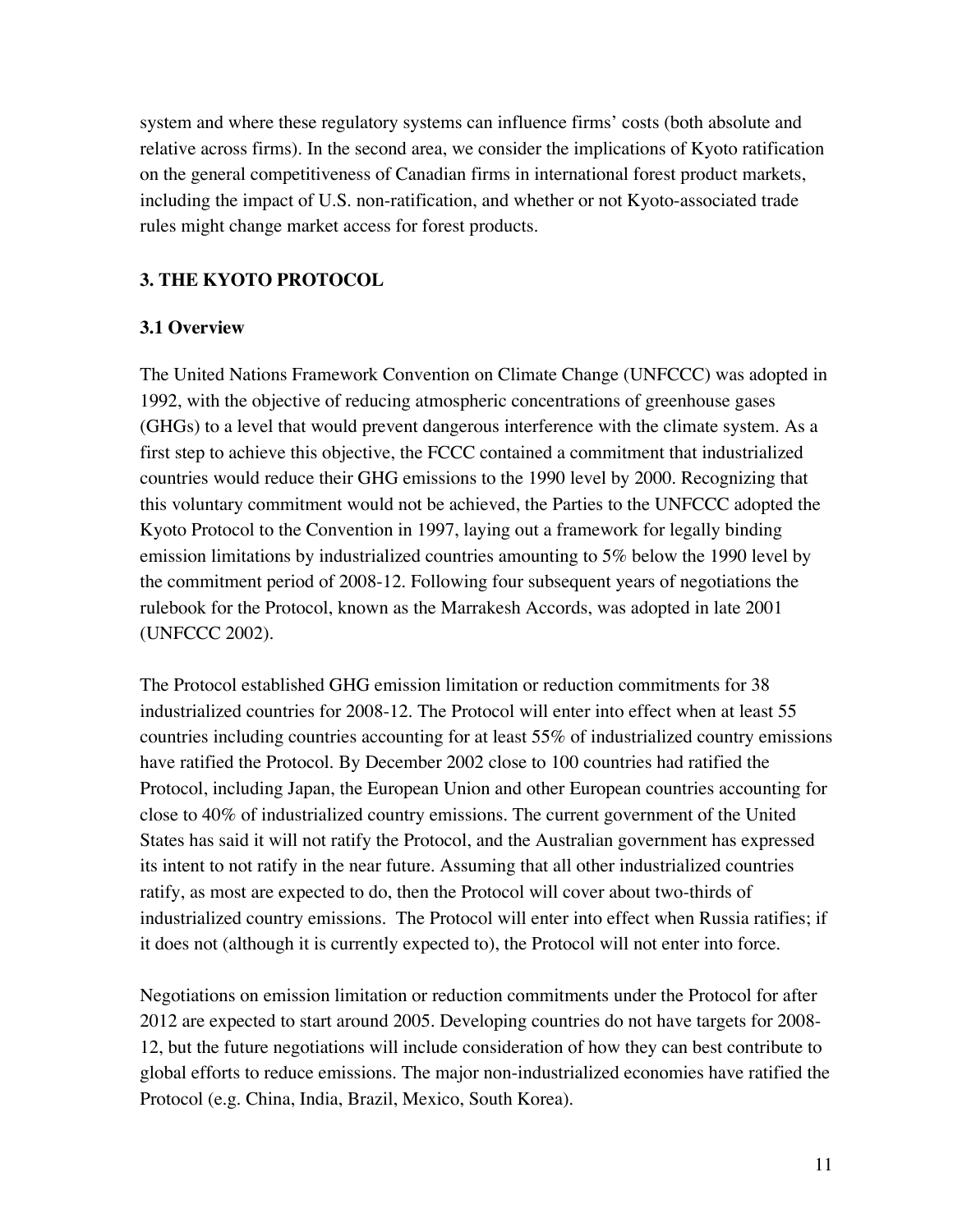# *3.1.1 Protocol Rules*

The Marrakesh Accord spells out the general framework for how forestry C can be debited (sources) and credited (sinks). A *source* is any process or activity that emits GHGs to the atmosphere, such as combustion of fossil fuels or decomposition of logging wastes. A *sink* is any process or activity that removes GHGs from the atmosphere, such as photosynthesis which results in increased C sequestration in trees.

There are two principal areas where the rules of the Marrakesh Accord are of particular importance to the forest sector (other than more general rules applied to the measurement and accounting of GHG emissions) because forestry activities and the managed forest have the potential to:

serve as a source through harvesting a carbon-based resource, or as a result of natural disturbances, and the potential to release GHG through soil disturbance and decomposition of the resource and associated wastes; and as a sink because of the potential of forests to sequester (store) C in both soils and biomass (roots, bole and foliage of trees; other vegetation).

The Accord spells out the rules governing how C emissions are measured and how C credits can be established in the context of forestry activities. In addition, there is a set of rules that establish a framework for potential International Emissions Trading (IET) where countries may be able to purchase or establish credits for C sequestration where forestry activities are a potential source of credits but forestry companies (as well as others) are also potential purchasers. We review the forestry rules in Section 4; we provide a brief overview of the IET framework below.

# *3.1.2 International Emissions Trading*

To decrease the cost of meeting targets the Protocol established three market-based "flexibility" mechanisms under the principle that the flexibility to seek low-cost contributions anywhere in the world to climate change mitigation will facilitate achieving the UNFCCC objective. International emissions trading (IET) allow trading of emission reductions among industrialized countries that have ratified the Protocol. Countries *may* allow entities within their countries to also buy and sell in the IET system. Joint implementation (JI) involves investment by an industrialized country, or entities in the country, in projects in another industrialized country to reduce emissions or sequester carbon, resulting in Emission Reduction Units (ERUs). The Clean Development Mechanism (CDM) involves investment by an industrialized country, or entities in the country, in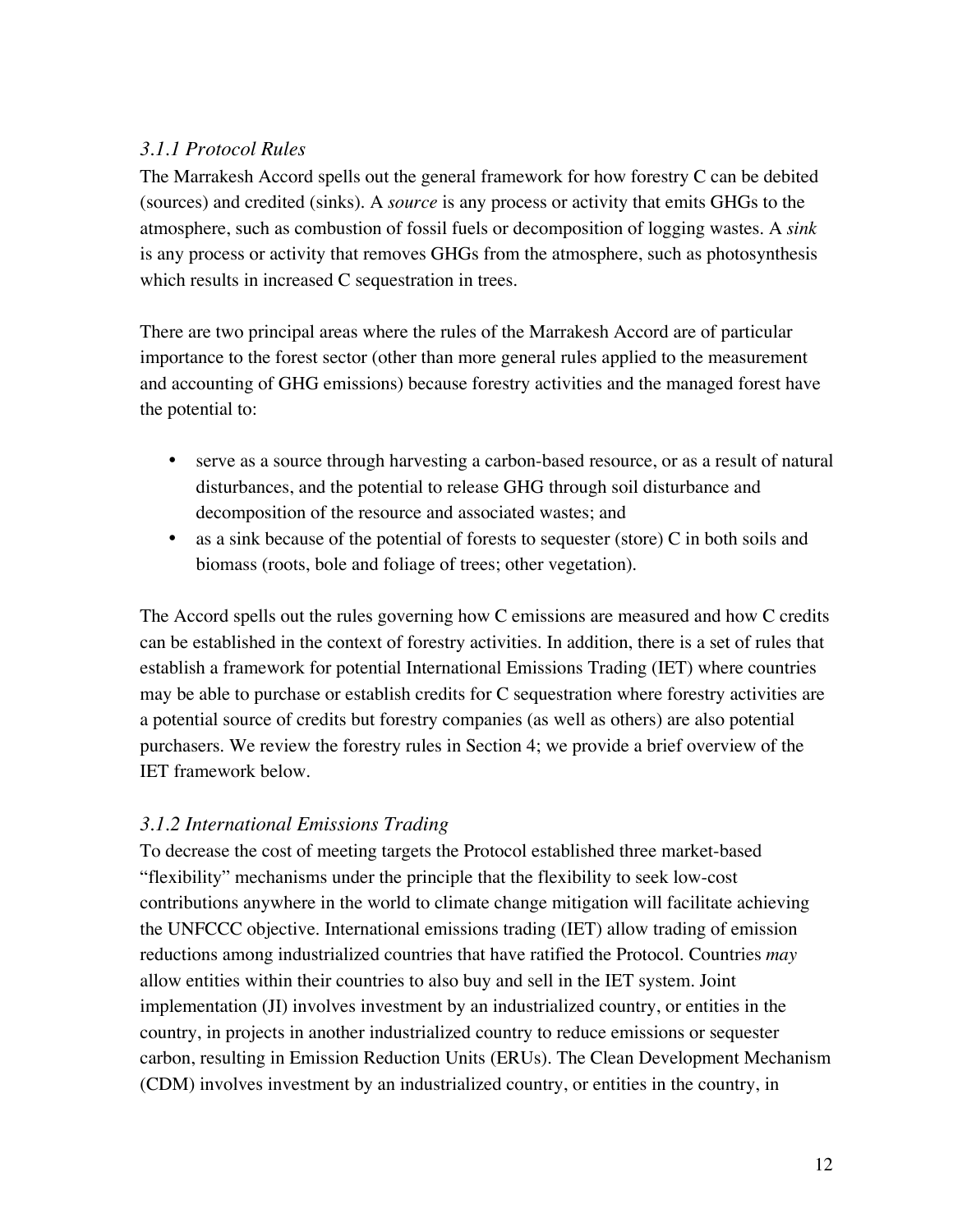projects in a developing country to reduce emissions or sequester carbon, resulting in Certified Emission Reductions (CERs). The Marrakesh Accords established detailed rules for the operation of each of these mechanisms with further technical details to be established, especially for the CDM. Policy choices in individual countries will affect the operation of these mechanisms. In Canada, decisions about participation of companies in IET, rules for JI investment in Canada, and policy regarding Canadian investment in CDM projects will affect forest sector company opportunities for international trading and investment in projects abroad.

# *3.1.3 Ongoing Commitments*

Reductions in 2008-12 in GHG emissions due to the Protocol will have little appreciable impact on climate change. However, 2008-12 is meant to be only the first of many commitment periods. In these subsequent commitment periods further emission limitation targets will be negotiated and developing countries will be asked to make a contribution to efforts to reduce atmospheric concentrations of GHGs. It is this effort over the long term that will serve to achieve the objective of the UNFCCC. Nevertheless, the targets in 2008-12 are difficult and will require substantial effort to change how energy is produced and used, and how much energy is used. These efforts, and further efforts to meet future targets beyond 2012, will have a transformative impact on societies and economies.

# **3.2 Canada's challenge**

The impact of the Protocol over the next decade on countries that have ratified will depend on a country's target and the magnitude of its required GHG emission reductions relative to its business-as-usual (BAU) emissions. They will depend on the composition of its emissions, the nature and cost of opportunities to reduce the emissions and the policy choices made to reduce the emissions.

The Protocol GHG emission limitation or reduction commitments for industrialized countries range from 92% to 110% of 1990 emissions. Canada's commitment is 94%, meaning that Canada's GHG average annual emissions in 2008-12 must be 6% below the 1990 level. The actual difficulty of achieving a commitment – its stringency – will depend on the difference or gap between the expected annual emissions in 2008-12 in a business-asusual world compared to the commitment. BAU emissions are the emissions that would occur if no efforts were undertaken to meet the Kyoto commitments. A comparison of the gaps for industrialized countries provides the most appropriate starting point for understanding the relative levels of effort required by different countries to meet their commitments.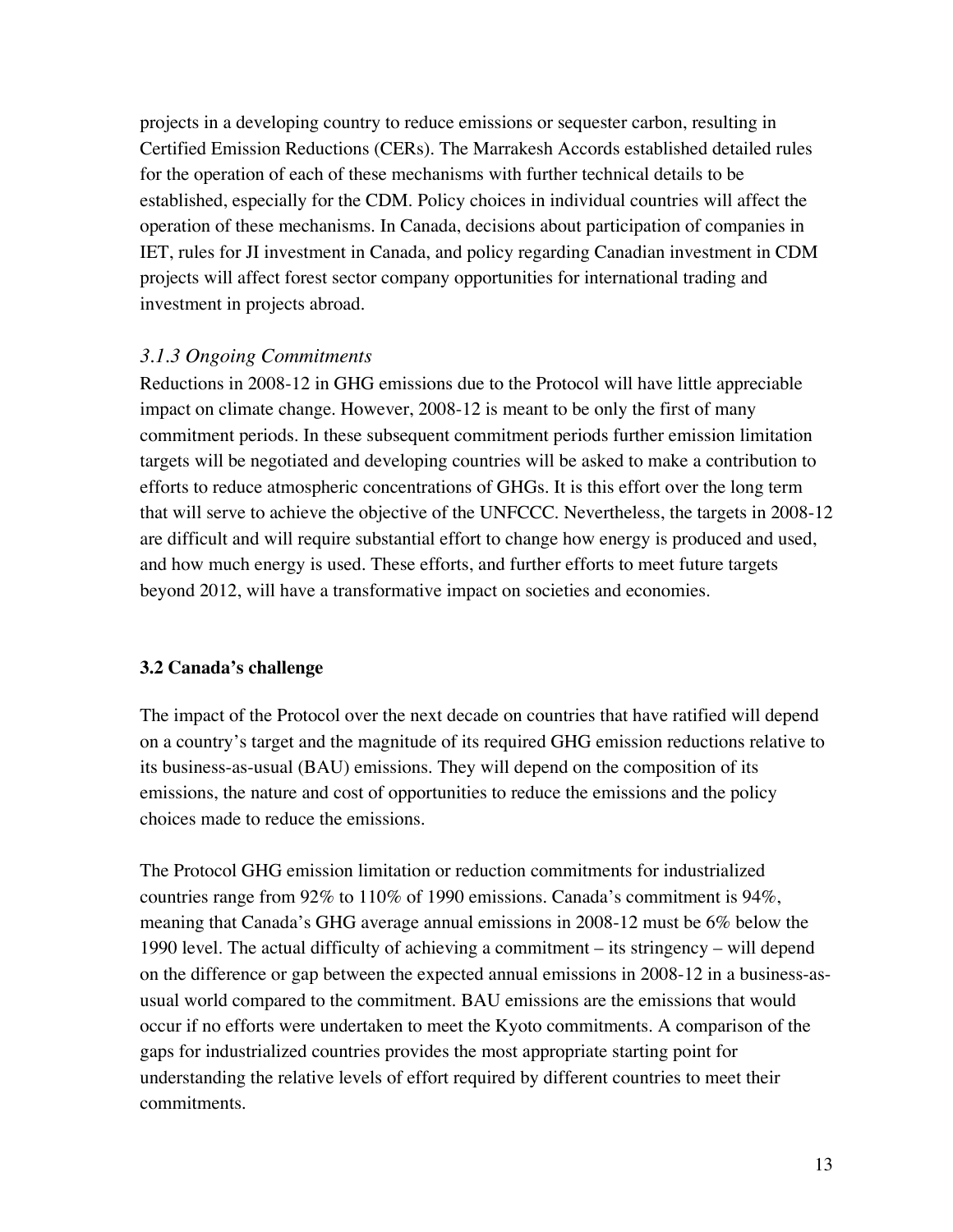Table 1 shows the targets, projected emissions in 2010 and gaps for a subset of the industrialized countries including the major economies and countries with major forest product exporting sectors. The projected emissions reflect expected emissions taking into account any policies implemented up to about 2000-2001 to limit emissions. It must be emphasized that because of varying assumptions and methods of calculation of emission projections the results across countries are only roughly comparable. Nevertheless they show differences in the gap that each country must overcome to fulfill its target, in terms of the percentage reduction below projected future BAU emissions that will be required to meet the target. Canada's Kyoto target will require a 25% reduction in emissions below the current projected level by 2010, after taking into account government policies announced in 2000-2001 to reduce emissions, and ignoring for the moment the contribution of forest and agricultural sinks. These policies are estimated to reduce Canada's emissions by 50 Mt  $CO_2$ /yr in 2008-12 below what they would other wise be, leaving a gap for Canada of 190 Mt  $CO<sub>2</sub>/yr$  (Government of Canada 2002b).

|                                      |                                        | <b>Kyoto Annual Target</b>     |                                                          | <b>Gap Between</b>                                       |                                                             |  |
|--------------------------------------|----------------------------------------|--------------------------------|----------------------------------------------------------|----------------------------------------------------------|-------------------------------------------------------------|--|
|                                      |                                        | For 2008-12                    | Projected                                                | <b>Target and</b>                                        | <b>Required</b>                                             |  |
| Country                              | (% of 1990)<br>Emissions) <sup>2</sup> | (Mt $CO2$ -<br>equivalent) $3$ | 2010<br><b>Emissions</b><br>(Mt $CO_2$ -eq) <sup>4</sup> | Projected<br>2010<br><b>Emissions</b><br>(Mt $CO_2$ -eq) | <b>Reduction to</b><br><b>Reach Target</b><br>(% Reduction) |  |
| Canada <sup>2</sup>                  | 94                                     | 570.8                          | 760.0                                                    | 189.2                                                    | 25                                                          |  |
| Finland                              | 100                                    | 77.1                           | 89.9                                                     | 12.8                                                     | 14                                                          |  |
| France                               | 100                                    | 545.7                          | 577.0                                                    | 31.3                                                     | 5                                                           |  |
| Germany                              | 79                                     | 953.9                          | 978.0                                                    | 24.1                                                     | $\mathfrak{D}$                                              |  |
| Japan                                | 94                                     | 1,155.3                        | 1,320.0                                                  | 164.7                                                    | 12                                                          |  |
| New Zealand                          | 100                                    | 72.4                           | 88.1                                                     | 15.7                                                     | 18                                                          |  |
| Norway                               | 101                                    | 52.5                           | 63.2                                                     | 10.7                                                     | 17                                                          |  |
| <b>Russian Federation</b>            | 100                                    | 2,372.3                        | 2,200                                                    | $-172.3$                                                 | $-8$                                                        |  |
| Sweden                               | 104                                    | 73.3                           | 71.0                                                     | $-2.3$                                                   | $-3$                                                        |  |
| United Kingdom                       | 87.5                                   | 649.1                          | 632.1                                                    | $-17.1$                                                  | $-3$                                                        |  |
| United States -<br>Kyoto             | 93                                     | 5,615.5                        | 8,116.0                                                  | 2,500.5                                                  | 31                                                          |  |
| United States -<br>Bush <sup>2</sup> |                                        | 7,761.0                        | 8,116.0                                                  | 355                                                      | $\overline{4}$                                              |  |

**Table 1. Kyoto Protocol targets, projected 2010 emissions and emission gaps for Canada and selected industrialized countries.**

1 This takes into account steps taken to date to reduce emissions from what would otherwise be an expected gap of 240 MT under a BAU scenario with total emissions of 809 MT. The contribution of business-as-usual forest and agricultural sinks (30 Mt CO2 in 2010) is not included. Including these sinks lowers the gap to about 160 Mt CO2-eq in 2010, or a 22% required reduction.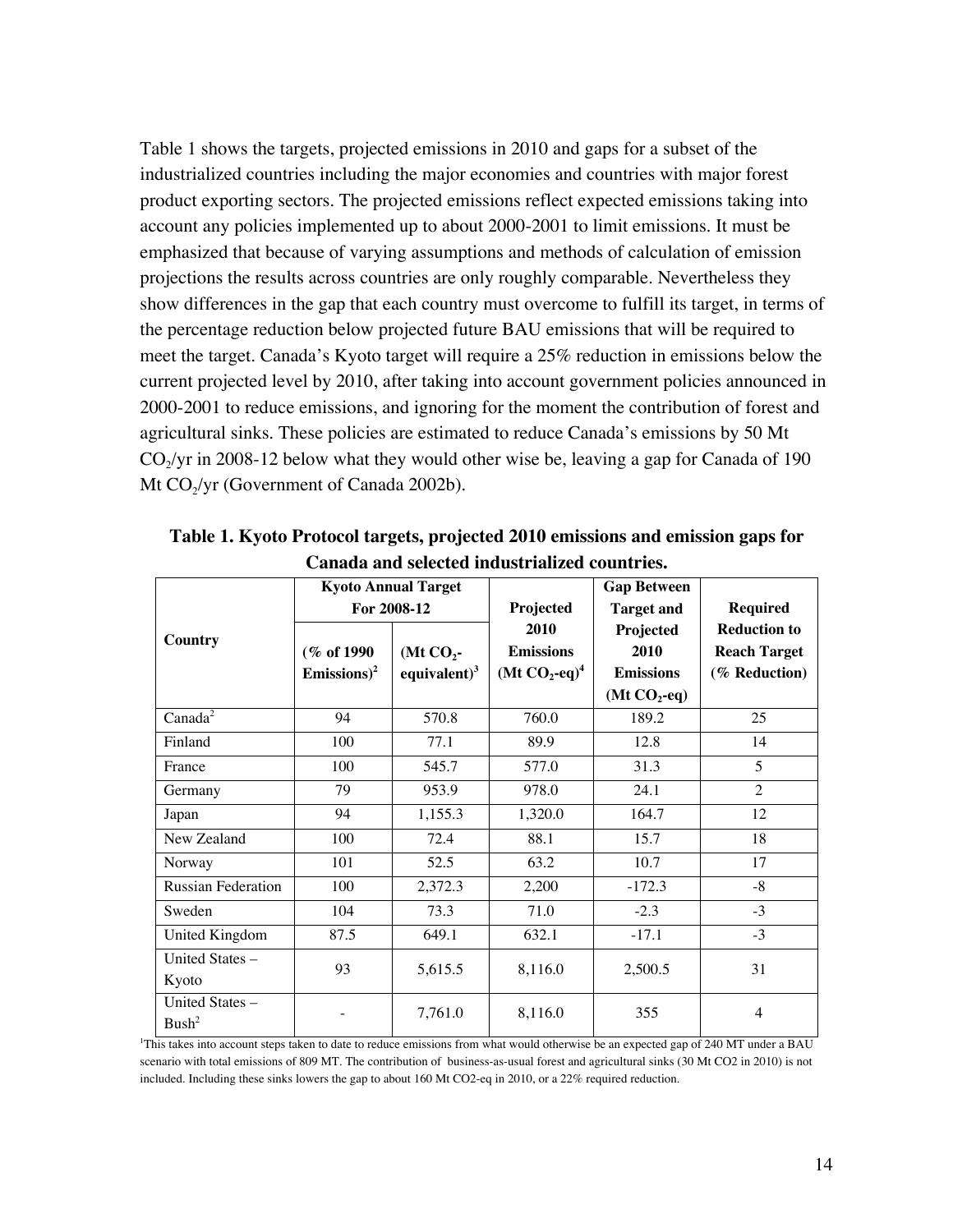2 The Bush Administration has stated it will not ratify the Protocol. The target shown corresponds to the target implicit in the Administration's plan to address climate change, and the gap is calculated on that basis.

3 Emission reduction targets are as specified in the Kyoto Protocol, and adjusted by the EU for its member states according to its internal burden-sharing arrangement. The target for the EU as a whole is 92% of the 1990 emission level.

4 The annual emissions targets for 2008-12 are calculated by multiplying the % emission commitment times 1990 emissions. Emission estimates for 1990 are from (UNFCCC 2002a) except for France, Japan and Sweden for which more recent information in these countries' Third National Communications to the UNFCCC are used, as found on the UNFCCC website.

Sources: For Canada, Government of Canada (2002a, 2002b). Projected emissions for each country for 2010 are extracted from or calculated using the most recent publications available. Third National Communications, published in 2001 or 2002, are used for each country except Germany. The projected emissions take into account any measures that affect emissions implemented up to around 2000- 2001, depending on the country.

While the gap represents the challenge each country faces, the effort required will depend not only on the magnitude of the challenge but also on the emission reduction opportunities it has available and their cost. For example, a country that already uses energy efficiently may have more difficulty in reaching a given target than would a country that uses energy inefficiency. Similarly a colder or less dense country may have more difficulty than other smaller warmer countries. Canada faces a unique challenge in meeting its Kyoto Protocol target because of the decision by the current US administration to not participate. The close inter-relationship of the Canadian and US economies, and Canada's reliance upon US markets for exports, raises important competitiveness issues for the forest products sector since Canada's climate change mitigation efforts may involve costs in the short to medium term that US industries may not face. In addition, the structure of Canada's forest products industry and regional differences also raises additional challenges in crafting mitigation policies, as we shall see.

#### *3.2.1 Potential Importance of Forestry in Meeting National Commitments*

Accounting for forest and agriculture sequestration also affects the level of effort that will be required – the rules for inclusion of forest activities are discussed more fully in Section 4. The contribution of these activities for most countries is very difficult to gage for a variety of reasons. First, there is little information on the extent of the sinks and sources associated with the activities of afforestation, reforestation and deforestation (ARD) across countries. It is expected that in some countries, including Canada, that deforestation will be greater than the combination of afforestation and reforestation so that the net effect of changes in these three land use activities will be counted as a source in 2008-12 (UNFCCC 2000). Thus inclusion of these three activities in the accounting, which is required by the Protocol, makes achieving the target more difficult for some countries. Second, there is also little good information on the potential contribution of forest management (FM) for most countries although the contribution is in any case limited by country-specific caps agreed in the Marrakesh Accords (see UNFCCC 2002 and the description of the rules below). Third, countries are allowed to include cropland management, grazing land management and revegetation activities in their accounting and for these activities there is even less good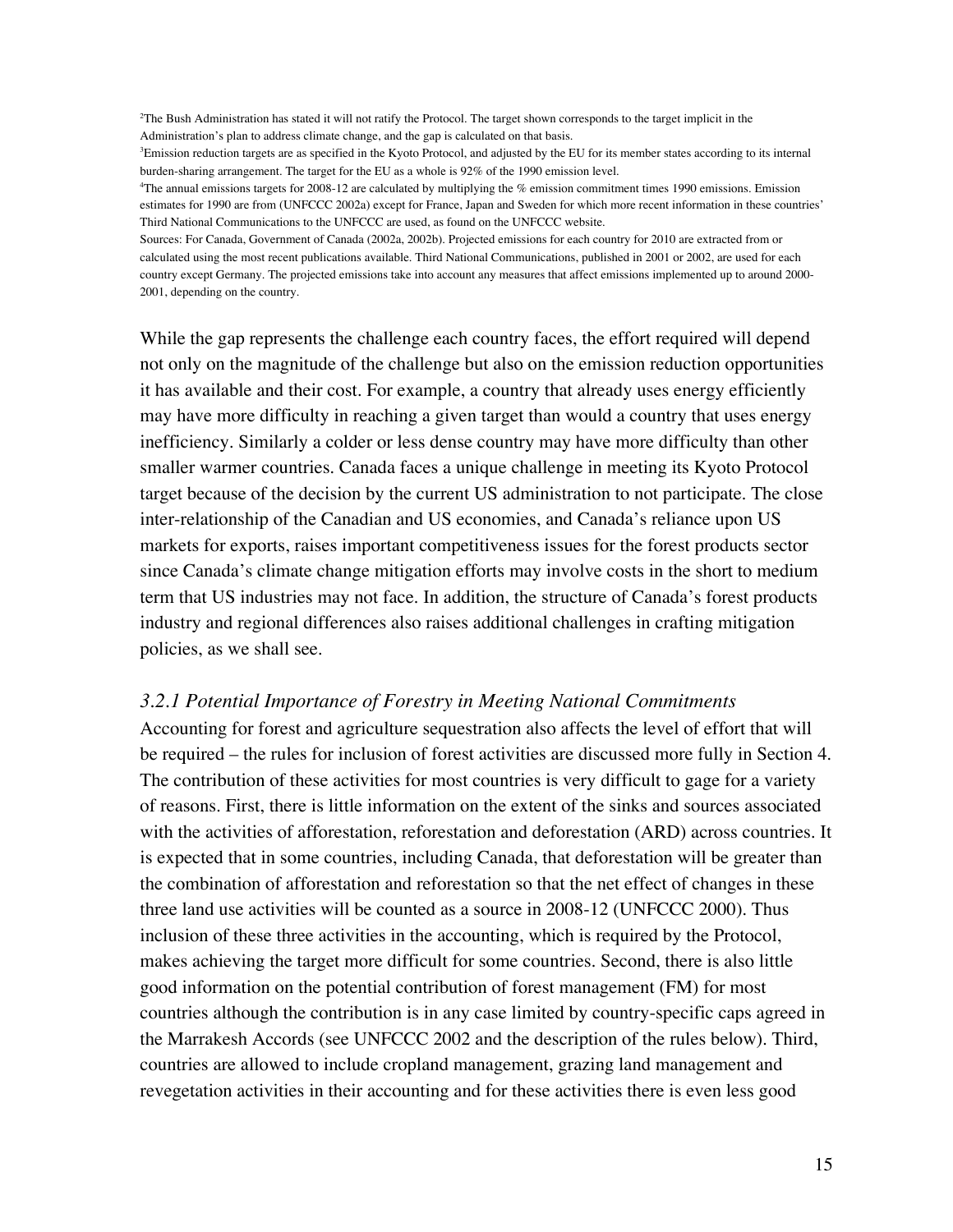information about accountable sinks and sources. Fourth, while ARD must be included in the accounting, the other activities are optional and many countries may not include them.

Overall it seems likely that for most industrialized countries that ratify the Protocol forest and agricultural sinks will have little impact on their gap (the difference between their commitments and anticipated emissions). This is likely true, in particular, of some of the nations with large forest products sectors that are competitors for Canada, such as Norway, Sweden and Finland. Two exceptions are Canada and Japan. For Canada, business-as-usual ARD and FM are estimated to amount to a net sink of 20 Mt/yr  $CO<sub>2</sub>$  in 2008-12, with agricultural land management activities adding another 10 Mt/yr (Government of Canada 2002b). In Japan, ARD and FM might account for as much as  $45$  Mt/yr CO<sub>2</sub> (UNFCCC) 2000).

# **3.3 Policy Options**

The government has a choice of a wide range of policies through which it can seek to curb emissions and facilitate carbon sequestration. Broadly speaking, they fall into several distinct categories. The first consist of command and control measures such as regulations and mandatory standards that directly impose certain requirements, technologies, processes or outcomes. Another category includes market instruments, These may include direct carbon taxes or the government can create C markets and require participation through imposing emission caps on forest products firms, and allowing trading. The government may also include C sinks under the trading system. A third category is the use of indirect measures: the government may provide incentives for certain actions or remove disincentives (e.g. using the tax system) to encourage appropriate measures. The government may rely on moral suasion to persuade individuals and firms to voluntarily reduce emissions. Finally, the government can also meet its commitments, or allow companies to meet their obligations established in an emissions trading system, through the purchase of carbon credits under the IET envisaged under the Protocol.

| Transportation | Agriculture | <b>Buildings</b> | Landfill Gas | Industrial emitters |               |         |
|----------------|-------------|------------------|--------------|---------------------|---------------|---------|
|                |             |                  |              | Power               | Mining and    | Oil and |
|                |             |                  |              | Generation          | Manufacturing | Gas     |
| 25%            | $10\%$      | $10\%$           | $4\%$        | 16%                 | $17\%$        | 18%     |

Source: Government of Canada (2002a).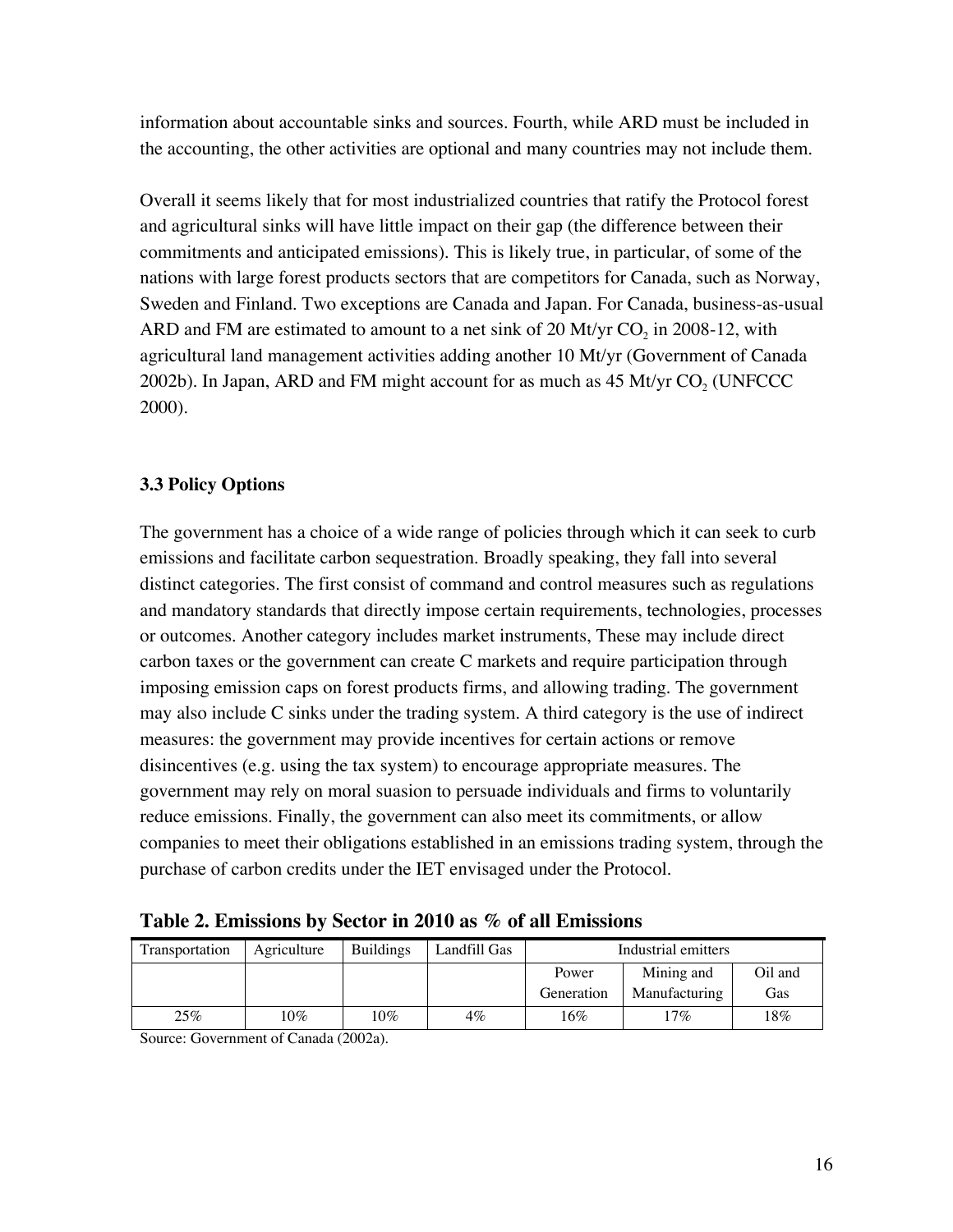Table 2 shows the projected source of emissions for Canada in 2010. In total, it is estimated that Canada will emit 809 MT, of which 425 MT will come from industrial emitters or slightly more than 50% of all emissions

# **3.4 Canada's Response**

In the federal government plan to meet the Kyoto Protocol target, Canada will achieve its commitments in three sequential steps. Canada is currently engaged in the first phase (Step 1), and about to embark on the second phase. The current discussion focuses on what efforts would take place in this second phase (Step 2). Step 3 contemplates a wide range of possible actions, informed in part by the experience to date, but with no specific actions contemplated at this time

Table 3 shows Canada's overall goal of a reduction in emissions of 240 MT and where (and when) the government expects to achieve its goals. Of the overall goal of 100 MT to be achieved in the second phase, over half would come from the implementation of a DET that would reduce emissions by 55 MT from where they would otherwise be in 2010.

| Sector/Activity                   | Step 1 | Step 2  | Step 3 | Total |
|-----------------------------------|--------|---------|--------|-------|
| Government and individual actions | 15     | $15-20$ | 60     |       |
| Major Industrial Emitters         | 25     | 55      |        |       |
| <b>Other Industrial Emissions</b> |        | 15      |        |       |
| Agriculture, Forestry, and        | 40     | 20-28   |        |       |
| Municipalities                    |        |         |        |       |
| <b>International Market</b>       |        | Min 10  |        |       |
| Total                             | 80     | 100     | 60     | 240   |

**Table 3. Components of the Canadian Plan in emission reductions (MT)**

Source: Government of Canada 2002

In Step 1, industrial emitters are expected to reduce emissions by 25 MT from actions undertaken through two existing government initiatives: Action Plan 2000 and Budget 2001. The 40 MT of carbon reductions from Agriculture, Forestry and Municipalities includes 20 MT from BAU forest sinks; however, measurement tools and inventories are required to verify the carbon sequestration and receive credit – these systems are under development by the federal government in cooperation with provinces.

In Step 2, in addition to the 55 MT reduction achieved though emission trading involving large industrial emitters (including the pulp and paper sector), a further 15MT are expected come from other industrial emitters (including lumber and panel mills). Of this total, 11 MT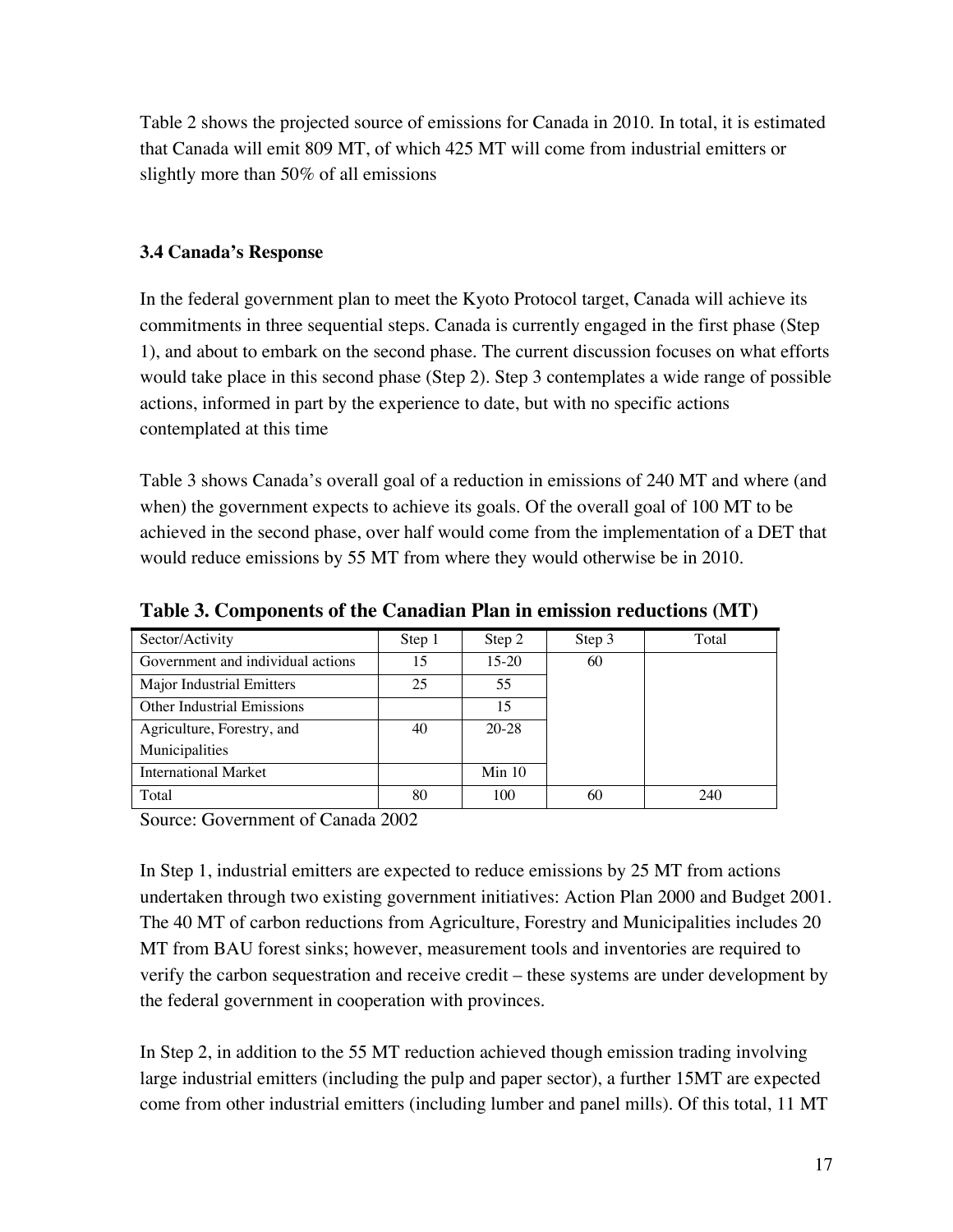are expected to come from greater use of renewable energy and innovative technology, and 5 MT from capturing fugitive gas and reductions by Small and Medium Size Enterprises (SME's). Step 2 also envisages potential offsets from agriculture and forestry sinks (12 MT) and the possibility of selling newly captured emissions (including flared landfill gas) into the offset system (8 MT) that would be available to help industrial emitters meet their individual targets (this is shown as the 20-28 MT from agriculture, forestry, and municipalities in Table 3). We discuss the offset system in more detail in the design of an emissions trading system.

The proposed efforts to be taken under Step 2 can be separated into four main types of policy actions with the first three aimed at directly curbing or reducing emissions:

"Targeted measures" which combine a mix of command and control measures (such as mandatory energy efficiency standards and fuel efficiency standards); a Domestic Emissions Trading (DET) system; Incentives and support for technological innovation and moral suasion to encourage energy conservation; and the use of C sinks both domestically and internationally.

The industrial sector is expected to provide the bulk of the emissions reduction effort in this second phase, with BAU sinks also potentially contributing an important part of the effort. In the remainder of this paper, we focus on policies involving the use of sinks and the DET as they apply to forest product firms.

#### **3.4 Proposed Domestic Emissions Trading (DET)**

The two generic options for sectoral coverage in a DET system are upstream coverage and downstream coverage of GHG emissions. Analysis of both as applied to Canada has been conducted (Government of Canada 2002a). In the former option emission caps are assigned to energy producing firms such as those oil refineries and electricity producers. This approach achieves substantial coverage of GHG emissions since almost all energy production is covered. The federal government believes it has a number of important drawbacks and so the government has proposed to implement a system based on a downstream coverage system. In this approach only large final industrial emitters would be assigned emission caps. This achieves less coverage of GHGs (necessitating alternative measures to help achieve the Kyoto target) because it would include only the large industrial users of energy, which account for 51% of emissions in Canada (Table 2).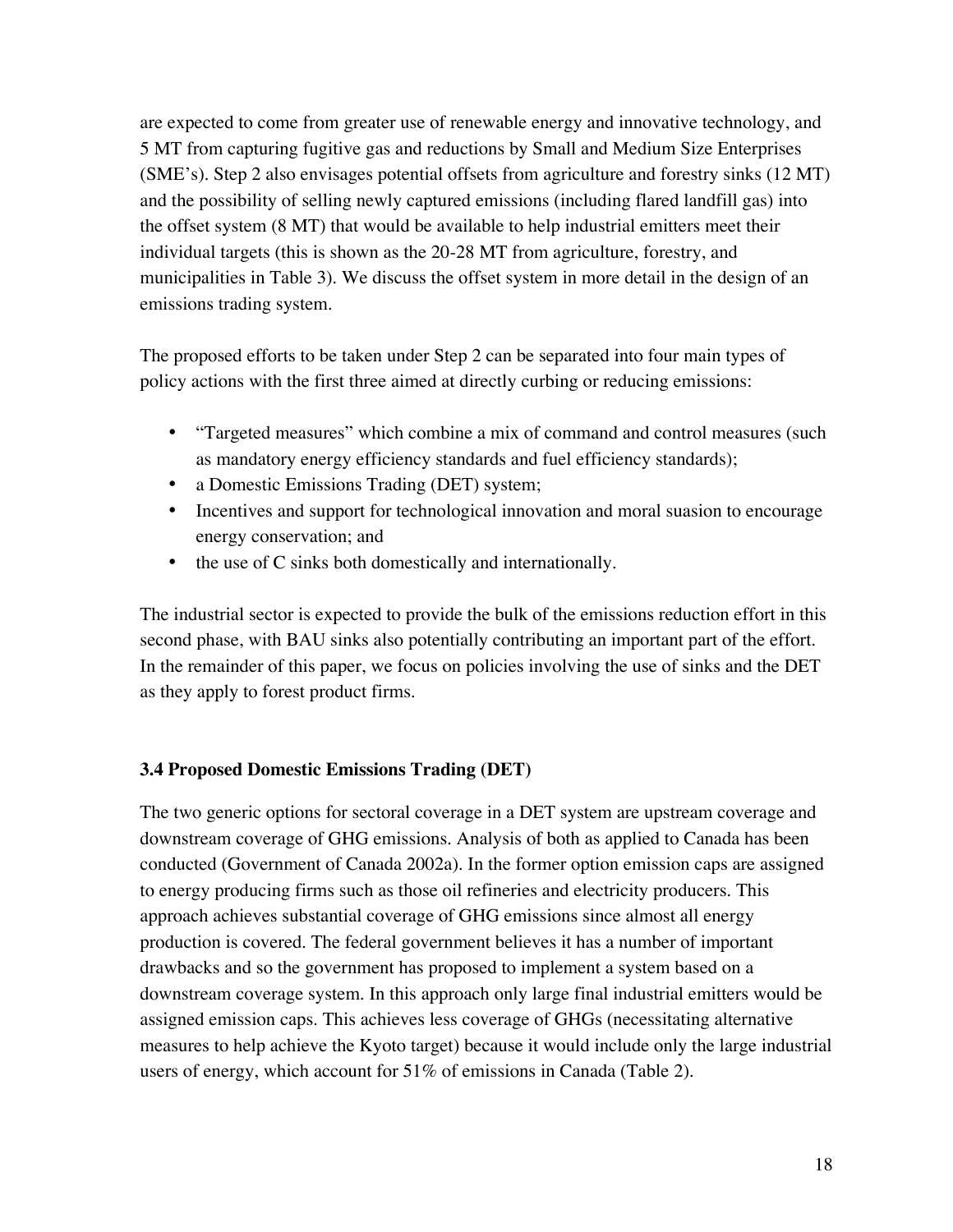The federal government has also proposed to implement an offset system attached to the DET. This would be a baseline and credit system in which projects are undertaken and credits are given for emission reductions or increased C sequestration relative to a baseline representing emissions or sequestration in the absence of the project. Companies with obligations under the DET could then buy these credits. From a business perspective a key variable in a trading system is the cost of C. In Section 5 we will discuss the range of prices the government considered in its evaluation and the implications of the government commitment to cap firms costs of meeting their commitments at \$15/t.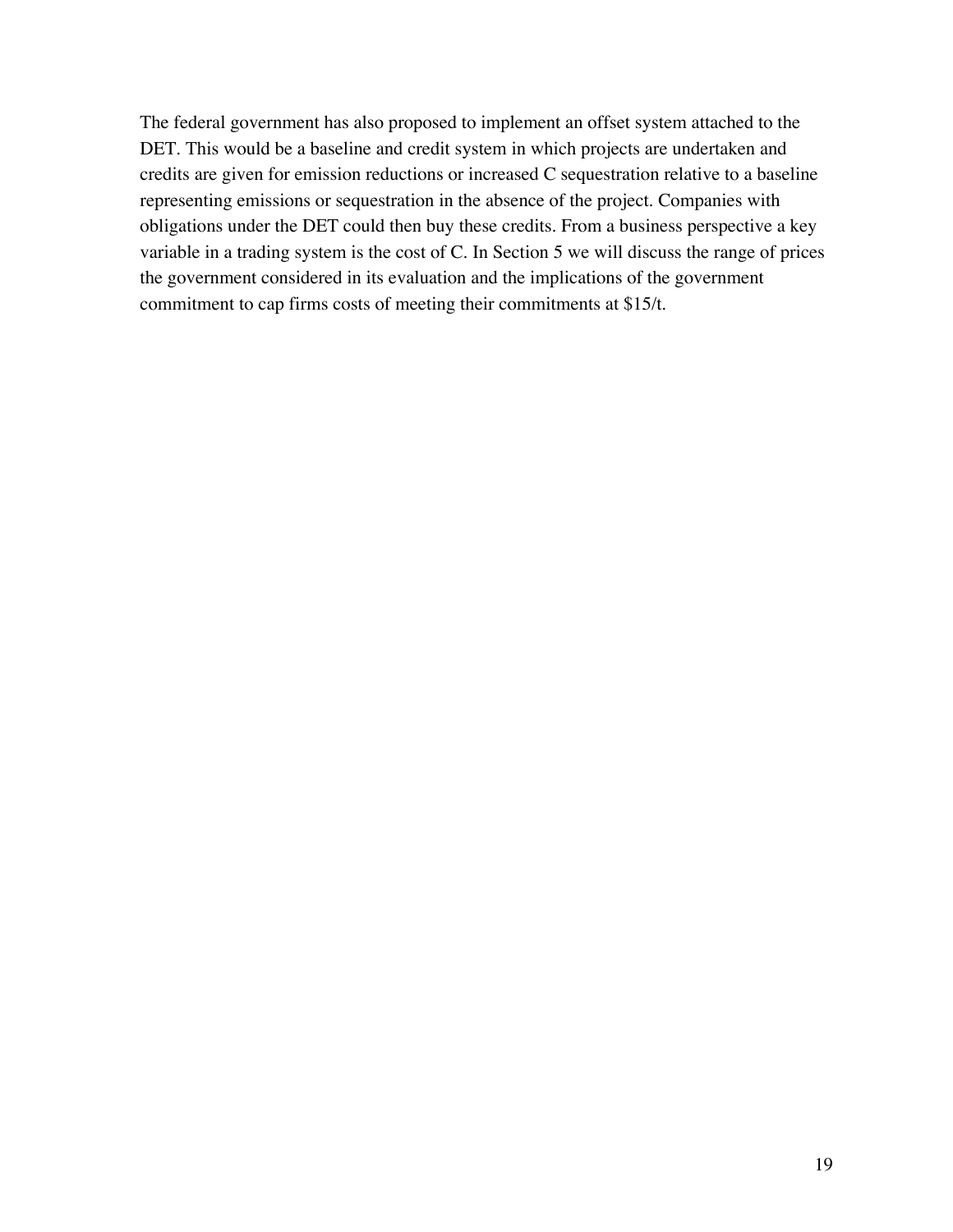#### **4. MANAGING MILL GHG EMISSIONS**

#### **4.1 Industry Emissions**

The forest products industry is the largest industrial energy user in Canada but it is also unique in that the resource it relies on can serve as either a source or sink and that its production processes and by-products allow it to self-generate large quantities of renewable energy. In 1998-99 the Forest Sector Table of Canada's National Climate Change Process (FST) estimated that the forest products industry directly emitted 12.2 MT and indirectly emitted 9.3 MT through purchased power (or 21.5 MT total) in 1997; this would climb to 13.4 MT and 9.7 MT (23.7 MT) in 2010 in a BAU scenario. The pulp and paper sector is the largest source of direct and indirect emissions within the forest products sector.

Direct emissions from the pulp and paper sector were approximately 10 MT in 2000. Between 1990-99 direct  $CO_2$  emissions from the pulp and paper industry declined by 19% despite large increases in production (FPAC 2002). Reductions reflect both improvements in energy efficiency and increased use of renewable biomass energy. Substitution of biomass energy for fossil fuels has been under way in Canada's forest products industry (mainly in pulp and paper mills) for several decades so that biomass energy now account for over 50% of the industry's energy consumption. Under the common convention used for calculating GHG emissions, biomass energy is assumed to have no net emissions of  $CO<sub>2</sub>$ , provided the biomass comes from a sustainably managed source.

The FST explored options for reducing emissions in Canada's forest products mills, as part of work undertaken under Canada's national climate change process (NCCP 1999). The Table's multi-stakeholder representatives concluded that there were large opportunities to reduce emissions at low cost or even at a net saving. In particular, specific actions to improve energy efficiency and increased fuel switching were identified. The Table also identified a number of emerging technologies that with accelerated development, commercialization and deployment could be implemented to reduce emissions in 2008-12.

#### **4.2 Economics of Emission Reductions**

There are five main categories of pulp and paper manufacturers; pulp mills; newsprint mills; paper mills; paperboard mills; and converted paper mills. Table 4 shows the relative size of each of these sub-sectors measured in terms of shipment revenue; there are distinct differences across all these sectors in terms of their energy consumption and  $CO<sub>2</sub>$  emissions.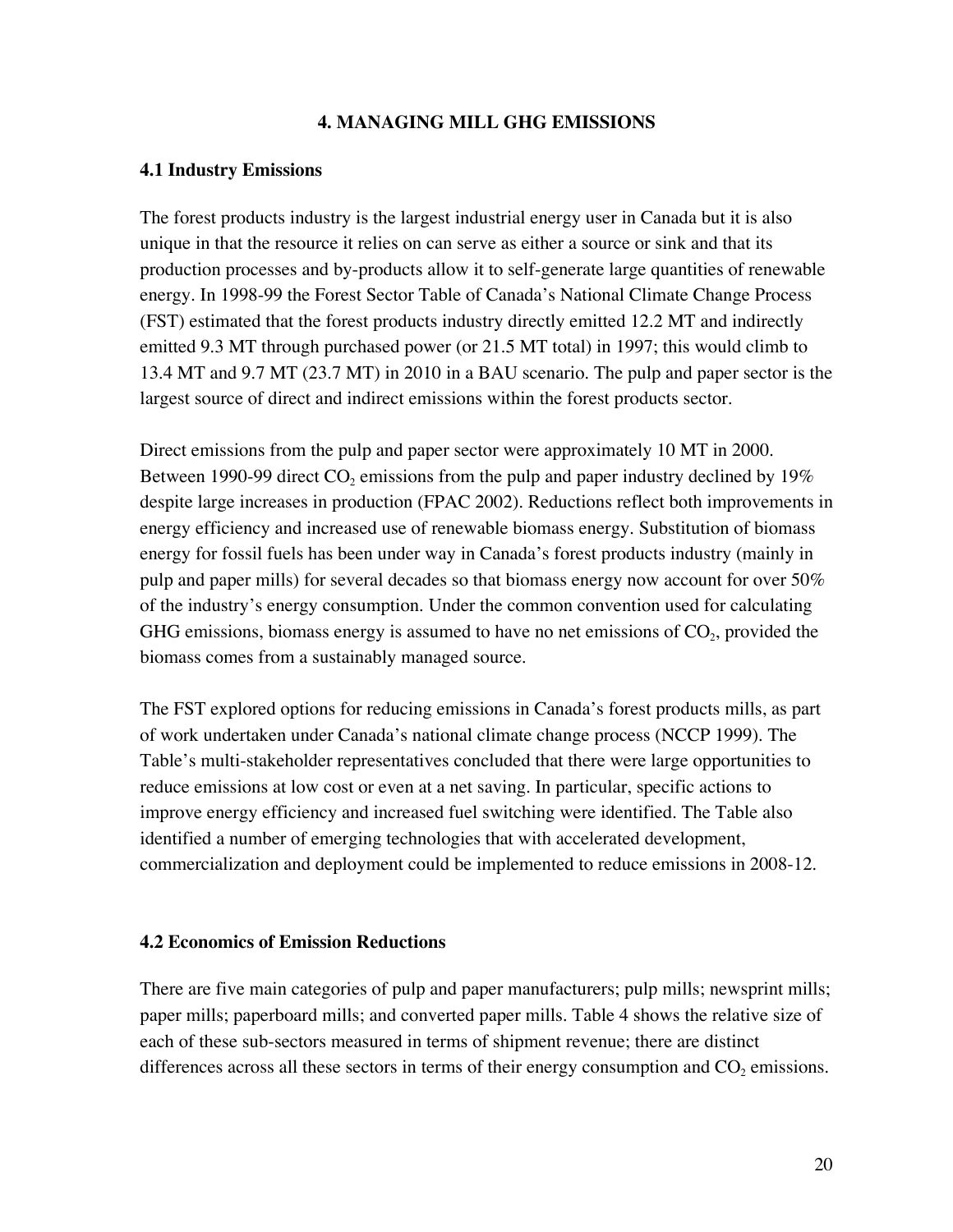|                                           | Pulp   | Newsprint | Other  | Paperboard | Converted |
|-------------------------------------------|--------|-----------|--------|------------|-----------|
|                                           |        |           | Paper  |            | Paper     |
| Shipments $\&$ other revenue ( $\$\,bn$ ) | 7.8    | 10.2      | 4.9    | 2.4        | 8.7       |
| Energy as % of operating cost             | $10\%$ | 18%       | 13%    | 19%        | 1%        |
| $CO2$ emissions (M tonnes)                | 3.7    | 4.0       | 1.8    | 1.8        | 0.4       |
| Exports/Shipments                         | 96%    | 85%       | $71\%$ | 42%        | 24%       |

**Table 4. Selected Statistics for the Canadian Pulp and Paper Manufacturing Industry, 1999**

Source: Industry Canada 2002

The costs of emissions reduction for a firm generally depend whether the firm plans to achieve those reductions through improvements in energy use or fuel-switching. We consider both of these in turn. Improvements in energy efficiency reduce emissions per level of output. The FST suggests that there is a correlation between emissions and the age of the capital stock. Capital investment in new technology or new capital stock or adoption of new processes can reduce energy use, which will be a financial savings to the firm (to offset the cost of the new investment) that accrue over the life of the investment. A number of specific actions to improve energy efficiency and increased fuel switching were identified by the FST. Table 5 shows actions that were identified as having a negative *Cost Effectiveness*; in other words, emissions were reduced with net economic savings, based on a NPV calculation using a 10% discount rate and the estimated economic costs (typically the capital investment and annual operating costs) and benefits (reduced fuel costs) over the life of the equipment. For example, improving the maintenance and use of existing auxiliary equipment at pulp and paper mills would result in a savings of approximately \$64 million in \$1997. The FST noted that the energy efficiency options tended to be the most costeffective.

The FST also calculated the *Estimated Financial Incentive* required for the firm to undertake this action; it is based on the same data and NPV calculation but instead uses a 40% discount rate. Even at this higher rate, a number of options were still potentially profitable (any calculations yielding a negative number were set at 0 to reflect the fact that there was no need for a financial contribution to offset the expected cost). The options identified by the FST suggest that there is substantial scope for GHG emission reductions that are both significant and profitable-a point echoed by other research (Jaccard and Montgomery 1996).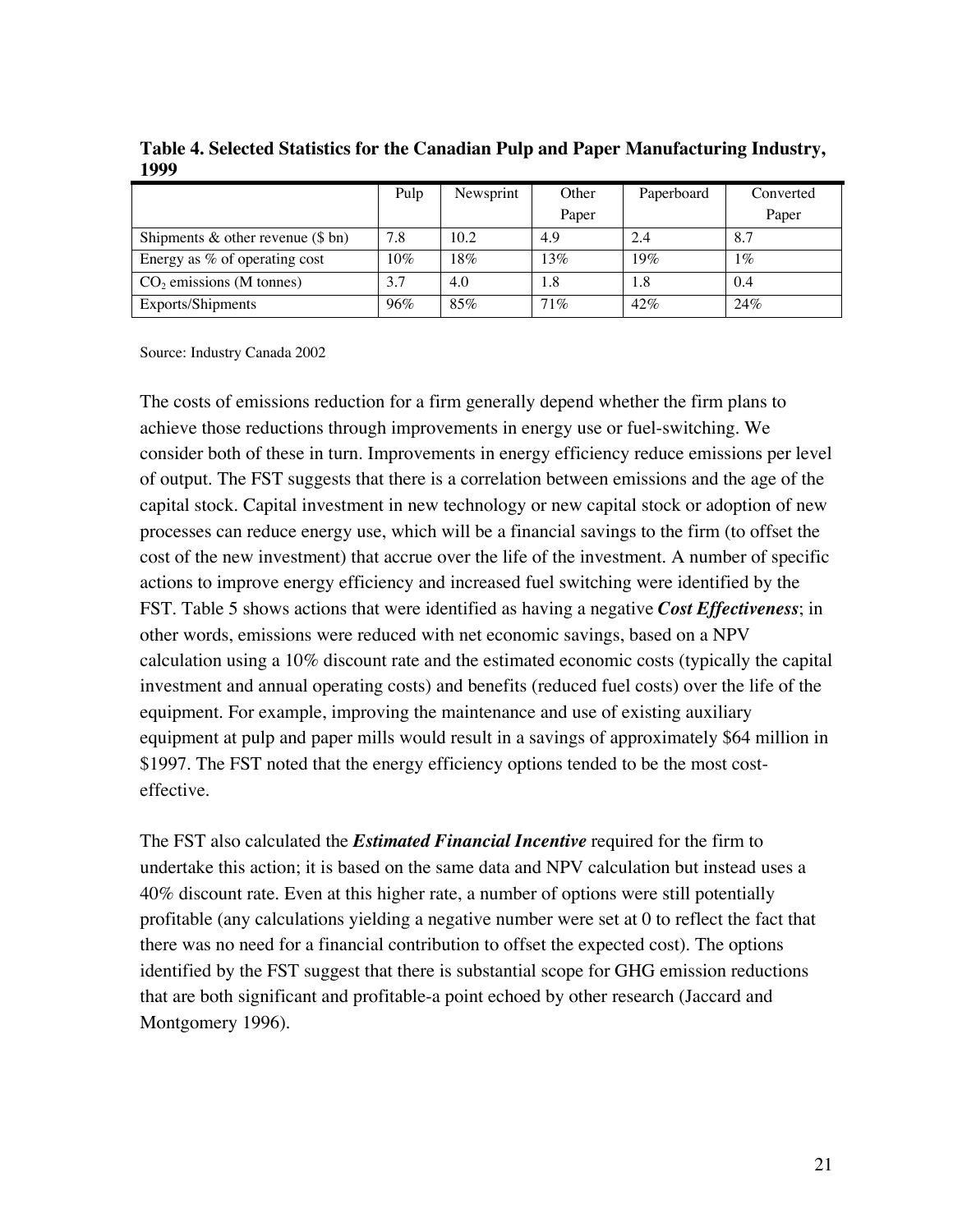| Action                                                                                                                                  | Type of    | Cost          | <b>GHG</b> Emission | Estimated    |
|-----------------------------------------------------------------------------------------------------------------------------------------|------------|---------------|---------------------|--------------|
|                                                                                                                                         | Measure    | Effectiveness | reduction in        | Financial    |
|                                                                                                                                         |            | (1997\$       | 2010 (MtCO2e)       | Incentive    |
|                                                                                                                                         |            | millions)     |                     | (1997\$      |
|                                                                                                                                         |            |               |                     | millions)    |
| 1. Adoption of high intensity driers-                                                                                                   | Emerging   | $-85.9$       | 0.21                | $\Omega$     |
| paper mills                                                                                                                             | technology |               |                     |              |
| 2. Improve maintenance/use of                                                                                                           | Energy     | $-64.1$       | 0.36                | $\Omega$     |
| existing auxiliary equipment-pulp                                                                                                       | efficiency |               |                     |              |
| and paper mills                                                                                                                         |            |               |                     |              |
| 3. Improve maintenance and use of                                                                                                       | Energy     | $-61.3$       | 0.85                | $\Omega$     |
| existing steam equipment-pulp and                                                                                                       | efficiency |               |                     |              |
| paper mills                                                                                                                             |            |               |                     |              |
| 4. Adopt high energy efficiency                                                                                                         | Energy     | $-38.5$       | 0.65                | $\theta$     |
| auxiliary technologies-pulp and                                                                                                         | efficiency |               |                     |              |
| paper mills                                                                                                                             |            |               |                     |              |
| 5. Improve process thermal                                                                                                              | Energy     | $-31.8$       | 1.25                | $\mathbf{0}$ |
| integration - pulp and paper mills                                                                                                      | efficiency |               |                     |              |
| 6. Black liquor integrated                                                                                                              | Emerging   | $-28.5$       | 1.09                | $\theta$     |
| gasification and combined cycle                                                                                                         | technology |               |                     |              |
| cogen. - pulp and paper mills                                                                                                           |            |               |                     |              |
| 7. Adopt energy efficiency process                                                                                                      | Energy     | $-24.1$       | 2.68                | 839          |
| technologies-pulp and paper mills                                                                                                       | efficiency |               |                     |              |
| 8. Optimize recovery boilers-pulp                                                                                                       | Fuel-      | $-15.2$       | 0.39                | 65           |
| and paper mills                                                                                                                         | switching  |               |                     |              |
| 9. Increase wood waste                                                                                                                  | Fuel-      | $-11.1$       | 2.45                | 247          |
| cogeneration-pulp and paper mills                                                                                                       | switching  |               |                     |              |
| 10. fuel-switching-lumber and                                                                                                           | Fuel-      | $-5.4$        | 1.51                | 356          |
| panelboard mills                                                                                                                        | switching  |               |                     |              |
| 11. Increase use of hog fuel boilers-                                                                                                   | Fuel-      | $-3.4$        | 1.33                | 111          |
| pulp and paper mills                                                                                                                    | switching  |               |                     |              |
| 12. Modernization of hog fuel                                                                                                           | Fuel-      | $-2.6$        | 0.48                | 155          |
| boilers-pulp and paper mills switching<br>Five other options were identified involving positive costs ranging from \$4.40 up to \$47.1. |            |               |                     |              |
|                                                                                                                                         |            |               |                     |              |

**Table 5. Cost Effective Actions to Reduce Emissions in the Forest Sector**

Source: Table 3.8.1, FST

The economics of fuel-switching involve the substitution of less carbon intensive fuels (natural gas) for more carbon-intensive fuels (heating oil) or even the use of biomass fuels that are carbon-neutral. There has already been a substantial increase in the use of available residues (sawdust, hog fuel, bark) by the pulp and paper industry; and the ability to further increase the use of biomass is potentially constrained by regional availability. It should be emphasized that the options considered in Table 5 were predicated on existing power prices; the relative economics of fuel efficiency and fuel switching can change substantially based upon the cost of purchased power and the opportunity cost of emissions reductions. Firms can be expected to respond to changes in energy costs; they may not to changes in opportunity costs unless they internalize those costs/benefits of emissions reduction (which can happen through a price for permits/offset credits under a trading system).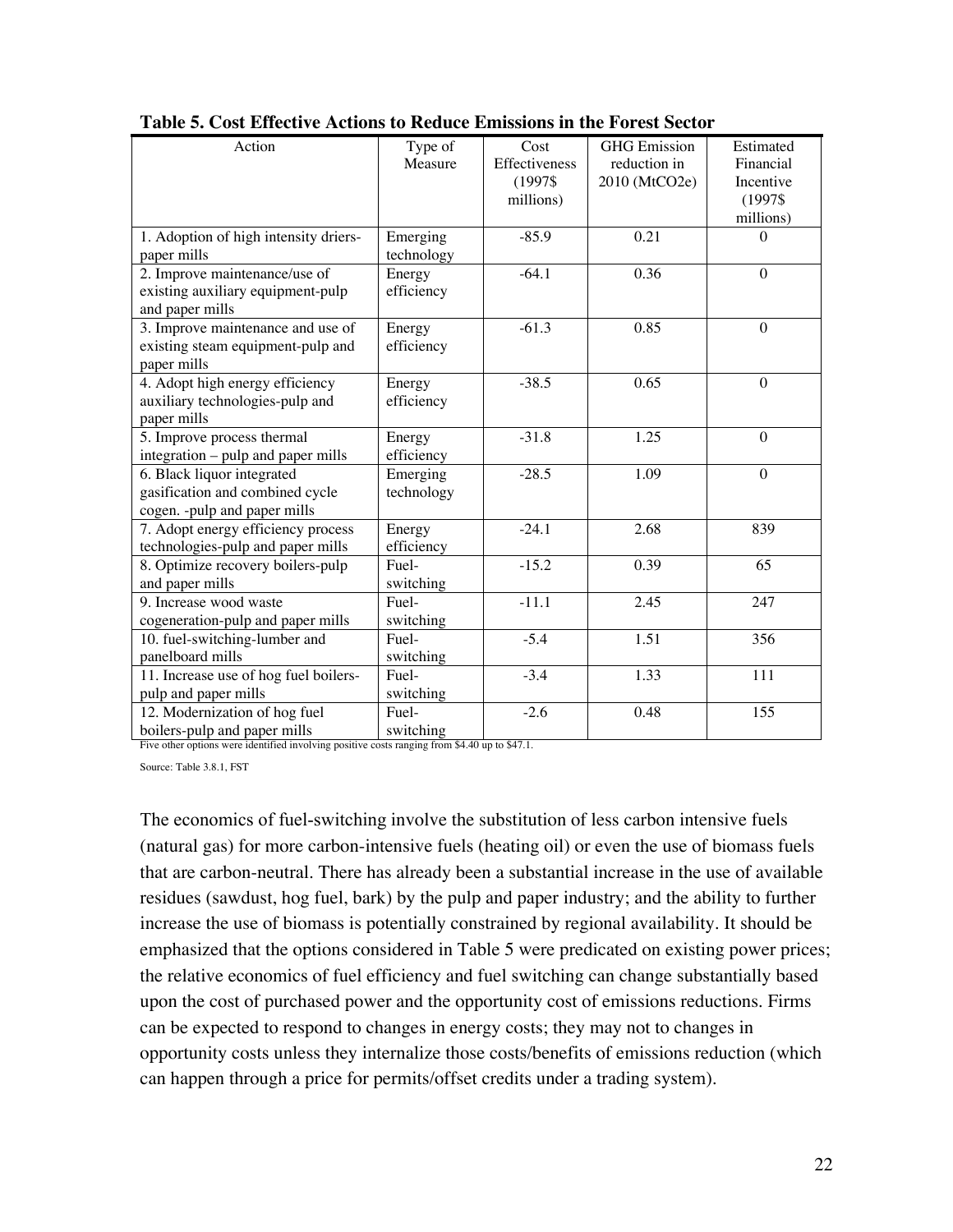#### **4.3 Existing Impediments to Emission Reductions**

In general, the need for quick investment payoffs and limited capital resources has meant that energy-related projects have not been high on the priority list for forest sector companies. The FST identified the following barriers within the forest products industry: high hurdle rates required for investments; the low priority given achieving more efficient energy use; a lack of knowledge/information about opportunities; risk averse attitudes within the industry and long-lived technology (which reinforces risk aversion); and generally lagging R&D. The FST also identified two other impediments: the current structure of power markets and the lack of a secure fibre supply that discouraged investment in these kinds of emission reduction projects.

There have been several changes advocated in government policies to overcome (at least in part) some of these barriers: more favourable tax treatment such as accelerated depreciation, greater emphasis of technology diffusion and communication, and more funding for general R&D, especially in the case of emerging technologies that could potentially achieve significant reductions through either efficiency improvements or utilization of biomass energy (NCCP 1999).

In addition, it has also been noted in the area of energy conservation that organizational constraints-firm decision-making procedures and high hurdle rates used to allocate investment within the firm (we note that the FST used 40% hurdle rates in evaluating energy-related projects from the perspective of forest sector firms)-can lead to substantial underinvestment in energy projects even though they may be profitable to the firm (DeCanio 1998, 1994). There is the possibility that such barriers may impede efforts to achieve emissions reductions even if appropriate policies are designed and the economic incentives are right so that they are profitable (Jaccard and Montgomery 1996).

# **4.4 MANAGING FOREST CARBON**

# *4.4.1 Kyoto rules on Afforestation, Reforestation, and Deforestation*

The Kyoto Protocol and its Marrakesh Accords rulebook establish the overall framework for policy and climate change mitigation actions in Canada's forest. The Marrakesh Accords establish the rules for forest C accounting in the first commitment period only. Forest C accounting rules for the subsequent years will be established as negotiations occur on targets for the second commitment period, but the current rules will form the basis for these longerterm rules. Nevertheless, this lack of long-term rules does add an element of uncertainty in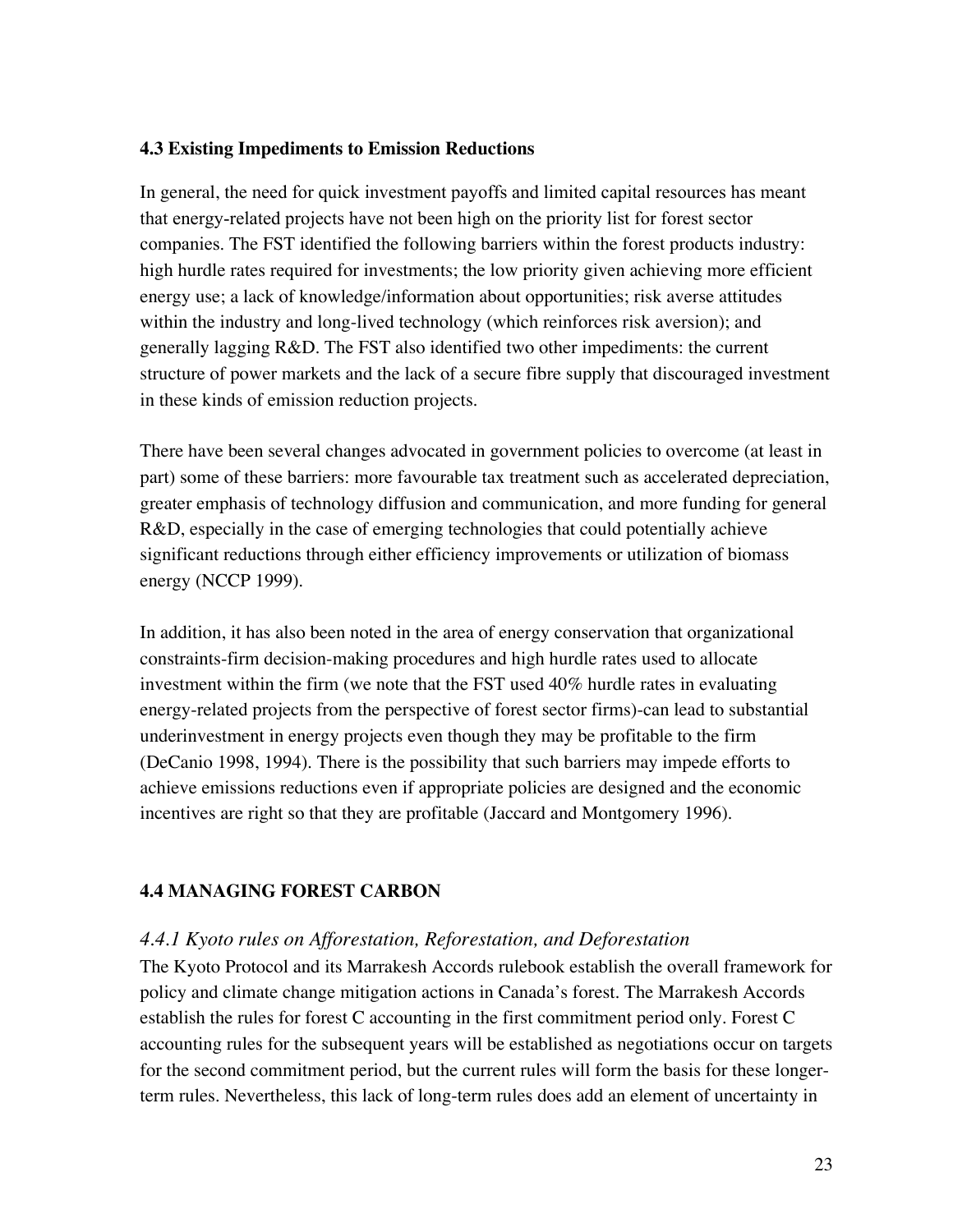incorporating climate change mitigation considerations into forest management strategic planning.

Industrialized countries must include lands subject to afforestation (A), reforestation (R) and deforestation (D) since 1990 in their GHG accounting in 2008-12. A and R are defined for Protocol accounting as newly created forests. Afforestation refers to establishment of forest on land that has not held forest for at least 50 years, while reforestation refers to establishment of forest on land that did not have forest at the end of 1989. Thus regeneration of forest following harvest is not afforestation or reforestation under Protocol rules. AR results in a sink that serves to offset GHG emissions elsewhere in a Canada. They therefore make achieving Canada's Kyoto target easier. Deforestation is the non-temporary removal of forests, so that harvesting followed by regeneration of forest is therefore not deforestation. Deforestation increases the GHG emissions that Canada must account for and therefore makes achieving the Kyoto target more difficult. For some industrialized countries, including Canada, ARD will almost certainly be a net source since the emissions from D will exceed the emissions from AR, in a business-as-usual (BAU) world (i.e. no efforts are undertaken to reduce D or increase AR).

Industrialized countries have the option to include land subject to forest management (FM) and agricultural land management since 1990 in their accounting, with the decision to be made no later than 2006. FM is defined for the Protocol as a system of practices for the stewardship and use of forests, and it thus includes the harvest-regeneration cycle. FM could result in a source or a sink depending on the practices and natural disturbances – for example if the annual volume harvested exceeds the rate of growth of elsewhere in the managed forest then a net source is likely to result. Canada would decide in 2006 to include FM in its accounting only if it is projected to be a sink although there will always be a risk that unpredictable natural disturbances likes fires and insect infestations would turn the FM area into a source in the commitment period. The FM sink would be used to offset any net source resulting from ARD up to a limit of 33 Mt/yr CO<sub>2</sub> in 2008-12. Any further FM sink could be used up to a country-specific cap defined in the Marrakesh Accords. Canada's cap is 44 Mt/yr  $CO_2$  in 2008-12.

To qualify as ARD or FM the activities will have to involve land that qualifies as forest. The definition of "forest" in the Marrakesh Accords is based on a definition of the UN Food and Agriculture Organization. An area will be classified as forest if it meet minimum requirements for area (0.05-1ha), crown cover (10-30%) and tree height (2-5m) - each industrialized country will have to make a choice for each of these parameters within the range specified. Young stands of trees that have not reached the minimum crown cover or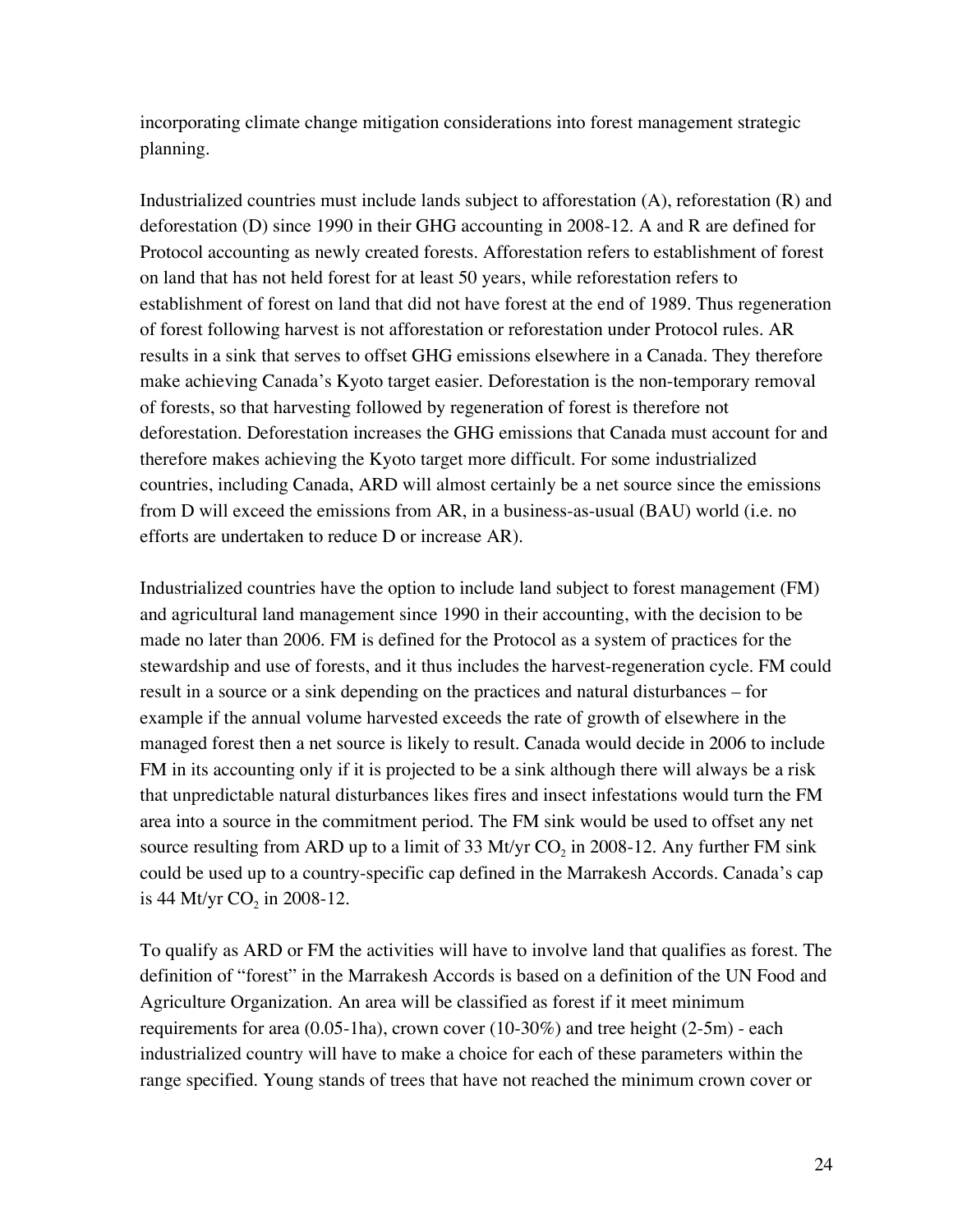tree height are considered forest, as are areas temporarily unstocked as a result of harvesting or natural disturbance, provided the area is expected to revert to forest.

Accounting for the land subject to ARD and FM is to be done by calculating the C stock changes in 2008-12 on the land. This means the land must be identified, shown to have forest, shown to have been subject to ARD or FM since 1990, and spatially delineated. All ecosystem carbon pools must be included in the accounting – trees, roots, other vegetation and soil. Carbon stored in harvested wood is not included in the accounting, meaning that, for the purposes of accounting, the rules assume that the  $C$  is emitted to the atmosphere upon harvest. In the future there may be a change in the accounting rules to recognize the fact that much of the harvested C is in fact stored for varying periods of time in wood and paper products, rather then being emitted. It is likely that this change in the rules will occur for the second commitment period but not the first. Emissions of nitrous oxide and methane associated with ARD and FM land must also be accounted for.

Both the JI and CDM project mechanisms involve forests. Subject to host country rules, JI projects could involve any ARD project and could also involve FM projects if the host country has chosen to account for FM. For the CDM the only forest projects that will be acceptable in the first commitment period are those involving afforestation or reforestation. The rules for AR projects in the CDM have not been finalized but should be agreed internationally by the end of 2003. Both JI and CDM projects require development of a baseline that reflects emissions and removals in the absence of the project. Credit is then given only for the emission reductions or increased removals that are additional to the baseline.

# **4.5 Sources and Sinks in Canadian Forests**

Both natural factors and human management influence exchanges of C between forests and the atmosphere. In a natural forest the key influences are the rates of growth, mortality, and decomposition, and the frequency and severity of natural disturbances such as fire, insect infestations and disease. Whether a natural (unmanaged) forest is a sink or source will depend on these influences and their changes over time. Thus Canada's total forest of just over 400 million ha is estimated to have been a large sink in the 1920-75 period as growth caused more C to be added than was lost as a result of natural disturbances (Kurz and Apps 1999). An increase in fires and insect infestation in the 1970-90 period caused the forest to become a large source in the 1980s and it likely remains a source today.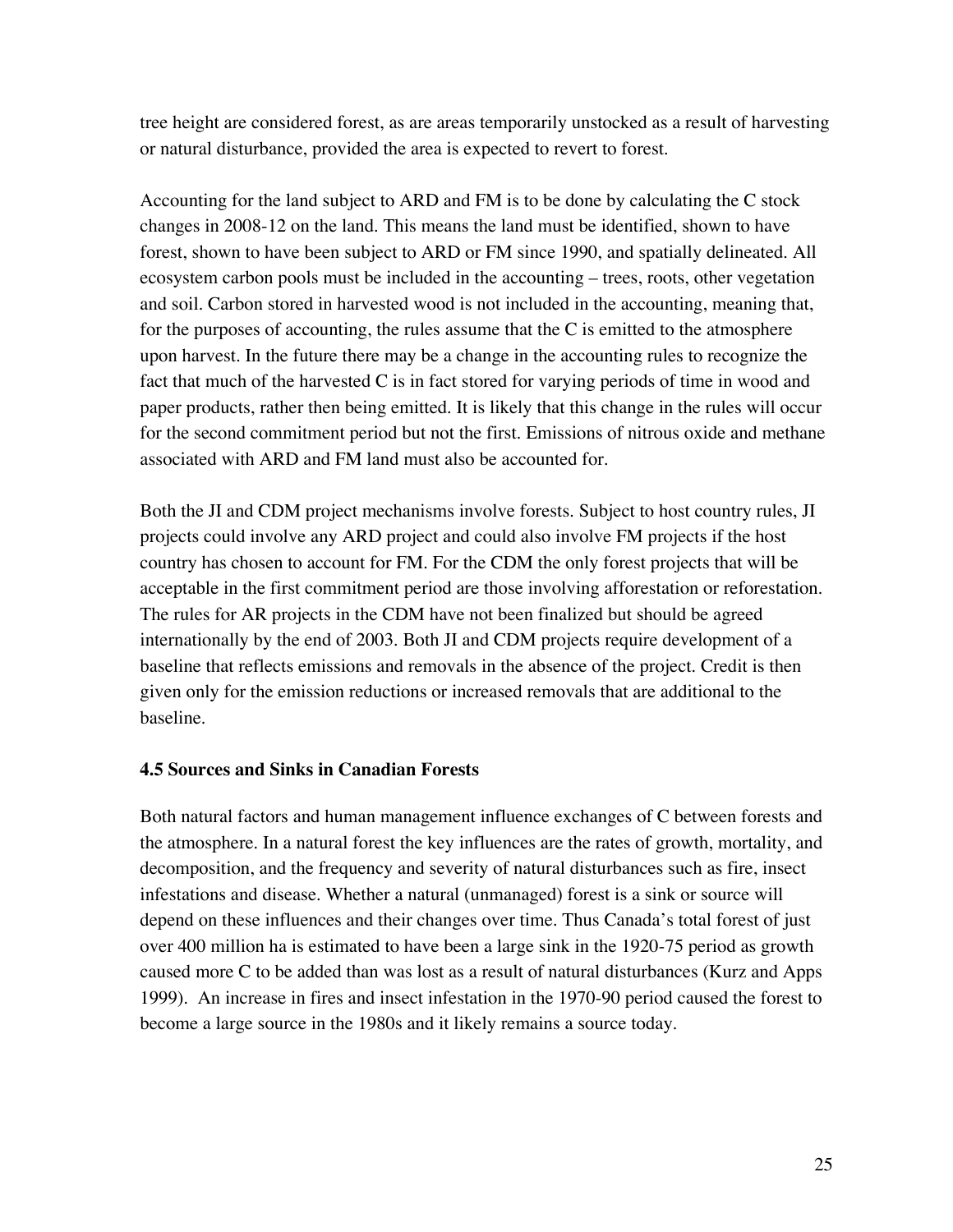#### *4.5.1 Identifying the Managed Forest*

For the Kyoto Protocol accounting, however, what matters is the area subject to FM – the forest that has been managed since 1990. Among industrialized countries this distinction between the total forest and the managed forest is of particular importance for Canada because only a fraction of the forest is managed. One proxy for Canada's managed forest is the non-reserved accessed stocked timber productive forest – that area which has road access and has forest suitable for timber extraction, an area of 134 million ha according to Canada's forest inventory (Lowe et al 1996). In any given year the FM area is made up regions that are sources due to natural disturbances or harvesting, and regions that are sinks because of growth. Canada's official estimates project that FM will result in a net sink of 35 Mt/yr  $CO<sub>2</sub>$  in 2008-12, although this estimate is of low confidence (UNFCCC 2000). Creation of new forests through AR is projected to result in a sink of roughly 1 Mt/yr  $CO<sub>2</sub>$  in 2008-12, while D is projected to be a source of 16 Mt/yr  $CO<sub>2</sub>$ . Thus in total forest activities are projected to estimated to result in a net sink of 20 Mt/yr  $CO<sub>2</sub>$ . These projections are based on BAU activity – they are expected to occur irrespective of any actions undertaken for climate change mitigation purposes.

### *4.5.2 Implication of C Sequestration for Forest Management*

Canadian governments may be interested in encouraging actions to increase the net contribution of forests to climate mitigation in Canada through increased sequestration or reduced emissions in the forest. They may also be interested in changing the time profile of sequestration and emission reductions. For example, some actions may simply increase the rate of sequestration in the near term while reducing it in later periods so that in the long run there is no net change in the amount of sequestration that occurs. Such shifts in the time profile of forest C sequestration or C emission reductions are of interest because achieving climate change mitigation targets in the near term may be more difficult than in the longer term. This is because, in the longer term, technological developments and capital turnover are likely to make fossil fuel use reductions more feasible and cost effective than in the near term.

Any pressures for changes in how forests are managed to satisfy climate change mitigation goals will impact on the operations of forest companies both at the stand level (what harvesting and silvicultural practices are used) and at the landscape level (when and how much harvesting, silviculture and protection occurs). Thus climate change mitigation goals may lead over time to changes in FM, such as reductions in the area and/or timber volume harvested and changes in harvesting, silvicultural and protection practices. In this paper we refer to such actions as incremental FM to distinguish them from business as usual forest management. Incremental and business as usual FM occur on the same forest landbase, with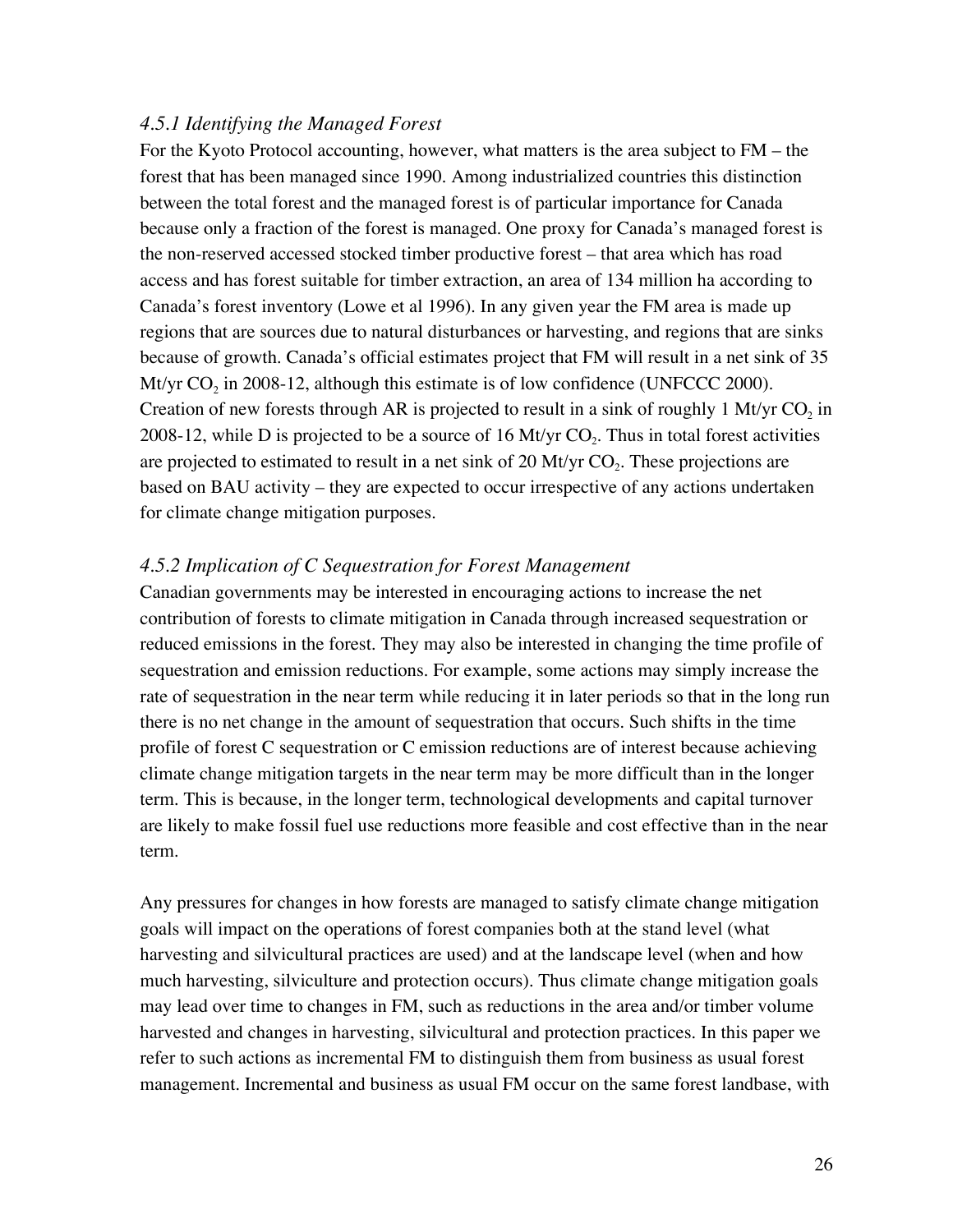the difference being the result of changes in decisions about how to manage the forest in order to increase C sequestration or reduce C emissions. Climate change mitigation goals may also lead over time to increases in the rate at which new forest is created (afforestation / reforestation) and reductions in the rate at which existing forest is lost (deforestation). Possibilities to increase sequestration and reduce emissions in forests in Canada and elsewhere have been assessed extensively – for example see NCCP (1999), Griss (2002), Papadopol (2002).

### *4.5.3 Forest Practices and Forest C*

Harvesting results in large emissions because as much as two-thirds of the tree biomass is not used and the waste C will eventually be emitted to the atmosphere (Wayburn *et al* 2000). Thus the most obvious way to reduce emissions associated with Canada's forests is to reduce the area harvested, for example by protection of specific areas from harvesting. This has happened in Saskatchewan, for example, where 200,000 ha have been removed from the harvesting land-base and placed in forest C reserves (Lemprière *et al* 2002). Reductions in the area of natural forest available for harvest may not result in a reduction in the volume harvested if more intensive forest management is practiced in other parts of the forest, or if new forests are established. Increased commercial and pre-commercial thinning may be two possibilities for incremental forest management since they can allow more timber to be extracted from an area, thereby reducing the area that needs to be harvested to achieve a harvest volume target.

Interest in forest C for climate change mitigation may also lead to changes in harvesting practices to reduce emissions at the stand level. One approach is to reduce the volume harvested per unit area by greater use of alternative harvesting methods such as selection logging, or extending the harvest rotation length. Such strategies only reduce emissions if the total area harvested does not increase to offset the reduction in volume at the stand level. Alternatively, it can be possible to lower emissions or change the time-profile of emissions while maintaining the stand harvest volume through lower-impact harvesting techniques and changes in how logging residues are handled (e.g. less prescribed burning to remove logging residues).

Changes in silvicultural practices that could increase sequestration include increasing tree growth rates through fertilization or planting of faster-growing species after harvesting. Increased post-harvest planting and less reliance on natural regeneration are also of interest. An issue here is what practices actually increase ecosystem C as opposed to just shifting C sequestration around temporally. Such temporal shifts in sequestration could in fact be very useful from the point of view of being able to claim sequestration earlier, such as in 2008- 12, rather than later as noted above.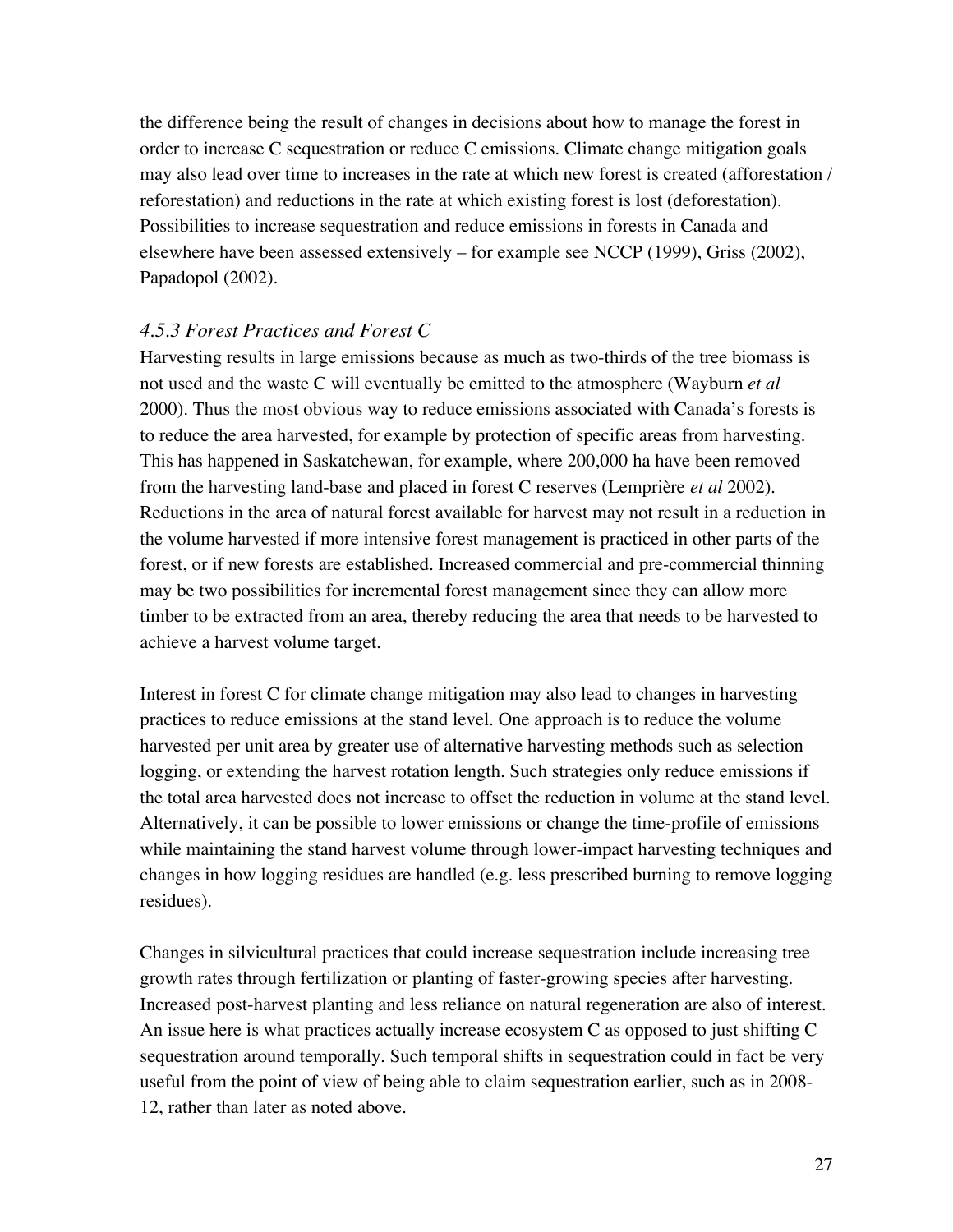#### *4.5.4 Forest Protection*

Management of some natural disturbances may change due to interest in forest C for climate change mitigation. This is because Canada's FM area faces a significant but not completely predictable risk from natural disturbances. For example, a year of severe fires, or a period of severe insect infestations, could result in such large emissions that the FM area would be a net source. In particular, efforts to predict and suppress insect infestations such as spruce budworm and others could have a large impact in terms of preventing emissions that would otherwise occur. In contrast, it is unlikely that significant additional fire suppression efforts will have much effect as the current area burned in the managed forest is due almost entirely to the small number of fires that escape containment and become large. It is in general logistically almost impossible to further suppress fires that occur, and in any case this is likely ecologically undesirable and economically prohibitive. There are actions other than increased suppression that also could be of interest in efforts to manage natural disturbance emissions. These include actions to reduce fuel loads to reduce the chance of fire, and increased use of post-disturbance salvage for forest products, which in turn would allow a reduction in the area harvested. However, these are likely to be higher cost

#### *4.5.5 Forest Establishment*

The creation of new forests is perhaps the simplest approach to increasing the net contribution of Canada's forests to climate change mitigation, although Canada, unlike many other countries, has little history in afforestation / reforestation. New forests represent a permanent increase in the forest C stock provided the forest is either never harvested, or, alternatively, the new forest could be managed for timber with the establishment of a series of plantations. With careful planning of the planting and harvesting schedules the plantations would in the long run reach a state of C balance in which harvesting emissions would be balanced by sequestration from growth. If new forest was allowed to grow and then was converted back to its non-forest state (deforestation) there would be no long-term C impact. However, the temporal pattern of early sequestration and later emissions might be useful if it is believed that offsetting those future emissions could be done relatively easily by future generations. There is a substantial amount of marginal agricultural land that may be suitable and economically accessible for creation of new forests, and aside from C a variety of other goals can be achieved with afforestation/reforestation (NCCP 1999). From the forest industry perspective plantations can provide a new fibre source, potentially allowing a reduction in harvest of natural forests. Other environmental goals such as maintenance or improvement of water quality, habitat restoration and reduction in forest fragmentation can also be served by the creation of new forests, especially where they are not meant to be harvested in the future.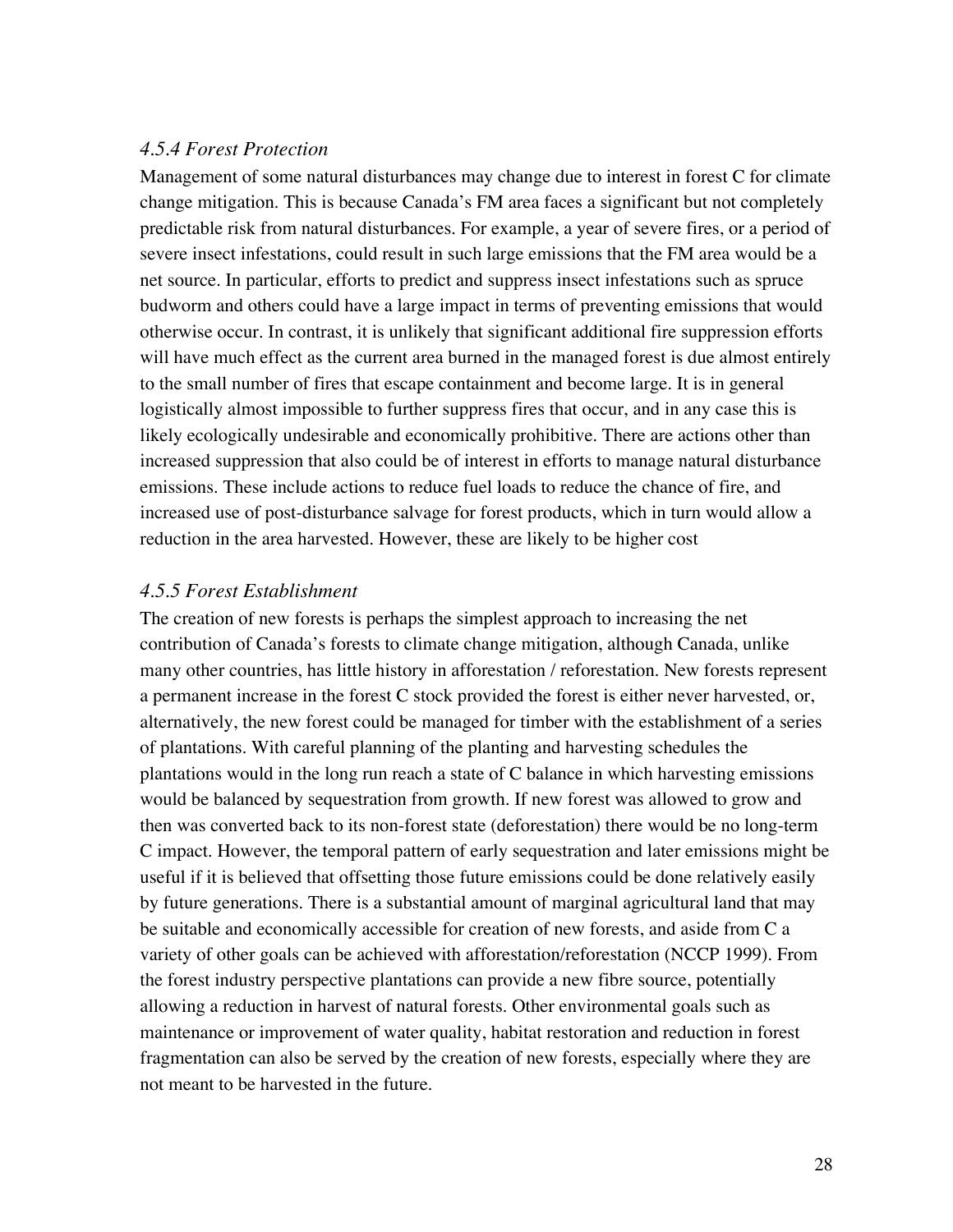Finally, reduction of deforestation could substantially increase the net contribution of forests to climate change mitigation in the next decade or two, much more than could afforestation / reforestation. This is because creation of a new hectare of forest requires at least several decades to sequester an appreciable amount of C while stopping a hectare of deforestation immediately prevents the substantial emissions resulting from the loss of a mature forest. Most deforestation is outside the control of forest managers as it results from removal of forest for agricultural, energy sector exploration development and extraction, municipal development and other purposes. However, construction of roads and landings as part of forestry operations is estimated to be the largest single source of forest loss in Canada (Robinson et al 1999). Thus climate change mitigation may lead over time to pressures on forest managers to reduce these activities, or increase efforts to rehabilitate or restore the effected areas.

The above pressures may lead to long lasting changes in how Canada's forests are managed but ultimately increasing net forest C sequestration is not a longer-term mitigation option. There is a limit to how much sequestration can be increased and how much emissions can be reduced in the forest, but such actions do serve to "buy time" to develop and implement technology solutions to reduce emissions and switch to renewable fossil fuels. Aside from helping with climate change mitigation goals, management of Canada's forests will almost certainly need to change as part of adaptive strategies to ameliorate the impacts of climate change on the forest. In the long run, these sorts of changes may prove to be of greater significance to forest companies and forest managers, if climate change impacts are severe.

#### **4.6 Economic Incentives Where There is a Value to Forest C**

Aside from regulatory requirements related to climate change mitigation, companies may take certain actions if they are financially rewarding. Some actions could result in reduced C emissions or increased sequestration that have a value as a "credit" which can be directly realized in a market. While there is currently a great deal of interest in such C credits the true potential will depend on the creation and design of a carbon offset trading system. Aside from market value, some companies may find indirect benefits, such as being viewed as environmentally friendly.

There are three ways in which the economics of forest carbon can enter into forest sector firms' decision-making. Firms will need to consider 1) the value of carbon stored over time as a result of planting a hectare of new forest (afforestation or reforestation), 2) the carbon value of not harvesting a hectare of forest, and 3) the effect of altering rotation lengths on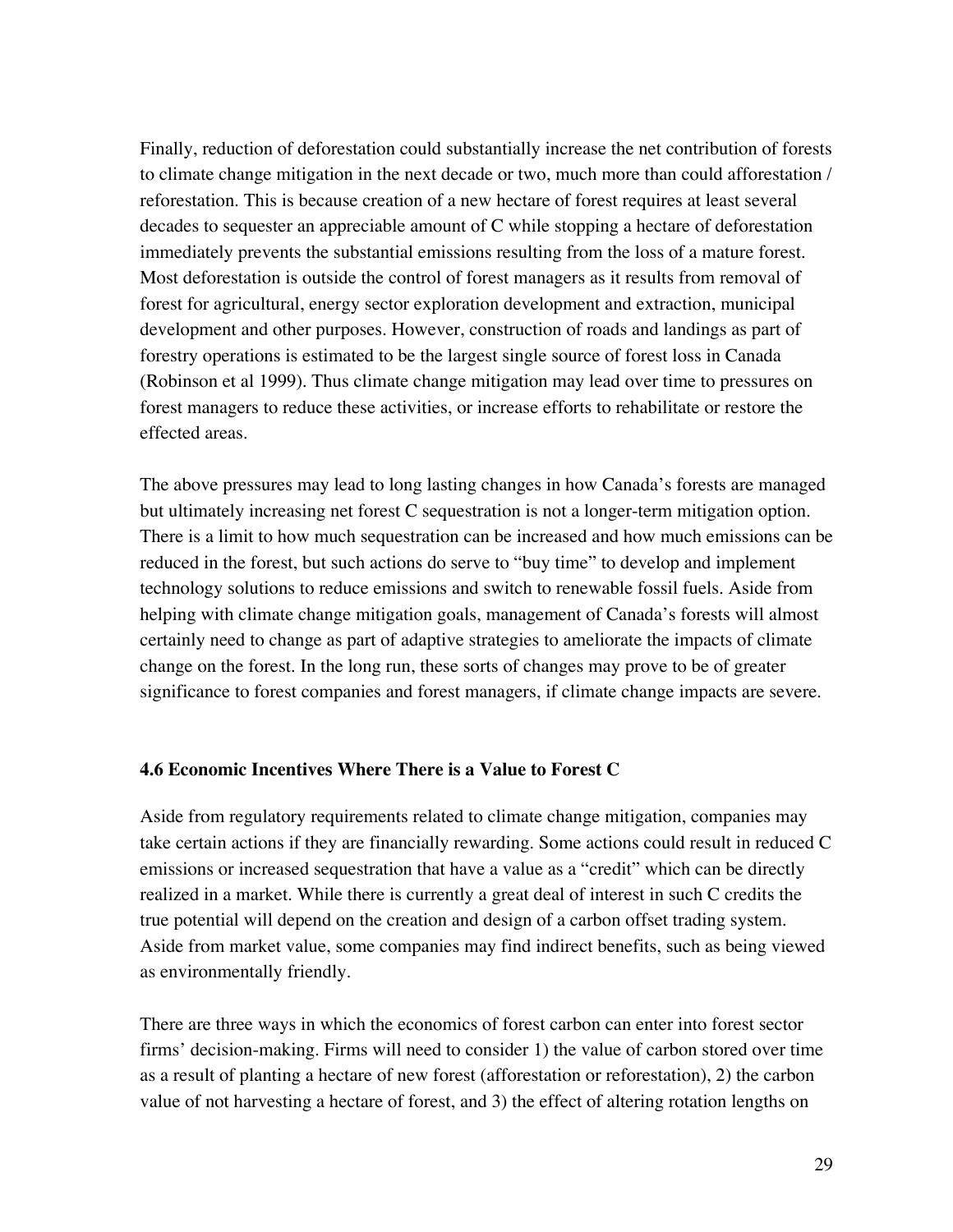carbon sequestered. In the latter two cases what is also of interest is the emissions that either do not occur because harvesting has not occurred (as in 2) or a change in emissions due to a change in the mix of outputs (pulpwood versus sawlogs) associated with different rotation lengths (as in 3). Because the pattern of carbon sequestration or emissions associated with these three actions differs the net present value (NPV) also differs. In all three cases the effects of the action on all ecosystem carbon pools must be considered. The calculations involved require assumptions about future growth rates as well as the life-span of products derived from harvested timber; it should be emphasized that the GHG emissions associated with a product may be quite different, depending upon the rules under which they are derived, even before costs are considered. Liski *et al.* 2001 provide an example, examining the effect of different rotation lengths for pine and spruce timber in Finland on total carbon sequestered as well as emissions (derived in manufacturing the timber and decomposition over the life of the product). They found that while that total carbon stored increased with the rotation length for pine, but decreased for the spruce so that the maximum carbon that could be stored required the shortest rotation length. When they incorporated emissions from manufacturing activities associated with timber outputs, and adjusted for product life span, they found that longer rotation lengths were preferable (since the shorter rotation lengths for spruce yielded pulpwood with both higher emissions associated with the manufacturing process as well as a shorter product life-span associated with paper relative to solid lumber). They also noted that this would lead to lower harvests and timber revenues for the landowner.

From the company perspective decisions to voluntarily engage in planting, not harvesting, or any other potential carbon management activity for climate change mitigation purposes will at a minimum require that the NPV of the action is positive. Given capital constraints facing forest sector companies there may also be a requirement for a return on the investment within a certain (short) time period. The ability to realize the value of the investment will require access to a carbon trading system – issues around carbon trading are discussed below. Even if the economics of such actions make sense, and the ability to realize the value of the carbon exists, the fact remains that C management would be a whole new line of business for forest companies, and they will face learning curve costs.

#### **4.7 Existing Policy Constraints to Forest Management for C**

Increasing C sequestration or reducing emissions through changes in the ways in which forests are managed in Canada will depend on biological potential, economic feasibility and the policy environment. Governments affect the latter two factors.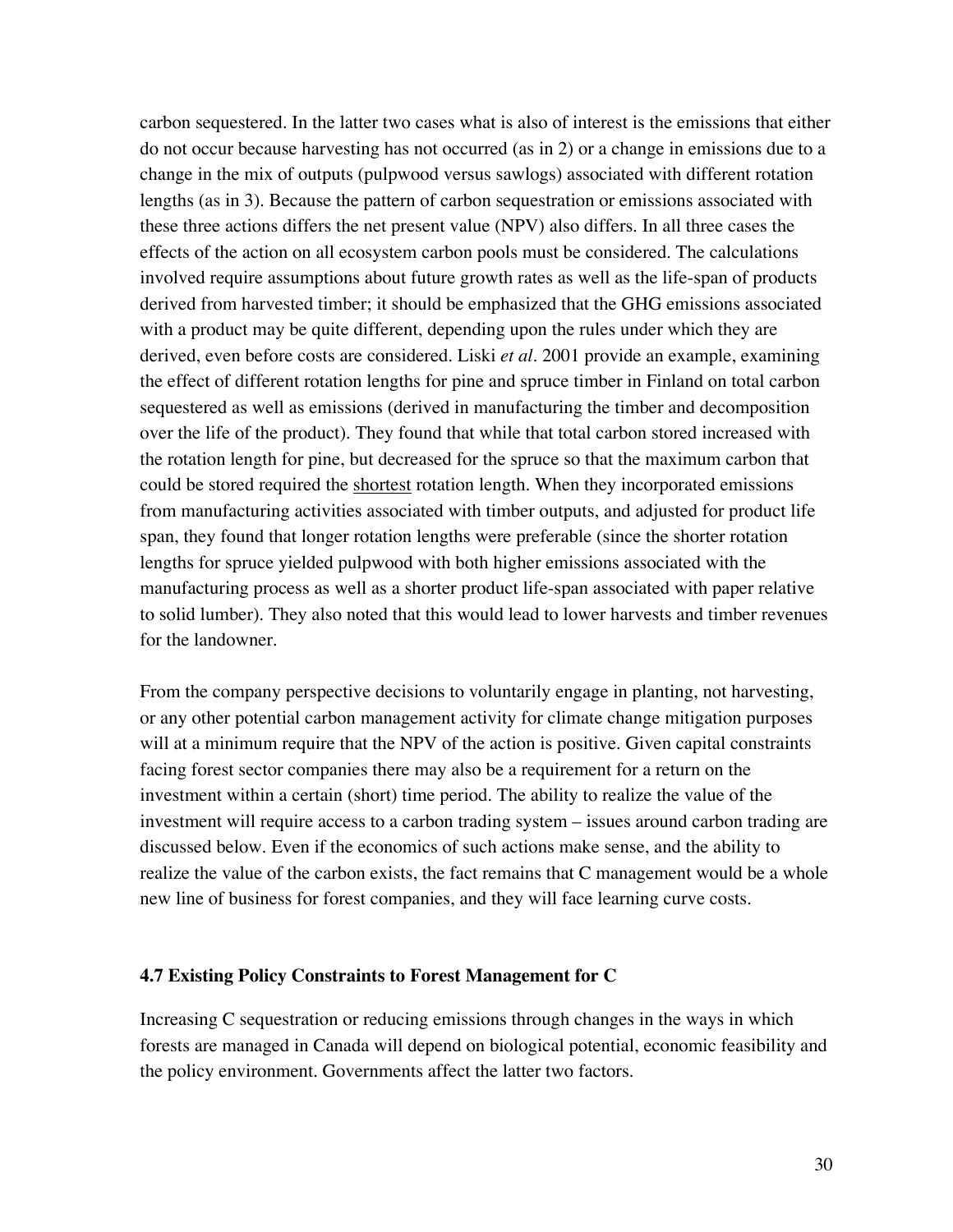The extent of such changes, and the speed with which they occur, will depend on the importance that governments and markets attach to forest C sequestration, and the degree to which such changes are consistent with other public goals for managing Canada's forests. Any changes would have to be consistent with provincial forestry and other regulation, as well as in compliance with tenure agreements, although these institutional arrangements can be expected to be adjusted over time as climate change mitigation becomes embedded as yet another socially valuable objective of forest and land management.

While incremental FM activities may be both biologically and economically feasible all such activities will have to occur in the context of a FM regime that is evolving to serve a variety of societal goals including government revenue, employment and community stability, and habitat and biodiversity conservation. Policies, regulations and institutions designed to further these goals may sometimes deter or conflict with actions to promote incremental FM activities meant to mitigate climate change.

A primary objective of forest management is and will remain timber but as with many other environmental objectives, climate change mitigation is likely to sometimes be incompatible with management for timber at both the stand and landscape level. At the stand level, C storage may sometimes be promoted through actions that increase the amount of merchantable timber available for harvest over time, but this is certainly not always true. An example where both occur might be commercial thinning that produces more volume over time as well as increasing sequestration. Conversely, management to reduce emissions in a stand may be most easily achievable through actions that reduce the amount of merchantable timber harvested. At the landscape level changes in harvesting patterns and amounts are likely to be in conflict with an interest in timber, though some other landscape level actions such as increased protection against insects and greater use of salvage may contribute to timber management objectives.

Provincial governments typically establish tenure agreements with forest companies with conditions creating both a minimum and maximum AAC, and often requiring the operation of a mill. These conditions are meant to maintain employment and resource-dependent community stability, as well as stability of government revenue. Changes in FM undertaken for C and which have the effect of reducing harvest volumes could conflict with these goals. This would be the case with forest protection, for example, although if provincial governments can realize a C value through forest protection then such conflicts might be reduced. On the other hand, some changes in FM that reduce harvest volumes may not impact on employment if, for example, they require greater labour intensity. In such a case, however, the ability to realize a C value may be crucial to make the change economically feasible.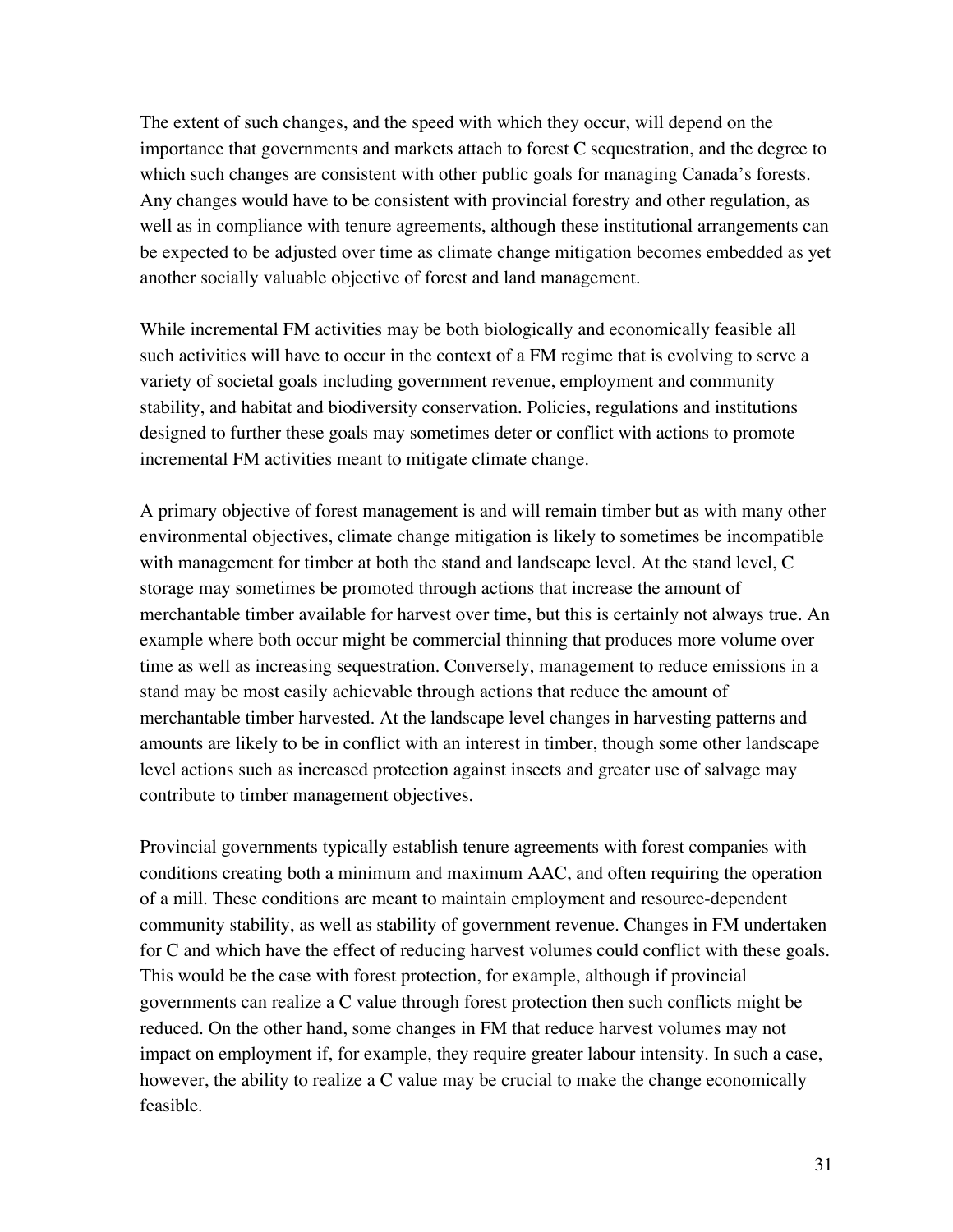FM changes that increase sequestration while still maintaining a given volume of harvest could still conflict with other policy objectives if they work by not allowing an *increase* in the harvest volume. For example, the use of commercial thinning and other silvicultural activities could contribute to climate change mitigation in some parts of country by allowing a reduction in the total area harvested while still maintaining a given volume of harvest. However, given pressures to increase wood supply, activities that increase the intensity of merchantable timber production on a given area often result in an increase in the harvest volume over the total forest rather than reduction in the area harvested.

Some potential incremental forest management activities for C are likely to be in direct conflict with forest certification standards. For example, the FSC Maritimes Standard does not condone regeneration of harvested areas by planting. Thus increasing the rate of C sequestration through increased planting to reduce regeneration delay would not be allowed.

On the other hand, FM for C could in many instances reinforce goals of governments and society. For example, where managing for C increases forest area or forest age, or results in less soil disturbance, then habitat, biodiversity and watershed maintenance objectives will benefit. A shift to greater use of winter harvesting in parts of Canada, for example, reduces soil disturbance and hence reduces associated emissions.

Provincial governments will need to decide on the priority that C sequestration will be given relative to other goals of FM. For example, choices may have to be made between increasing (or even simply maintaining) current harvest levels on some areas of the forest and managing in part for greater sequestration or reduced emissions. Similarly, choices will be needed about how and whether to incorporate C considerations into FM regulations and guidelines. In turn these decisions will likely depend, at least in part, on the indirect or direct economic benefits that C provides to land managers, relative to the costs of obtaining the carbon. In certification schemes, greater attention to the tradeoffs between climate change mitigation (sequestration or reductions in emissions) and other goals may be warranted.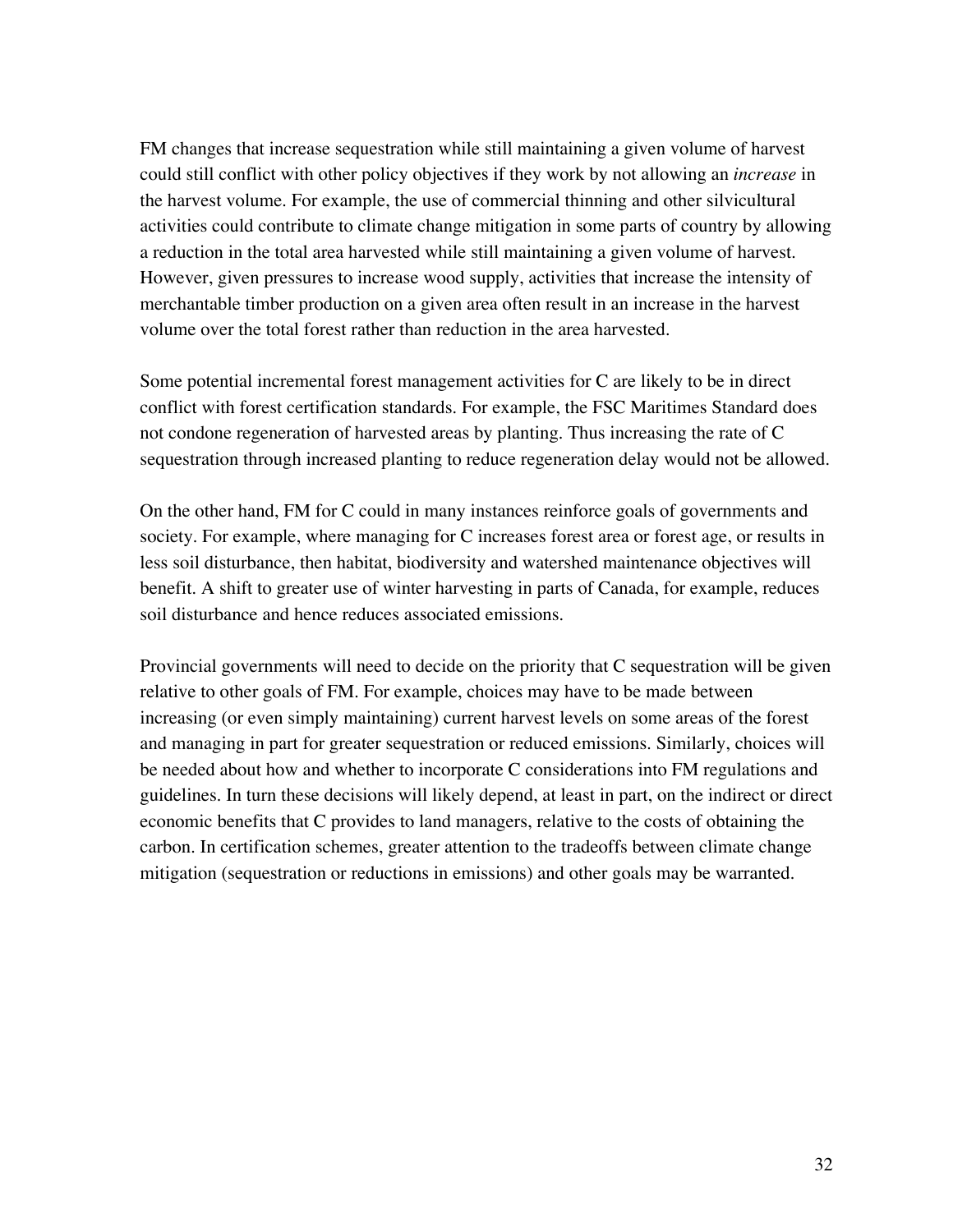### **5. IMPLICATIONS OF A TRADING SYSTEM**

#### **5.1 Economics of Carbon Trading**

The Kyoto Protocol is the first international environmental agreement to utilize economic instruments in a major way in helping achieve its goals. It contemplates the use of trading systems as a means to control greenhouse emissions through the creation and sale of credits in an international marketplace. At the same time, countries are also considering the adoption of similar systems within their country and many countries (such as the U.S.) have used such systems internally within their own countries. Below we consider the economics of carbon trading systems in terms of how they are designed and the issues they may raise for Canadian forest products firms. We then examine the proposed Canadian Domestic Emissions Trading (DET) system.

The appeal of such systems is that they can achieve policy goals, such as reduced pollution, at lower costs of compliance than traditional command and control measures such as standards and regulation. The economic logic of trading systems is straightforward-permits will flow towards the highest valued uses therefore leading to economic efficiency. The principal use of trading systems has been in fisheries management, water supply, and air pollution control (Tietenberg 2002).

Policy makers can choose between two different types of trading systems. "Cap and trade" systems involve the determination of an aggregate limit allocated between users who then trade allowances between each other. Credit systems involve the establishment of userspecific limits or benchmarks based on technological standards. Users that exceed that required by the benchmark can then sell or trade those credits to others that either do not meet their requirements or find it cheaper to purchase the credits. The principal difference between these two systems is that: (1) credit systems require the establishment of baselines (typically based on technological standards) that are not necessary for a cap and trade system; and (2) cap and trade systems establish an aggregate limit on use of the resource: there may be an increase in aggregate use under a credit system if there is no control over the number of users. The International Trading System is primarily a credit-based system (ITE; JI; CDM) while the Canada's proposed DET involves components of both an aggregate limit and the utilization of credits derived through activities outside of the DET.

Trading systems will not work well where there is market power, high transaction costs, insufficient monitoring and enforcement, or the presence of large externalities not captured in the system. The presence of the first two factors reduces economic efficiency but generally has limited environmental impact, especially where there is a cap and trade system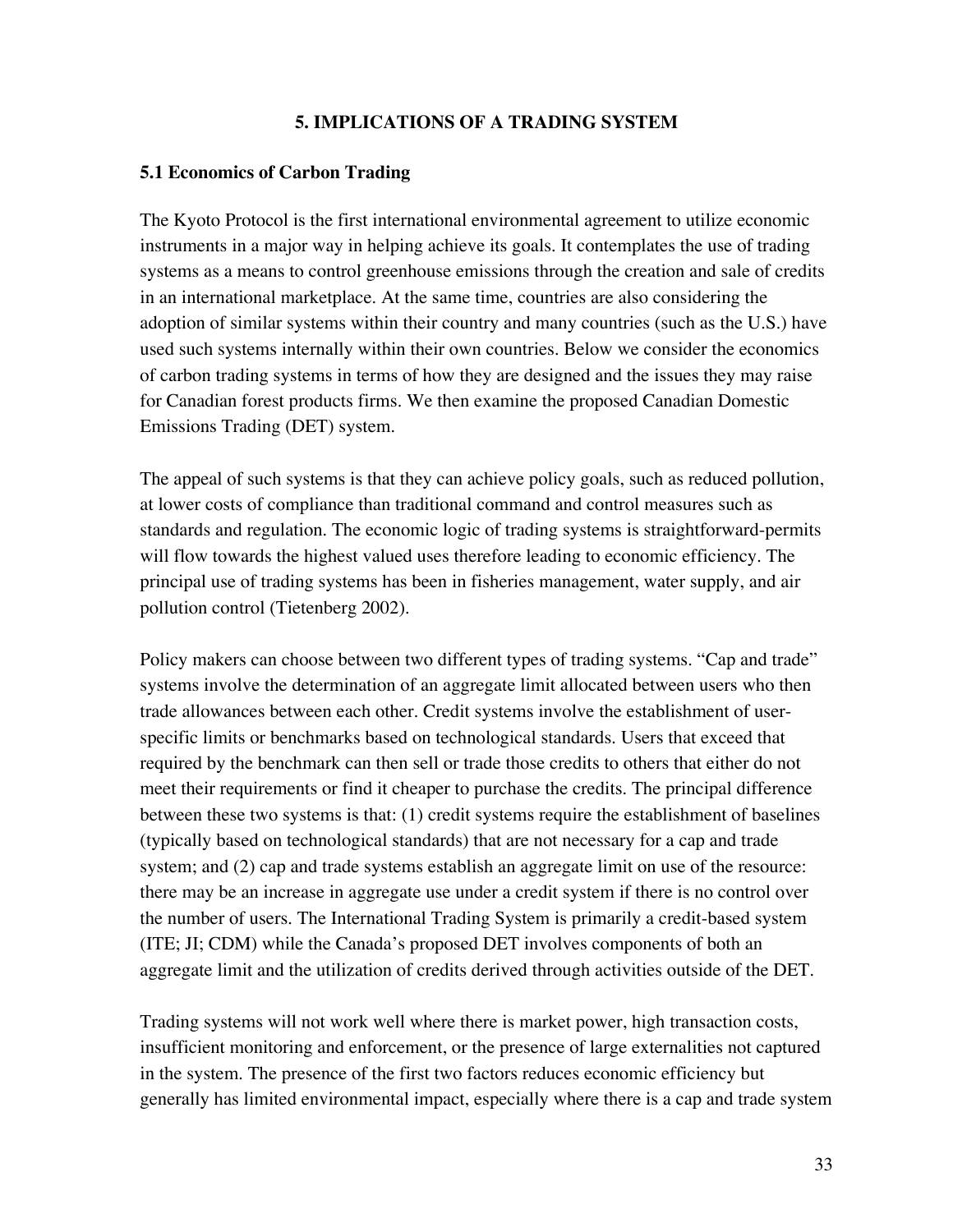in place since aggregate limits restrict the overall use of the resource. The latter three factors are general issues for any policy used to limit or control access to the resource; insufficient monitoring and enforcement mean that policy makers may not be able to ensure that aggregate use is limited (such as not properly reporting emissions or harvests), while the presence of large externalities means that the environmental impacts from users response on resources outside the system (such as switching to catching species outside of the trading system) might be sufficient to offset any gains achieved through limiting the use of the resource.

The design of the trading system can also determine how well it will achieve its objectives. The design depends on how policy makers define rights under the system and the effectiveness of those rights, where those choices fall into the following four areas:

The determination of the limit; The allocation of that limit across users; Transferability (across participants and time); and Monitoring and enforcement.

We review each of these in turn in the following section.

# **5.2 Design of DET**

In its November 2002 climate change plan the Federal government provided the general outline for a DET that would involve downstream coverage of large industrial emitters, with targets to negotiated on a sector-by-sector basis (Government of Canada 2002b). The 125 pulp and paper establishments in Canada account for 1/3 of industrial energy use and would therefore be included in the DET system as currently proposed. Wood product manufacturers-lumber and panel board mills-would not be included as they use far less energy and emit less GHG (1.89 MT and 1.2 MT in 1998, expected to grow to 2.03 MT and 2.0 MT in 2010 respectively) (NCCP 1999).

# *5.2.1 The Determination of the Limit*

Canada's overall commitment for GHG fixes emissions for the country. However, this limit does not necessarily directly translate into that used for the proposed trading systems. The experience with the  $SO<sub>2</sub>$  trading system in the U.S. suggests that political negotiation can lead to some modification so that all sectors may not necessarily receive a proportionate share of allowances (or conversely some sectors might face disproportionate reductions).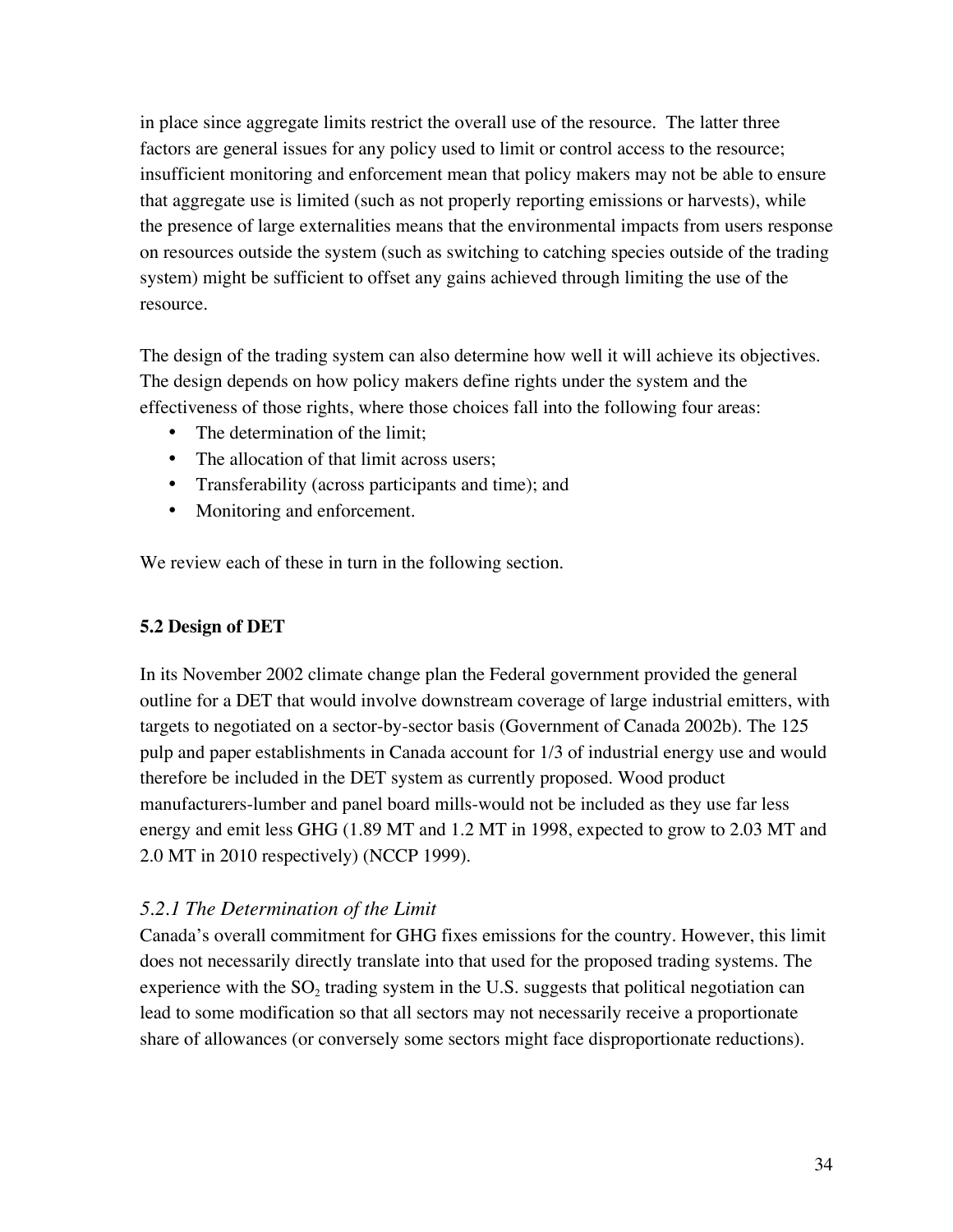Based on projected GHG emissions in 2010, the Canadian government estimates that a DET will achieve an overall reduction of 55 MT from industrial emitters relative to BAU (see Table 3). It will be implemented through a cap system on individual allowances. We discuss this more fully in the next section. While there will also be trade, it is unclear as to whether or not there may be any limits imposed upon trading; we discuss this more fully in the following section on transferability.

# *5.1.3 Allocation*

There are several possibilities for the allocation of rights: on an historical basis; through an auction; based on administrative rules; or by lottery. The most common approach has been on an historical basis since it enhances political adoption and reduces the financial burden to firms relative to an auction. Economic theory suggests that in the long run there will be no economic difference so long as permits can freely move from one party to another (Tietenberg 2002).

While all pulp and paper mills in Canada are capital intense and use substantial quantities of energy they are nevertheless quite diverse. At one extreme, the pulp and paper sector includes old and relatively inefficient mills that have higher operating costs but low debt loads. At the other extreme are new and very efficient mills with lower operating costs but high debt loads. The product mix and technologies of mills vary substantially. These differences suggest that calculation of caps for individual mills in the pulp and paper sector could be challenging. The application of a single broad cap determination approach to all mills may not be possible.

Establishment of the cap is a key process for any sector and company and the federal plan proposes that sectoral negotiations be undertaken to determine what these caps will be (through the negotiation of covenants). The cap applied to each mill will determine the extent to which it must reduce emissions. Whether it chooses to reduce emissions or buy emission reductions or offset credits will depend on the cost of internal emission reduction opportunities, versus the cost of purchasing emission reductions or offsets from other companies. Aside from the aggregate limit, the tightness of the limit from a company perspective will depend not only upon the initial allocation but also what happens to other regional participants in the DET. For example, the economics of fuel-switching *ex ante* may be quite different *ex post* if it turns out that all industrial emitters choose to reduce emissions by simultaneously trying to use biomass. Alternatively, exit or curtailment by firms may reduce power demand.

In addition, there is also a second cap that has to be determined if offset activities (the use of carbon sinks and other measures that result in emissions credits) can be used within the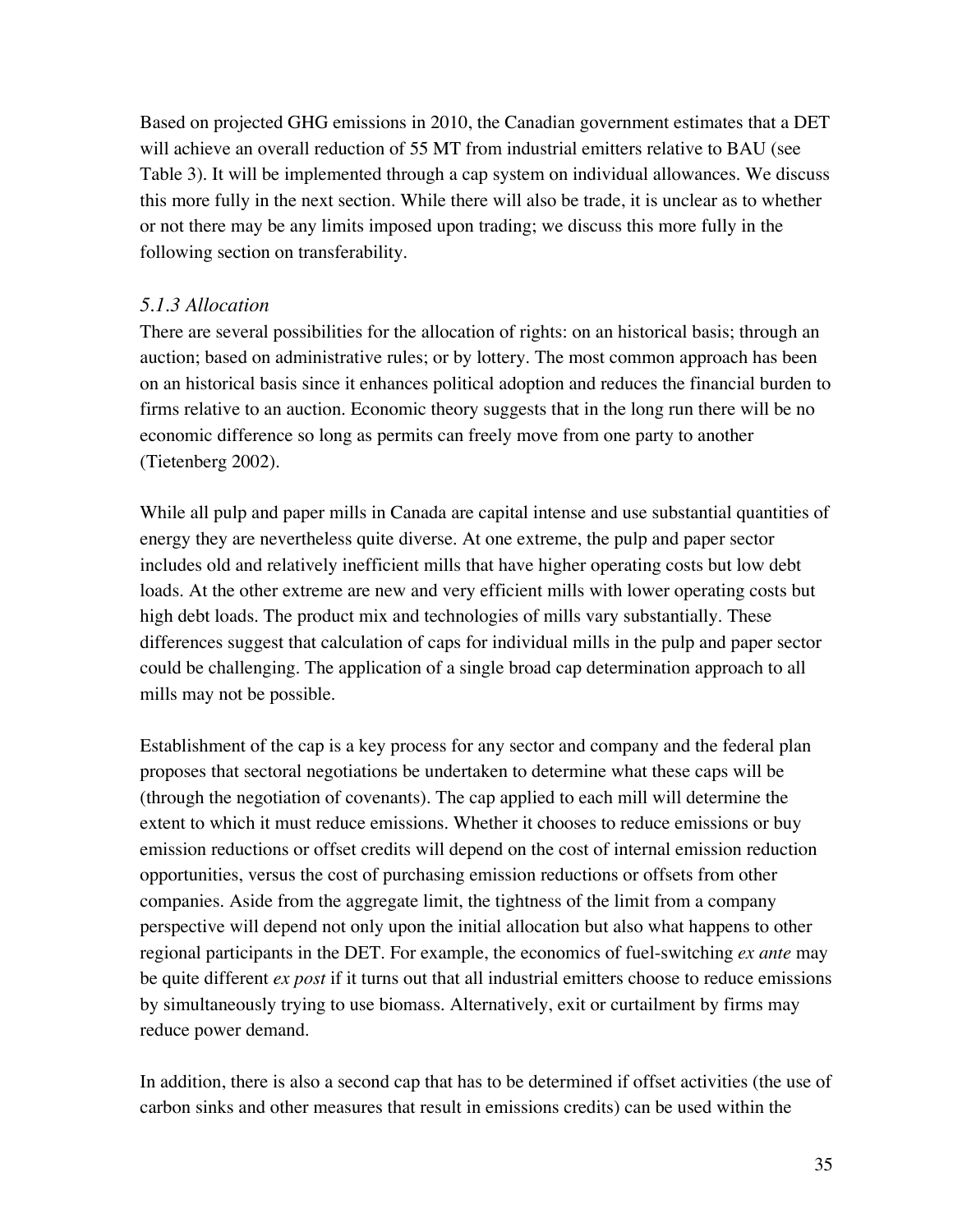trading system. This cap determines the overall limit on credits that can be sold into the system to help parties meet their emissions targets.

# *5.1.4 Transferability*

To the extent coverage of all emissions is restricted under the scope of DET, policy makers may be forgoing opportunity for more efficient reductions (although transaction costs may limit the extension to other sectors). If DET restricts trading across sectors or regions, it also reduces potential gains from a trading system. The possibility of restrictions is not unlikely: for example the 1996-2001 Softwood Lumber Agreement prohibited transfers of quotas between provinces; and quota transfers were only officially allowed intra-company within a province. From a company perspective, such limitations reduce flexibility in dealing with emissions if they operate in several provinces; they may need to pursue different strategies depending upon regional circumstances if there are regional restrictions.

# *5.1.5 Monitoring and enforcement*

Monitoring and enforcement costs are not likely to be a major issue where, as proposed, the DET is confined to large, fixed plant facilities, and there a limited number of permittees that reduce the costs of monitoring. Emissions can be expressed as a function of fuel consumption that exists as an identifiable item on company's financial statements. Potential issues may arise in terms of developing a system to measure GHG emissions. For example, establishing historic emissions may be more problematic if they become important in determining the initial allocation. Another issue for forest sector firms under the DET is the definition of firm boundaries in determining firm emissions; one proposed measurement protocol involves defining what activities on site versus off site count towards GHG emissions, including indirect emissions associated with purchased power, and how to incorporate entities that may be controlled or jointly held (Climate Change Working Group 2002).

# *5.1.6 Need for Flexibility*

Policy makers want to ensure that they can accommodate innovation. One problem they face in establishing new regulations is how to ensure they do not become a barrier to entry. There are design features that can be incorporated into the system such as zero-sum auctions where the government retains a small percentage of the permits granted to permittees and auctions them off, with the proceeds returned to the permittees. This overcomes fears that entrenched firms might refuse to sell permits to new entrants. This does not appear to be a significant issue in the pulp and paper sector given the unlikelihood of new greenfield mills appearing in Canada.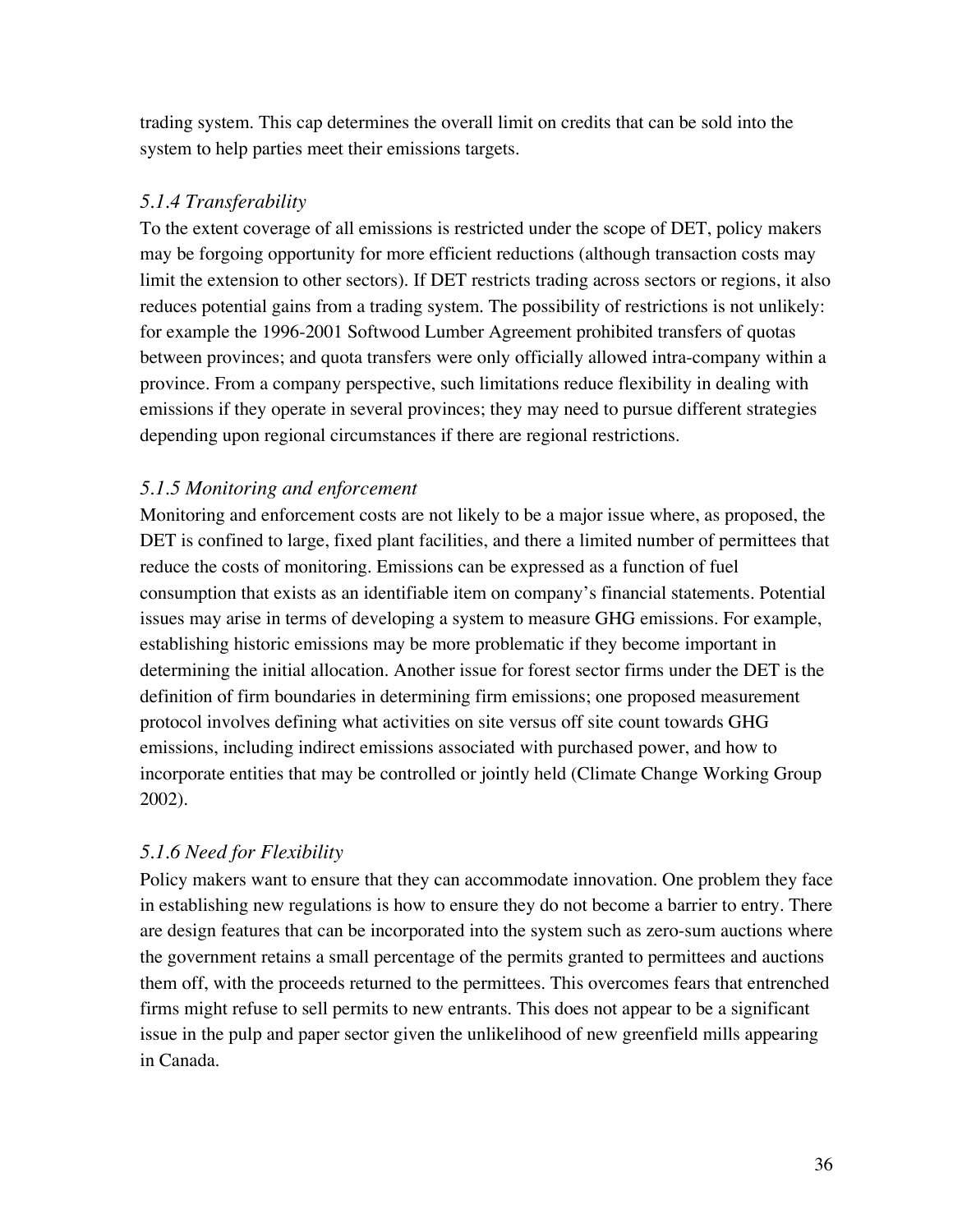From the perspective of established companies, a related issue is growth: where industry may be expanding rapidly, the imposition of emissions rights based on historic patterns may be perceived as inequitable if there are again regional differences as in the case of the SLA. This is less likely to be a problem for pulp and paper industry given that regional shares of production have remained relatively constant. In negotiations on a pulp and paper covenant to establish a sectoral target, the sector should have an opportunity to address issues around growth and new entrants.

An additional design feature that can be incorporated is the safety valve- a limit in case the price of permits exceeds some specified level. This offers some certainty to firms in developing internal policies by reducing the risk associated with the regulatory system. The government's commitment to cap the costs of compliance at \$15/t introduces a safety valve into the system.

# **5.2 Incorporating Offset Credits into a Trading System**

C already has value as a result of an informal market that has developed. This market is informal because the demand on which any market must be based is still very speculative in the case of the carbon. In Canada no company has been assigned GHG emission reduction target so as yet there is no strong or explicit driver for demand, and no government in Canada has guaranteed it will recognize any trade. Thus companies that have engaged in purchases are doing so as part of a risk management strategy and to learn about C trading. They have been seeking low cost C credits that might be useable in the future against any emission reduction obligation they are assigned. Most trades have involved purchase of options to buy in the future. Few trades involve actual outright purchases and almost no trades have involved forest C. One forest C trade in Canada for which information is known is the trade between Saskatchewan Environment and SaskPower, the provincial electric utility (Lempriére *et al*. 2002).

There have been a number of international purchases of credits at prices ranging from US\$1 to US\$7 per t; however, these purchases have been made between firms outside of any officially agreed upon framework to date. The first purchase that can be considered under the IET involves a Japanese purchase of international credits from Slovakia. The credits are attributed to the difference between anticipated emissions in Slovakia in 2010 and their commitment under the Kyoto Protocol. (These credits are sometimes called *hot air*-the gap between the target and projected emissions; see Russia, for example, in Table 1). The broker that facilitated the transaction believes that such credits will become the "gold standard"; they are low risk since they are derived from credits assigned to governments (Chow 2002)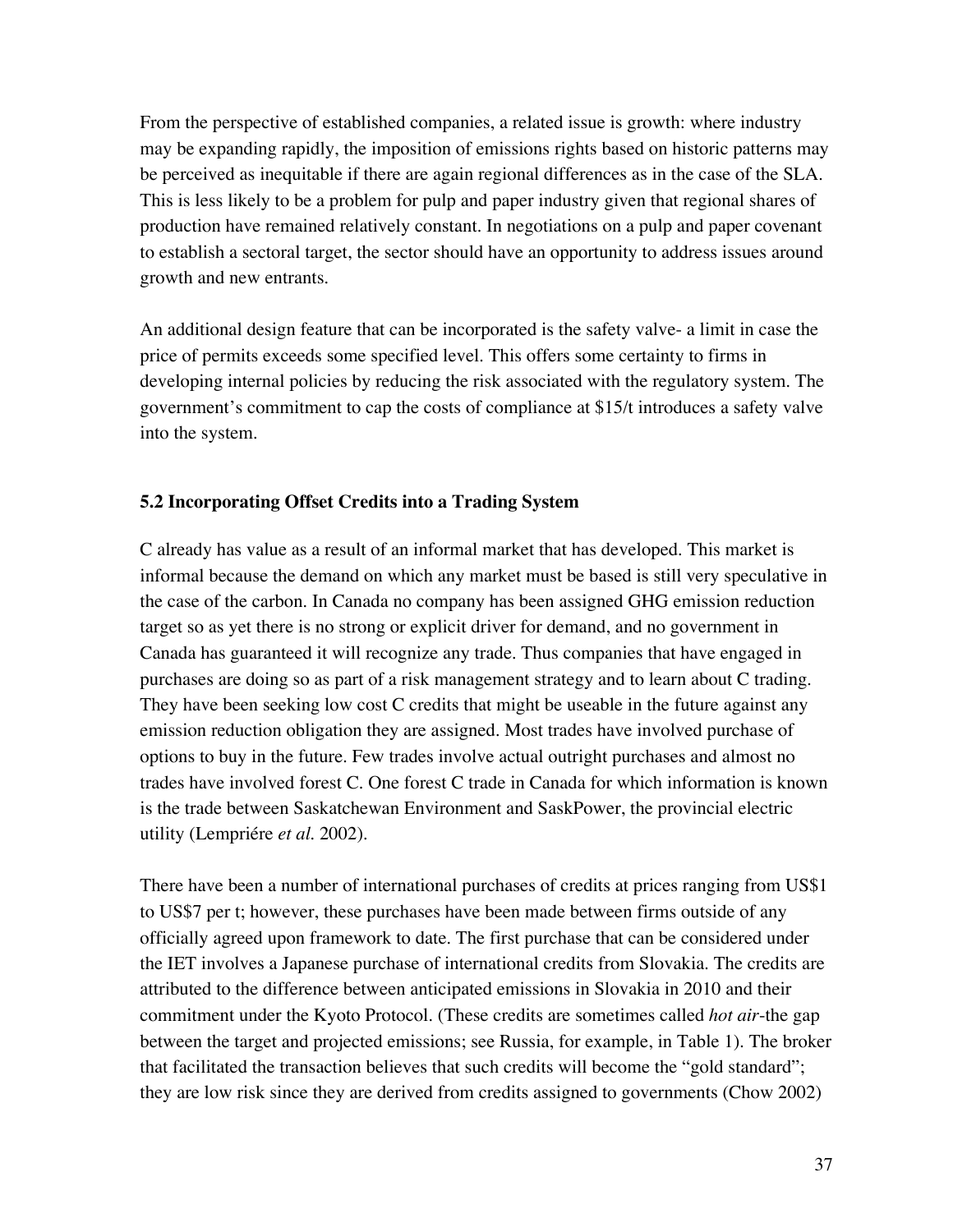and are acknowledged as being valid under the existing rules. Projected prices of C permits under IET depend significantly on which countries participate; Russian supply of permits to the marketplace is expected to be an important factor in reducing the price and overall costs of compliance for Kyoto parties.

A necessary pre-condition for development of real market for forest C in Canada is the creation by governments of a trading system that imposes emission reduction obligations that can be met through purchase of C offset credits including C credits from forest projects. Until then, a potential buyer is likely to consider purchasing C forest sequestration or emission reductions only under special circumstances. These included low transaction costs and a straightforward activity that results in high quality credits with a high probability of being accepted as part of any future trading system.

The federal government proposal to establish at DET and a C offset trading system involving forest carbon will increase interest on the part of buyers in forest carbon. This provides forest companies with potential opportunities for sale of forest carbon. The rules for an offset system will take some time to be elaborated but forest companies may wish to begin considering opportunities they may have to sell carbon credits. In doing so they should undertake a rigorous and realistic examination of what might be possible within their forest operations. There are a large number of issues that need to be considered in creating high quality and relatively low cost forest carbon credits that may of interest to buyers. Many of these issues were discussed for reforestation and forest protection activities in the review conducted by the Greenhouse Gas Reductions Trading (GERT) Pilot of the SaskPower trade (Lempriere *et al.* 2002).

Any such credits would have to be created, measured and verified in accordance with the measurement, monitoring and verification protocols established for forest C in an offset trading system. Only credits that satisfy offset system rules would be useable within the system. This would likely include rules related demonstration of ownership, establishment of project baselines, evaluation of leakage (effects of a project that occur outside the project), and measurement methods. In any actions on Crown land to increase sequestration or reduce emissions companies will need to negotiate with provincial governments the issue of ownership, taking into account existing regulatory requirements for operations on Crown land.

# *5.2.1 Kyoto Cap*

As noted above, Canada has a cap on the forest management sink that it can claim – the cap is 44 Mt CO2 /yr in 2008-12, while an additional 33 Mt CO2/yr can be used to offset any net debits from the sum of afforestation, reforestation and deforestation. Step 1 of the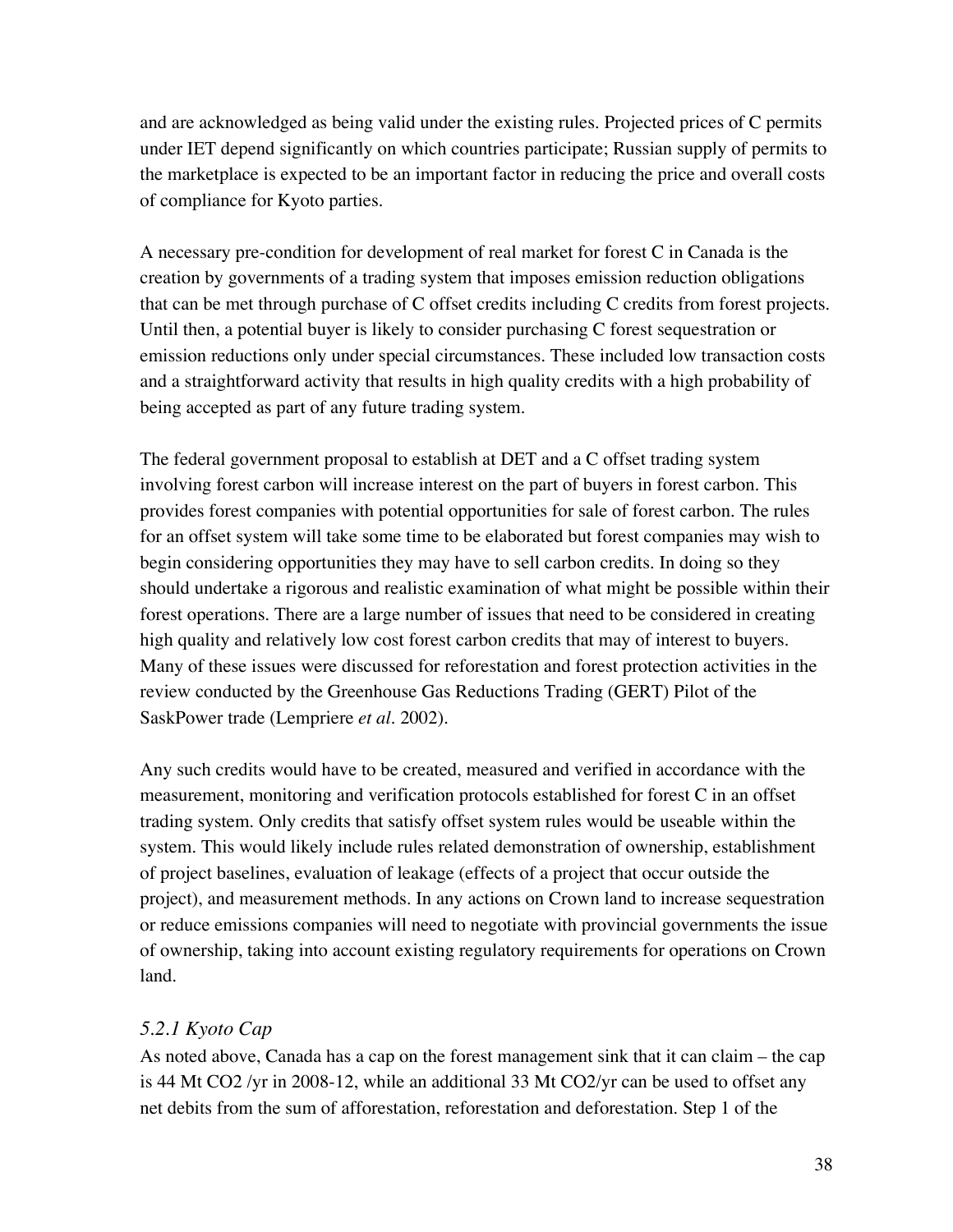federal plan includes a net BAU forest management sink (after accounting for afforestation, reforestation and deforestation) of 20 Mt CO2/yr, meaning that if another 24 Mt CO2 could be developed it could be used. In theory, then the potential scope of forest sink offsets is substantial, especially if one includes the possibilities for afforestation, reforestation and reducing deforestation. It should be kept in mind that the 20 Mt estimate is quite uncertain.

#### *5.2.2 Determination of Benchline and Transaction Costs*

An offset trading system will have transaction costs, perhaps significant ones at least initially as the system is developed. These transaction costs would be a function of measurement, monitoring and verification requirements, as well as the process of trading itself (contracting, brokers, and insurance). As currently envisaged, the international trading mechanisms are credit-based where the amount of GHG reduction (or absorption through sinks) will be measured relative to a baseline. One potentially large issue is how the benchlines will be defined and hence measured. Repetto (200X) has suggested that a lack of credibility may hamper the use of the CDM in IET since it will be difficult to measure and certify whether or not claimed credits are meaningful. Given that the current definitions revolve around business as usual, there is a potentially arbitrary demonstration of what would have happened relative to what did happen. This adds potential uncertainty and risks, expressed in greater transaction costs, when third parties attempt to enter into market exchange for C credits derived under an offset system. The onus on proving the validity of the baseline is likely to lie with project developers and prices for credits may reflect that uncertainty until the rules are established.

#### *5.2.3 Relationship Between DET and IET*

There is no explicit relationship between the domestic trading systems and IET under the Protocol. Linking the DET to the IET can help to minimize some transaction costs through reducing the need for different measurement systems and the required verification and validation. The proposed EU domestic trading system appears to be similar to the proposed Canadian system, with coverage of the major emitters. The emergence of such a system, in turn, while it offers the potential to reduce such costs also creates pressure for harmonization of the rules between the two system through any trading under IET. The potential implications depend upon the proposed rules developed elsewhere; they may be crafted in such a way that they do not necessarily reflect Canadian circumstances (for example, the predominance of government land). It will be up to the government to determine compatibility (certification has been suggested as one possibility of serving as verifiable mechanism). Finally, it should be noted that in the Marrakech Accords countries agree that domestic action would constitute a significant portion of the their effort to meet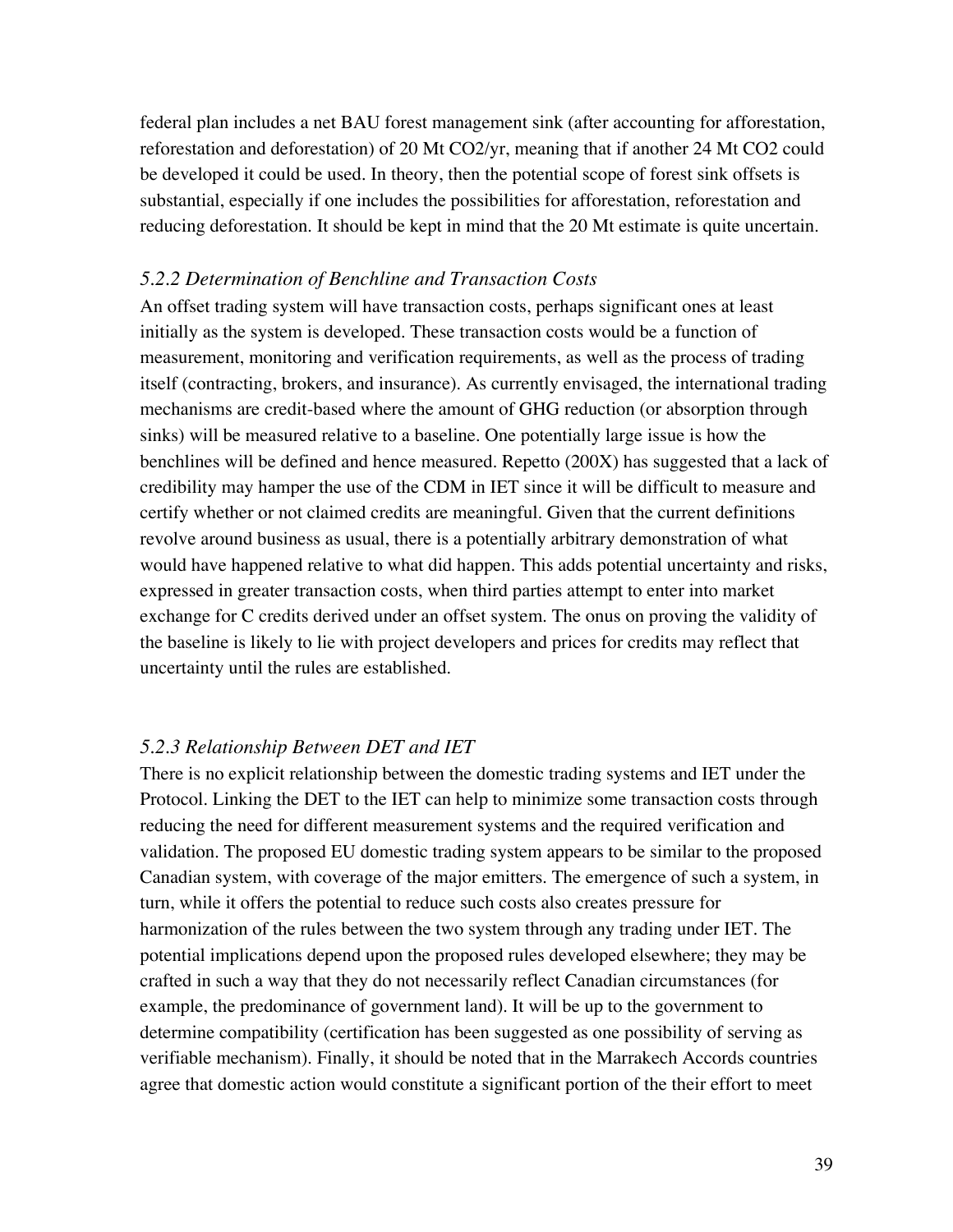their targets. This is commonly interpreted as meaning that 50% or more of a target would be achieved through domestic action, as opposed to reliance on IET, CDM or JI (this is also known as supplementarity). Recently, concerns have been raised over the ephemeral nature of C sinks associated with forest growth since the C eventually returns to the atmosphere (either through harvesting activities or when the trees die and decay). Depending upon the rules crafted by different countries, this may reduce interest in forest sinks as a means of generating C credits under the IET system.

### *5.2.4 When Do Credits Vest?*

The value of credits will clearly be linked to the volume of C sequestered; one issue under a DET will be how that is captured in a system where the C is accumulated over time, as would be the case for C stored in trees or forest. Discounting the value reduces the attractiveness of creating credits; however, if the anticipated credits are brought forward, there is a risk that they are not realized. It is likely that there will be some form of discounting, at least in IET, favoring offset activities that that can store C early in the time period. As is often the case, this may discriminate against some forestry activities, especially where discount rates are high. The current approach involves only counting the credits that are actually sequestered.

A related issue is that capital investments can create hostage problems; private firms will be reluctant to invest in any long-lived project without some kind of guarantee that there is no change in regulatory rules.

#### **5.3 Implications of Proposed DET System**

Under the proposed DET pulp and paper emissions are captured in the system but not other wood product manufacturing emissions (although they are still counted). Parties engaged in forestry activities are also not subject to emissions limits under DET (although they are also counted) but may be able to trade offset credits. There are no rules yet for activities on Crown land as opposed to private land. Given provincial jurisdiction over Crown lands and their potential to generate credits and offset the imposition of constraints on industry through the federal process, determining who receives the benefits from activities on Crown land is likely to be a point of political contention. This creates the possibility that different firms might have a range of options open to them in dealing with emissions reductions, depending upon their circumstances as shown in Figure 2. Figure 2 shows five different forest product companies, each different in terms of the scope of their operations that in turn affects the type of regulations each faces under the DET and the options they face. Company A is a woodlands owner/private landowners with only forestry operations. Company B is an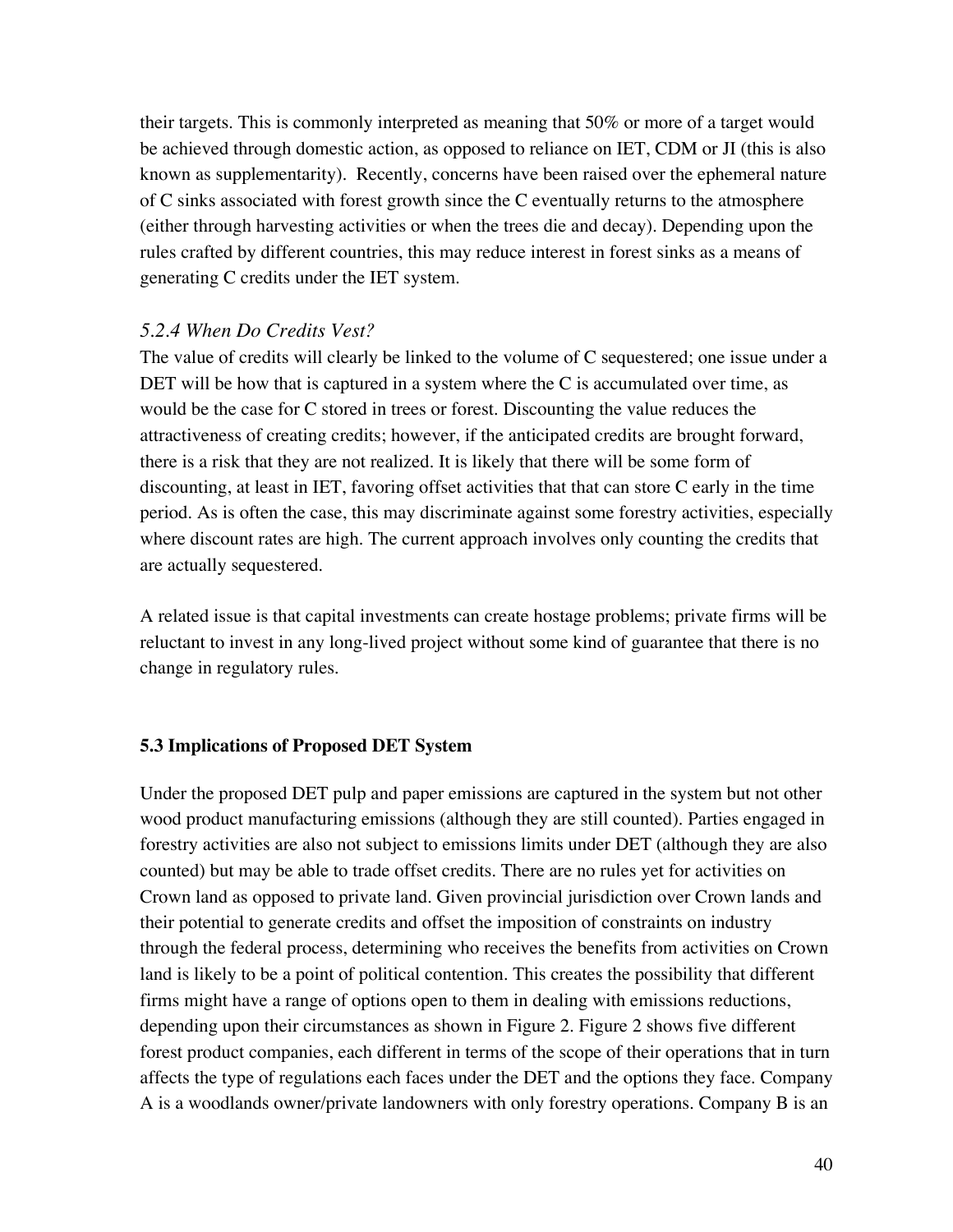integrated producer (pulp and paper and solid wood products) with woodlands operations. Company D is a solid wood products manufacturer with woodlands. Company E is a pulp and paper manufacturer with solid wood operations but no woodlands. Company F is a solid wood products manufacturer with no woodlands.



*Figure 2. Proposed DET Coverage Relative to Company Operations*

If offset activities are allowed then firms may be able to generate credits from forestry activities (in addition to any credits generated through emissions reductions in excess of their cap). In our example above, this is only open to firms A, B, and D. Firm B is in a position to apply those credits internally. The firm may be able to sell those credits in the domestic market at  $C_c$  (the price of C in Canada). Finally, there may be a global market so that there is a price  $C_w$  (the price of credits in the world under IET). In general, the price of C will be highest in the most constrained market. Market prices may not necessarily equalize if there are barriers to trade between the two markets; for example, under the Kyoto rules, countries determine which domestic entities can participate in IET and also determine the rules for their own domestic trading regime.

Depending upon the rules established, there could be a number of different prices to consider in evaluating C prices. The DET could create different prices (this could arise if there are any restrictions on transfers of permits between sectors or regions). Characteristics of the transaction (risk, uncertainty, perhaps even the time path of when credits can be applied against emissions) could also influence the price. All of these outcomes will be dependent in part upon the rules that are established.

In addition, firms will use different internal values in considering their options so that the supply of credits will be dependent upon price. Firm B will evaluate the marginal abatement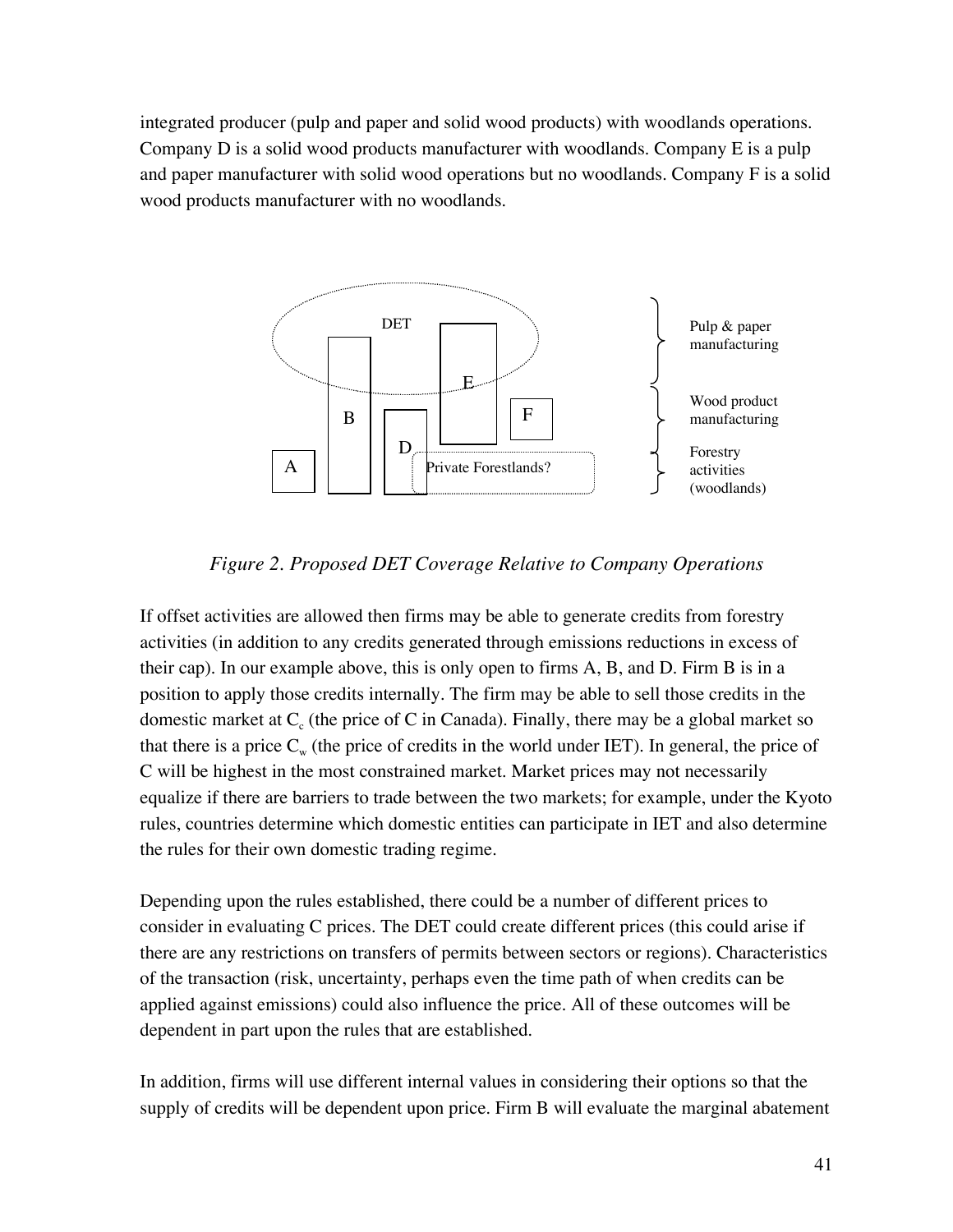cost of reducing its emissions (installing new technology, etc) against any credits it can generate internally. It will only supply those credits so long as it can abate the required amount of emissions more cheaply than it can supply or sell those credits. The Canadian price will then reflect the interplay of domestic supply and demand. If the DET and IET are not linked then the Canadian price and the international price will differ (we consider why this might be the case in the next section).

What other factors will determine supply and demand? It depends upon in part the rules that will be established governing the DET. Under the DET the potential buyers of credits are the pulp and paper firms (companies  $B \& E$ ) and other covered industrial sectors. Under IET there are also potentially foreign purchasers. Solid wood manufacturers are not buyers at this stage (companies  $D \& F$ ) nor is forestry company A. The potential sellers of credits under DET are offset activities that may qualify; these could be companies  $A, B, \& D$  with woodland operations that may be able to generate C credits through activities resulting in C sinks. Firms  $B \& E$  also have the option to reduce emissions and sell credits.

Assuming a C-constrained world, all of these firms have a clear set of options. Firm A will look to see whether it may make differences in its practices if it can sell its credits either domestically or internationally, assuming it is allowed to sell internationally. It is a pure seller of credits, as is Firm D, since emissions from firm D's manufacturing facilities are irrelevant to its decision-making progress. From Firm F's perspective, there is nothing gained or lost from not participating in the system, since it has neither the opportunity to sell credits nor the need to purchase credits. Firm B and E have somewhat more interesting choices. Firm E has two choices: reduce emissions or buy credits from a third party. This third party could be domestic (under the DET) or, if permitted, international (through IET). Firm B has even more options: it can reduce emissions, purchase credits from a third party, or create and apply those credits internally. We discuss the implications of this in the following section.

There is a sharp divergence between buyers and sellers interests since buyers would like to minimize prices paid while sellers would like to see prices increased. In the context of DET, this implies sellers of credits would like to limit supply of credits. Alternative suppliers of offset credits include two domestic sources in addition to those that might be derived from forest sinks: agricultural sinks and the capture of emission from landfills; and one international source: the potential purchases of emissions allowances under IET. However, it is not clear whether international credits could be applied to emissions under the DET (although they could be applied to aggregate emissions from Canada). Buyers would be interested in ensuring that the potential pool of suppliers of credits is as wide as possible and that the overall cap allowed offset activities is set high.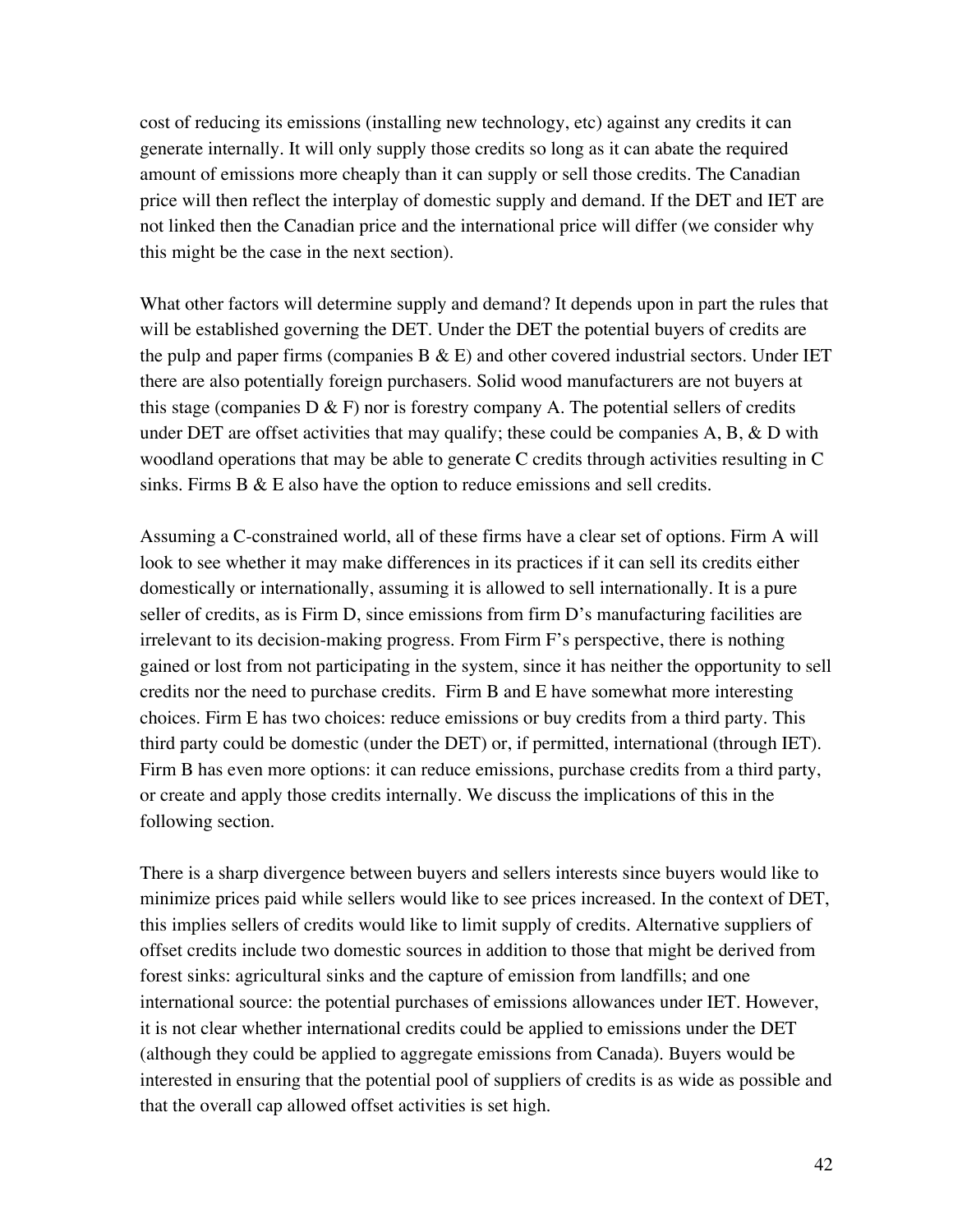What else does the buyer want? Aside from the lowest cost, they want to minimize risk and transaction costs. One way to accomplish this would be to use any credits generated internally; this would favour in-house projects if there were not substantial price differentials.

Finally, we note that under such a system of partial coverage, there is every incentive for a company to shift as much as possible its GHG emissions to uncovered sections of the company where such efforts will be dictated by the rules of attribution discussed earlier. For example, where a company has a pulp and paper plant situated next to a solid wood processing facility, it would have an incentive (to posit perhaps a somewhat unrealistic example) to dedicate the power generated from all of its carbon-friendly fuels to the pulp and paper operation while substituting the portion of power generated from less carbonfriendly fuels to its other manufacturing operation. Alternatively, companies may consider creating subsidiaries (such as contracting out to satellite chipping operations) that could at least shelter some of the burden.

#### **5.4 Uncertainty About Firm Costs Under DET**

There are two ways in which firms' costs may change form the introduction of a DET (and a focus on emissions reductions in general). First, there are the direct constraints firms may face in meeting company or firm specific limits on emissions. Second, firms will face changes in the costs of inputs, such as power, as their suppliers have to meet their own targets. Implementation of the Kyoto Protocol may lead to circumstances under which the required reduction in emissions will be greater than that currently estimated. This may be because the gap was larger than projected (due to greater than expected economic growth), or that other measures to reduce emissions were unsuccessful (since part of Canada's plan involves the use of voluntary measures and an intention to seek credits for clean energy exports to the US, a position not supported by other countries (Baker and Mackenzie 2002).

In its original analysis the federal government assumed that C will have a value in the international market of \$10-50 / t  $CO<sub>2</sub>$  with an expectation it will be at the lower end. Within Canada, the government has recently made a commitment to cap the costs of compliance at \$15/t in order to provide more certainty for firms (although it has not provided details on how the cap will be implemented). Estimates of marginal abatement costs to reduce GHG in Canada have ranged from \$24/t upwards, depending upon the assumptions and model employed (AMG 2000).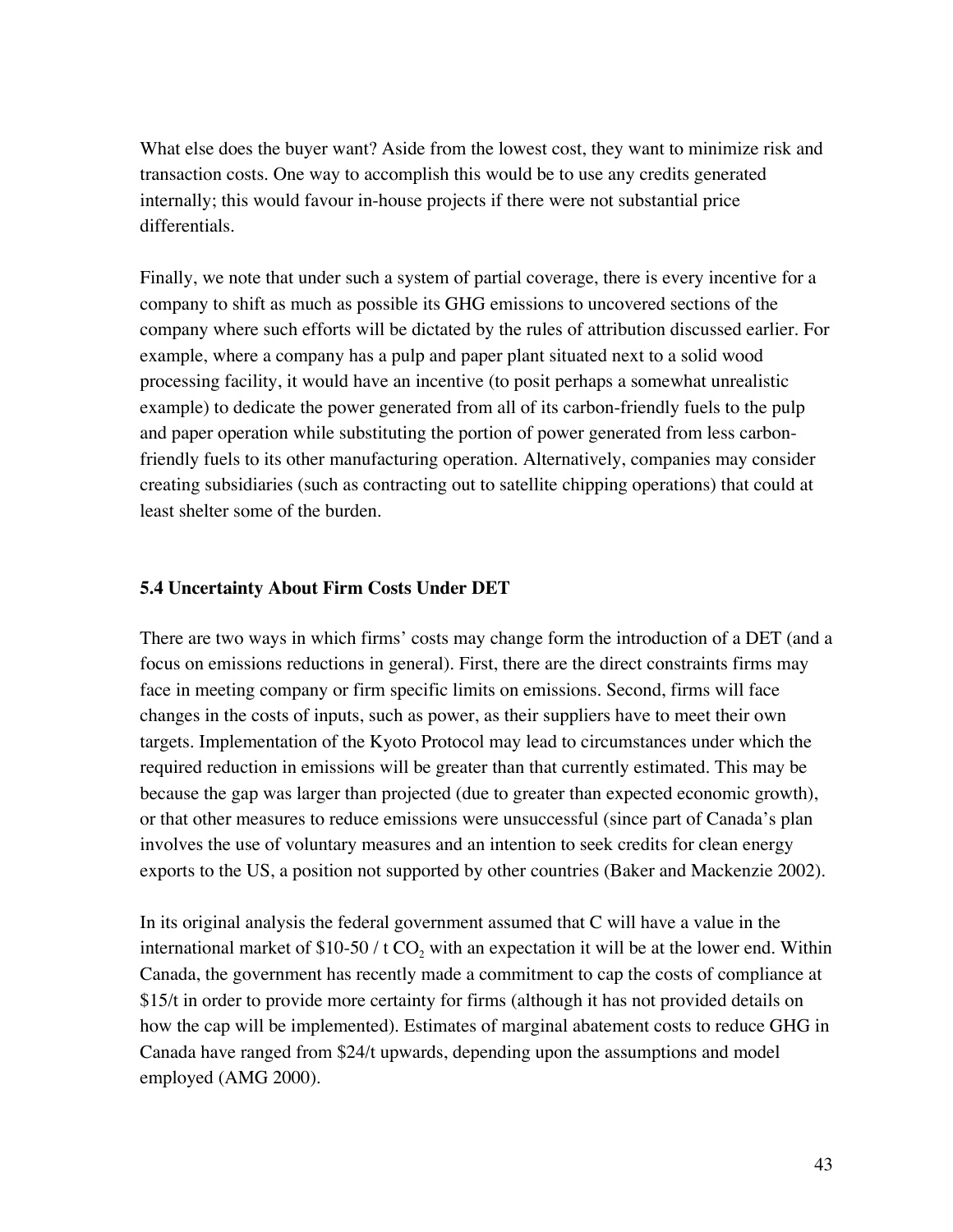In general, the more restrictive emissions limits, the higher the price of credits and other costs to the firm, include the cost of power. The FST in its analysis assumed that the price of power would stay constant and relative prices would not change; this is unlikely as emissions become more important in determining power outputs (for example, investments in future generating facilities). This is in contrast to other work undertaken under the NCCP; another group identified substantial increases in costs and abatement costs associated with implementing measures to reduce GHG emissions (AMG 2000). They showed fossil fuel costs rising significantly (and with substantial relative differences across different fuels). This will accentuate differences in costs across firms where there are differences in the level of energy use (as well as the source). In addition, if indirect emissions through purchased power are attributed to pulp and paper manufacturers, such firms will also find less Cfriendly fuels more costly (since they count against their limit). Hirshorn (1999) notes that fuel and electricity costs for Canadian pulp and paper are high relative to other industrial sectors in the Canadian economy. These changes can also impact other sectors that supply the industry, such as chemical suppliers and transportation services; all of them will face cost increases that they will attempt to pass on to pulp and paper manufacturers.

These higher costs will also induce more investment in emissions-reducing technology as the economics of looking for opportunities within the firm for energy efficiency expand as the price of credits increases. Even if a firm has sufficient coverage, there is an inducement for additional investment since there is also an opportunity cost: a firm might be able to free up additional credits that it can sell. Given the government commitment, prices for credits would not exceed \$15/t (since government either presumably pays the cost of additional costs to meet the emissions reduction or the firm pays a penalty based on excess emissions capped at \$15/t).

At a lower price, these incentives are correspondingly diminished; however, the overall cost pressure will be reduced as well.

From company specific perspectives, each firm will look at the options open to it under the DET and offset trading system. Company B will evaluate its marginal abatement costs versus  $C_c$  in making its decisions. Company D will look at  $C_c$  to see whether sale of credits is sufficient to lead to a change in harvesting and the potential induced change in manufacturing so it will look at the opportunity cost of forgone product output. Company A will look at  $C_c$  to see whether sale of credits is sufficient to lead to a change in harvesting so their opportunity cost is the forgone sawlog/pulplog production.

From an international perspective, the price of credits will reflect the aggregate demand and supply among countries that ratify. Russia is expected to be a significant contributor of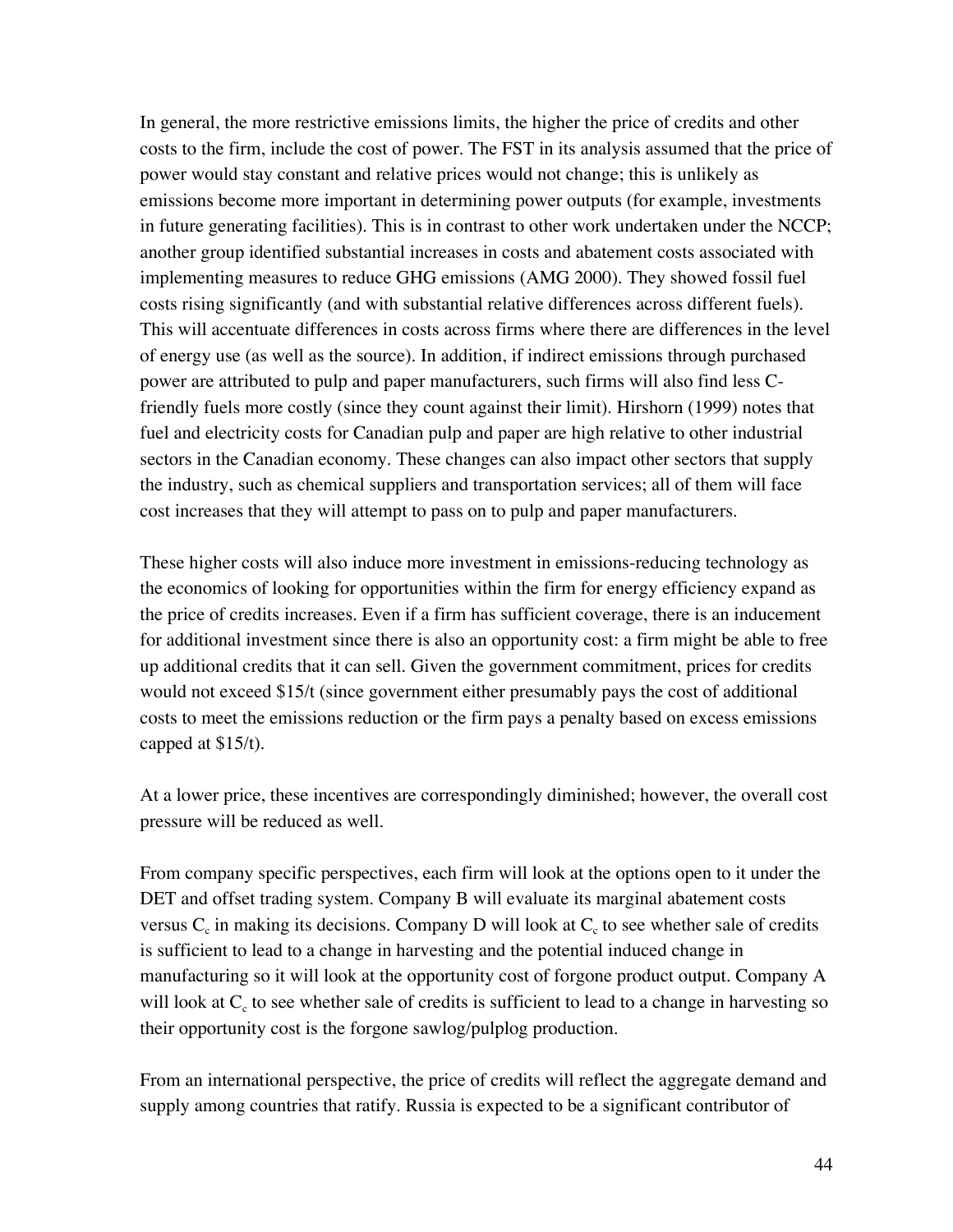credits to the international marketplace; however, they have not yet ratified, and changes in their energy outputs may reduce their future supply. The two markets (IET and DET) may not necessarily be linked (it is up to each country to determine the rules which apply to which domestic entities can participate in the IET). Discussions within Canada have revealed a general unwillingness to rely on the purchase of credits under IET to meet its commitments although there is interest in the sale of credits. This creates two possibilities. First, if the international price is higher than \$15/t, then  $C_w > C_c$  and the government will subsidize the difference and firms would not be interested in participating in purchasing credits in the international market (although they may sell if they are permitted to do so). Alternatively, if firms were prevented from purchasing credits in the international market and  $C_c > C_w$ , they would be incurring higher costs attributable to the difference.

#### **5.5 Evidence from Existing C Markets**

As noted earlier, a number of different C-markets have recently emerged or are in the process of being developed. These include voluntary schemes (as in the U.S.); national systems as in the U.K. and Denmark; Canada's proposed DET, and proposed international systems (as in the E.U.). All of these markets, which involve the purchase and sale of Emission Reductions (ER) permits, have to address issues of verification (what is required to certify the ER which involves the credibility and cost of validating the reduction) and when the ER can be credited (an important consideration where a project may involve sequestration over time). Evidence suggests that an increasing number of transactions within the markets that have been established to date involve ER generated by changes in energy practices, principally fuel switching, energy efficiency, and the use of biomass to replace fossil fuels (Lecoq and Capor 2002). This likely reflects the fact that GHG emissions reductions from these actions can be more easily verified (measurement and validation are simplified since changes in fuel consumption or the composition of fuel used are easier to ascertain) and the reductions occur immediately (as opposed to some C sequestration projects that may involve more uncertain estimates of C to be stored over some future span of time). These characteristics of ER associated with changes in energy practices are likely to place an increased emphasis upon fuel efficiency and fuel substitution to generate emissions, especially as Canada moves to implement its own DET. Prices within these markets have generally been low, but this has been attributed in part that many of these transactions reflect projects which have been undertaken for other reasons (environmental benefits or to meet other regulations) and that the sale of C credits was secondary to the project (Ball 2003). In general, the trend has been away from projects generating credits through the use of sinks (primarily under the CDM) (Lecoq and Capor 2002).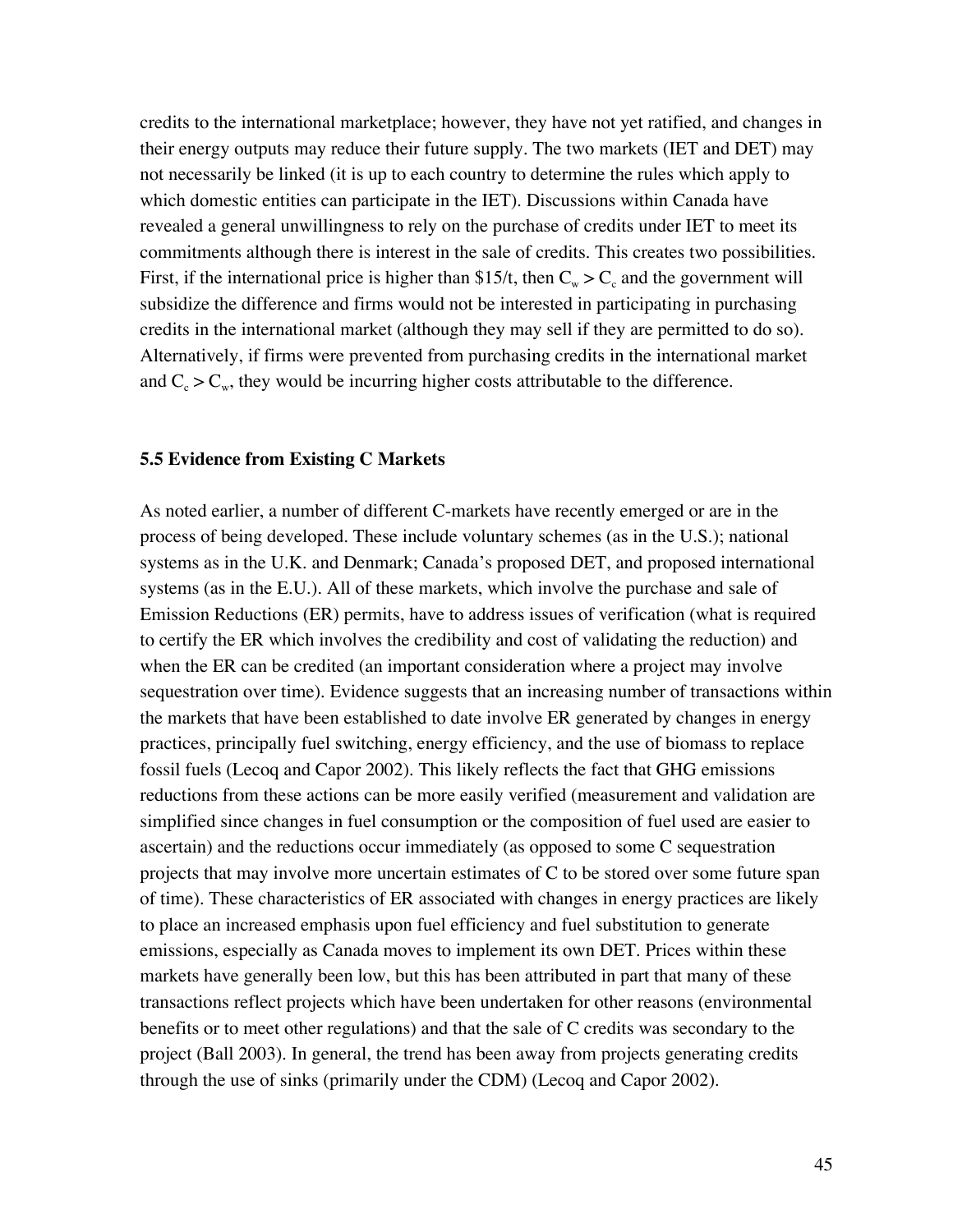#### **5.6 General Considerations**

In general, a DET will favour large, well-capitalized companies, especially if the price of C is significant. Regional cost differences may be accentuated, especially if there are restrictions on trading across sectors or regions (since it will limit the availability of lowcost firms to reduce emissions and sell to others, regardless of sector or location). However, the impact on firms can be considerably different, depending upon their opportunity to generate credits for sale.

One issue that the industry faces it that it can lower its costs through achieving economies of scale. This typically means expanding the size of the plant. There is some scope for investing in new technology to reduce emissions; however, firms will have to consider where they may be able to secure the credits to cover expanded emissions in considering their investment decisions.

Finally, there is the regulatory risk to consider. Of all the measures announced to date under Step 1 and Step 2, the DET is the only policy currently under consideration that involves "hard" limits through the introduction of individual and aggregate limits on emissions from all industrial emitters. If the other "soft" measures (defined as voluntary) fail to achieve their targets (e.g. emissions increase or are not reduced to a sufficient degree), it is possible that the rules may be revised or new rules introduced. Given that many of the technologies under consideration to reduce emissions are long-lived, this risk increases the uncertainty firms face in making their investment decisions. Capping the cost at \$15 per t will reduce the uncertainty for firms by providing an upper limit to their costs; at the same time, it reduces the amount to which firms will pursue emission reductions or engage in carbon sequestration and thereby increases the likelihood that emissions targets will not be met, raising the questions of whether Canada will be able to meet its commitments. Takahshi *et al.* 2001 noted that in general voluntary efforts by industry in general suggested that they would reduce emissions below 1990 levels by 1-2%, well below Canada's target of 6%.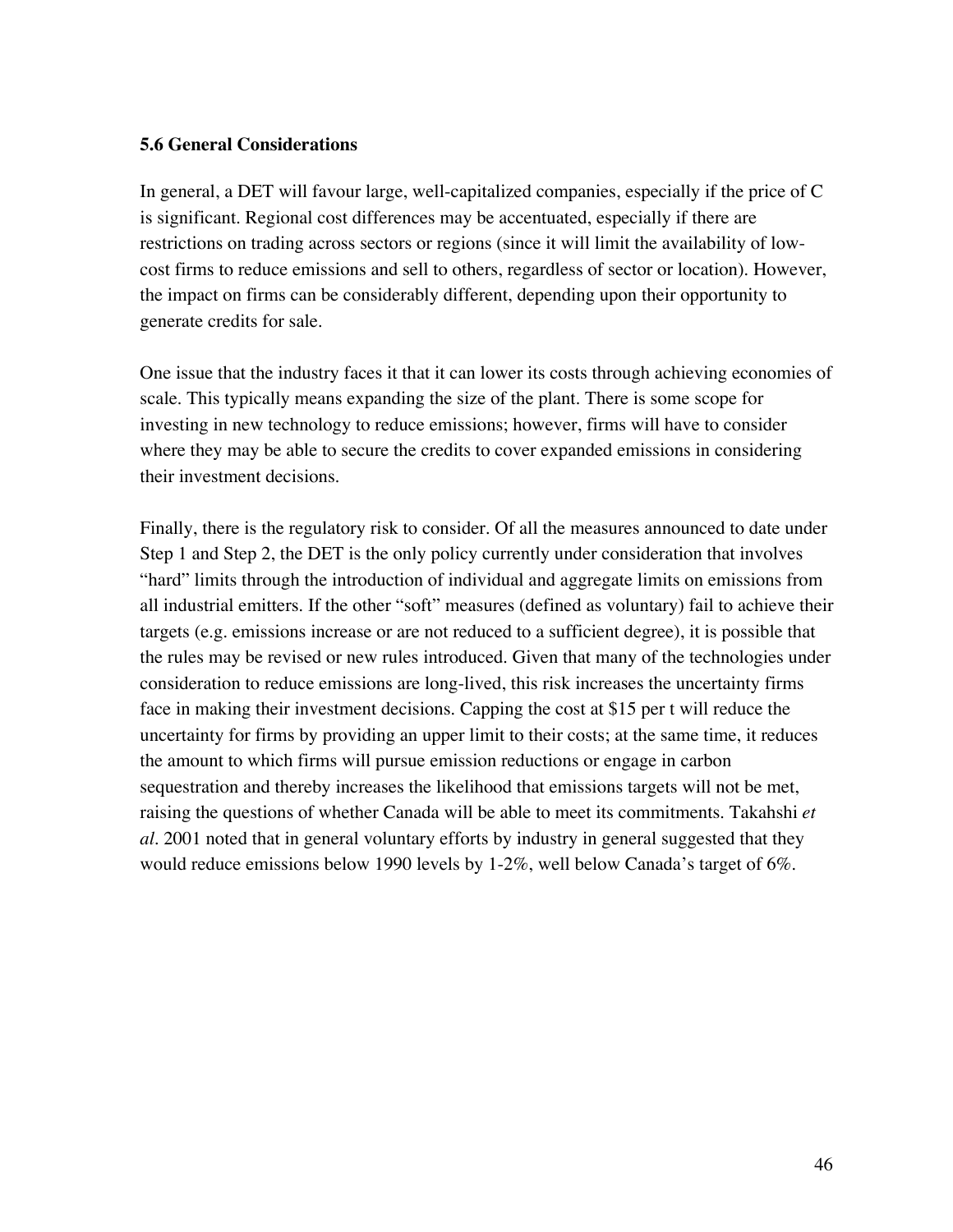#### **6. IMPACT ON COMPETITIVENESS**

#### **6.1 Impacts on Domestic Timber Supply**

Countries that ratify the Kyoto Protocol take on targets that will be achievable only through significant effort. Developing countries that do not have targets will not have to undertake the same efforts, at least in the first commitment period. If the decision is made to include FM in Canada's accounting, then maintenance of forest C stocks (i.e. reducing emissions due to harvesting or deforestation) will be of interest to governments as they seek ways to achieve Canada's target. The importance of maintaining C stocks will create an opportunity cost to harvesting. The magnitude of this opportunity cost will depend on how much of the FM cap can be filled through the business-as-usual FM sink. The opportunity cost of harvesting in Canada and other countries that ratify the Kyoto Protocol creates a potential for a reduction in harvest in industrialized countries and a corresponding increase in harvesting in developing countries, a possibility referred to as inter-annex market leakage (Niesten *et al.* 2002). There is also the possibility of leakage between industrialized countries, because of differences in the impact of the FM caps. While most industrialized countries have FM caps that are quite small, Canada's cap is relatively large. For most other industrialized countries, therefore, a reduction in emissions due to harvesting is likely to have no impact on how much of a FM sink they can claim in their accounting. Thus there will be no opportunity cost of harvesting in terms of carbon emissions, and in fact harvesting could increase.

In contrast, current estimates suggest that in Canada there may be an opportunity cost of harvesting. Current estimates for FM C stock changes suggest Canada will not fill its FM cap in a business-as-usual world, implying that any action that increases the sink will be of benefit to Canada. In terms of FM, the net sink can be increased through new actions that increase sequestration or through actions that reduce the emissions that would otherwise occur, such as a result of harvesting. In turn, this suggests that, at least in the period to the end of the first commitment period, a reduction in harvests in Canada could indeed be of value. This could provide opportunities for competitors in other countries, both industrialized and developing, to increase harvesting (in plantations or natural forests) and production of forest products, with corresponding impacts on the Canadian forest products sector.

However, there are important qualifiers to this concern. First, it must be noted that the current estimate for Canada's FM sink is quite uncertain so that the usefulness of reducing harvesting in order to contribute to Canada's Kyoto goals is not yet clear. Second, if harvesting in Canada were to be reduced as a result of C premiums the value of the C would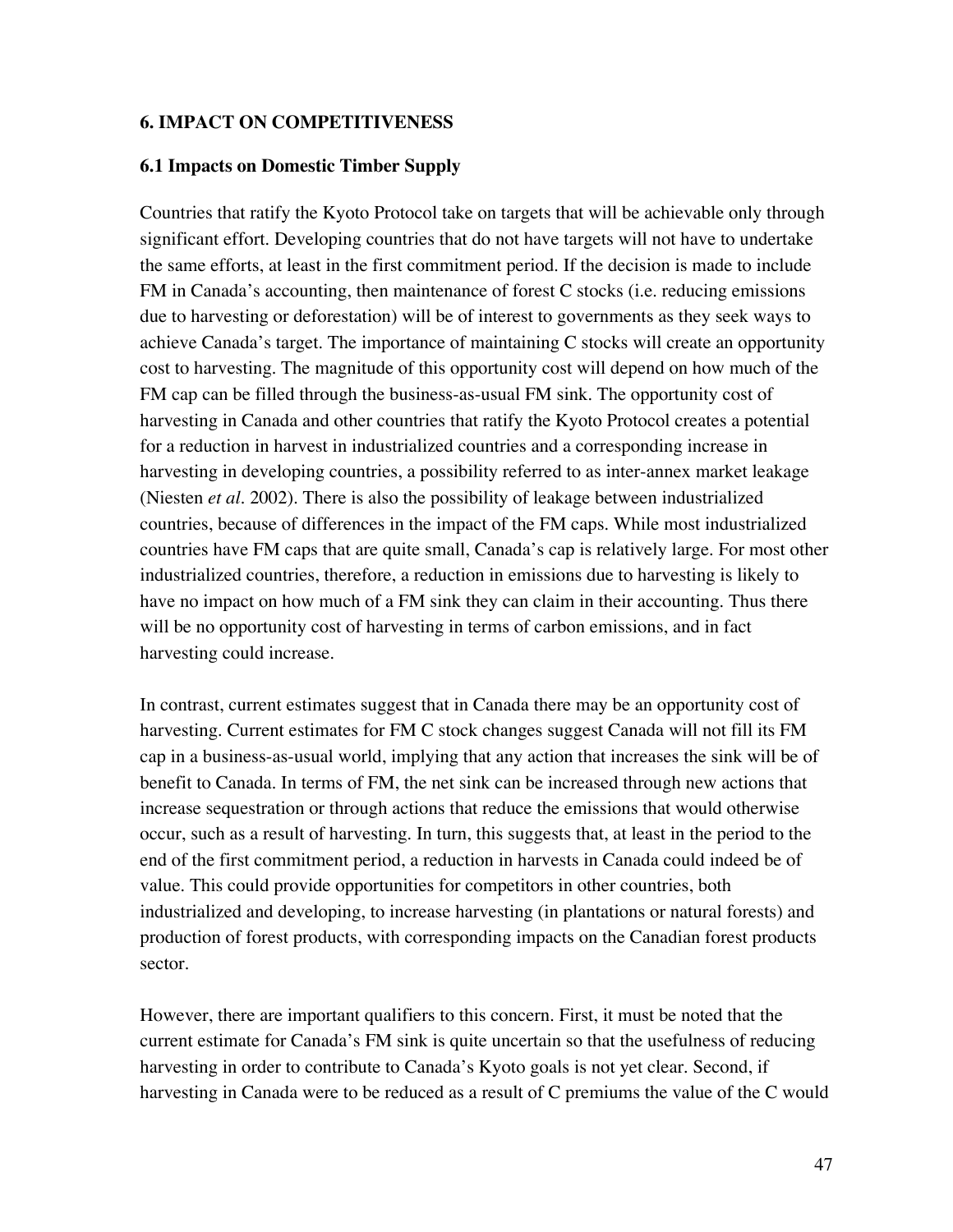at least in part offset the value of harvesting. Finally, rules for after the first commitment period have not yet been negotiated. In the future, under different rules, the opportunity cost faced by Canadian harvesting is likely to more generally faced by other countries, both developing and industrialized. This would be the case for example if developing countries accepted targets in the second commitment period and there were no caps on FM.

### **6.2 Impacts on Foreign Timber Supply**

An important issue for Canada's forest companies is the effect of fast-growing industrial plantations in developing countries on global timber supply and the competitive implications for the Canadian sector. It is possible that afforestation and reforestation (A/R) projects established in developing countries, to obtain Certified Emission Reductions (CERs) under the CDM, will similarly affect global timber by adding an incentive for creation of industrial plantations. However, such fears are unfounded for a number of reasons relating to the rules surrounding the CDM. Negotiators are expected to agree on rules for A/R CDM projects until late 2003. However, existing rules for other project types indicate what the likely minimum requirements for A/R projects will be, and it is possible that A/R project rules will be somewhat more stringent.

Growth in industrial plantation area in developing countries has been significant and there is no reason to expect that that will stop. At present, the global rate of plantation development in developing countries is 4.3 million hectares per year, over 50% of this development occurs for industrial purposes and this proportion is growing (FAO 2001). However, to qualify for sequestration CERs, plantations in the CDM will have to be "additional" to this amount. In effect this means the only plantations that would qualify for the CDM will be those that would not have occurred in the absence of the CDM, a condition that could be hard to demonstrate (Chomitz 2002, Niles *et al.* 2002). CDM plantations will also have to demonstrate that there is no "leakage" – GHG emissions or reduction in sequestration outside the project boundary as a result of the project. If leakage does occur then estimates of net C sequestration would have to be reduced. Leakage could be a particular problem with industrial plantation development under the CDM because it could simply serve in large part to replace plantations that would have been developed elsewhere (Schwarze et al. 2002). The net effect of the projects would therefore be far less because of the foregone sequestration outside the projects.

Transaction costs associated with projects for the CDM will lower the attractiveness of undertaking "additional" commercial plantations in developing countries. There will be costs associated following CDM procedures; establishing the baseline, proving additionality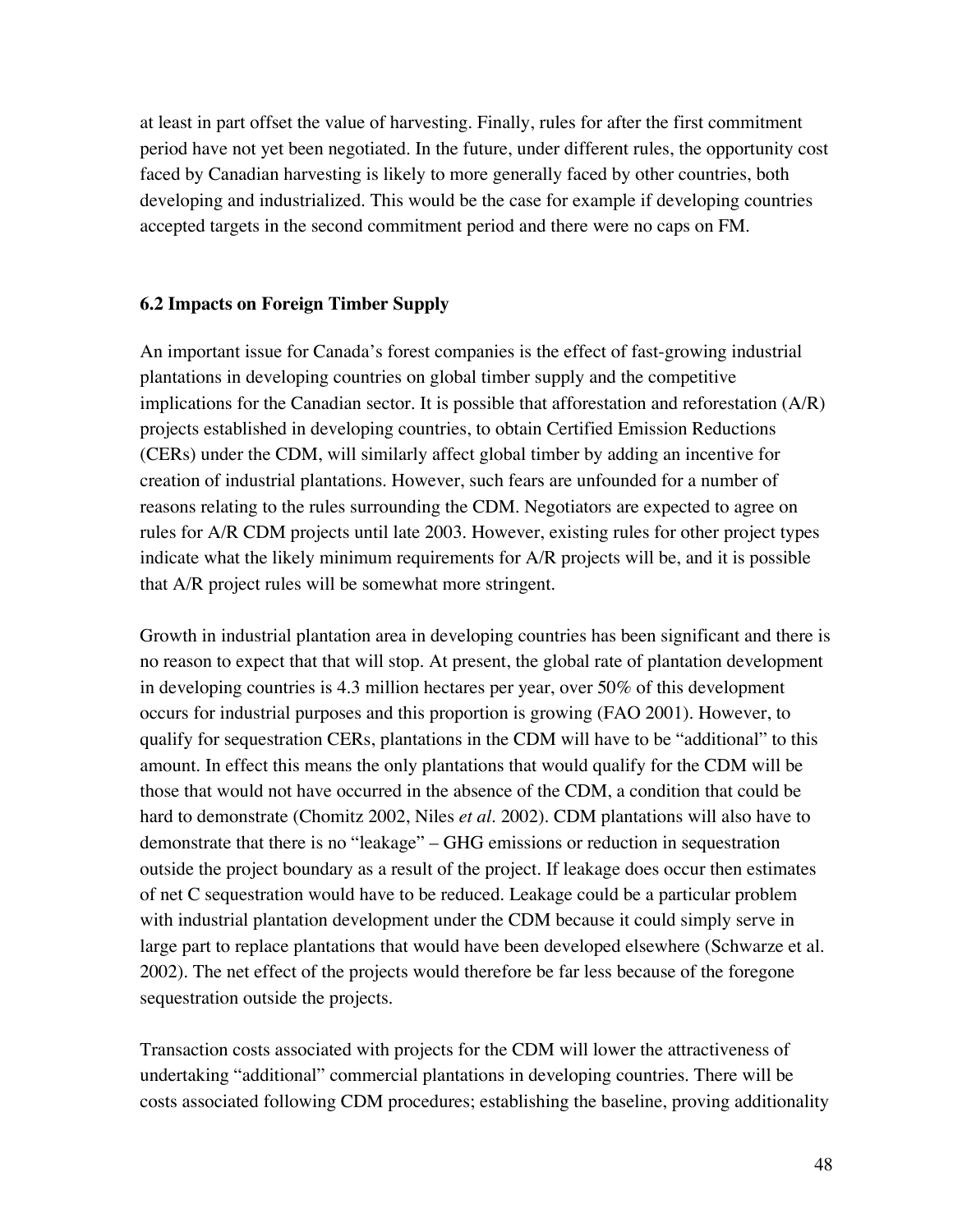and addressing leakage; analyzing environmental impacts; engaging in local and stakeholder consultation; measurement and monitoring C in vegetation and soil; implementing C risk management plans; and other costs not borne by non-CDM plantations.

These requirements and costs will serve to limit industrial plantation projects under the CDM although the interest in such projects will depend on the value of the C benefit relative to costs associated with involvement with CDM. Even where CDM project rules are satisfied, and the economics of an CDM industrial plantation project makes sense, the rules for CDM A/R projects will limit the total CERs that can be accounted in the first Kyoto commitment period. The limit is 1% of 1990 GHG emissions for each industrialized country, or a total of about 24 Mt C per year (excluding the US). This upper limit on A/R CERs for 2008-12 could be reached quickly. For example, the establishment of 400,000 ha of plantations in 2005 using fast-growing species with a peak MAI of about 25 m3/ha (this calculation is based on a growth curve not the MAI) would result in 24 Mt C per year in 2008-12. This crude estimate includes aboveground and belowground C. A peak MAI of 25 m3/ha is roughly typical for species commonly used in industrial plantations in developing countries (see the summary of plantation MAIs in FAO 2001).

Not all A/R projects will be for industrial purposes – forest restoration and agroforesty projects are likely - implying that the total area of industrial plantation under the CDM would be lower. On the other hand, only the net sequestration above the baseline for the plantations would be eligible for CERs implying that a greater area of industrial plantations would be needed to reach the upper limit. In any case, the area will be small compared to future industrial plantation development in the next decade. This implies that industrial plantation projects under the CDM in the next decade will have a negligible impact on global timber supply compared to the impact that plantation development outside the CDM will have. Whether there will be limits on A/R CERs in subsequent commitment periods will not be known for some time but it remains likely that the long-term effect of the CDM on the rate of industrial plantation establishment will not be significant.

#### **6.3 The Impact of Kyoto on Firm Competitiveness**

Jaccard and Montgomery (1996) survey a number of different models that estimate the cost to reduce GHG emissions in Canada and the U.S. They note that "bottom-up" models, which are based on improvements in energy efficiency and changes in energy use, predict that a significant amount of emission reduction can be achieved at a net savings (as suggested by the options in Table 5), while "top-down" reports involving macro-economic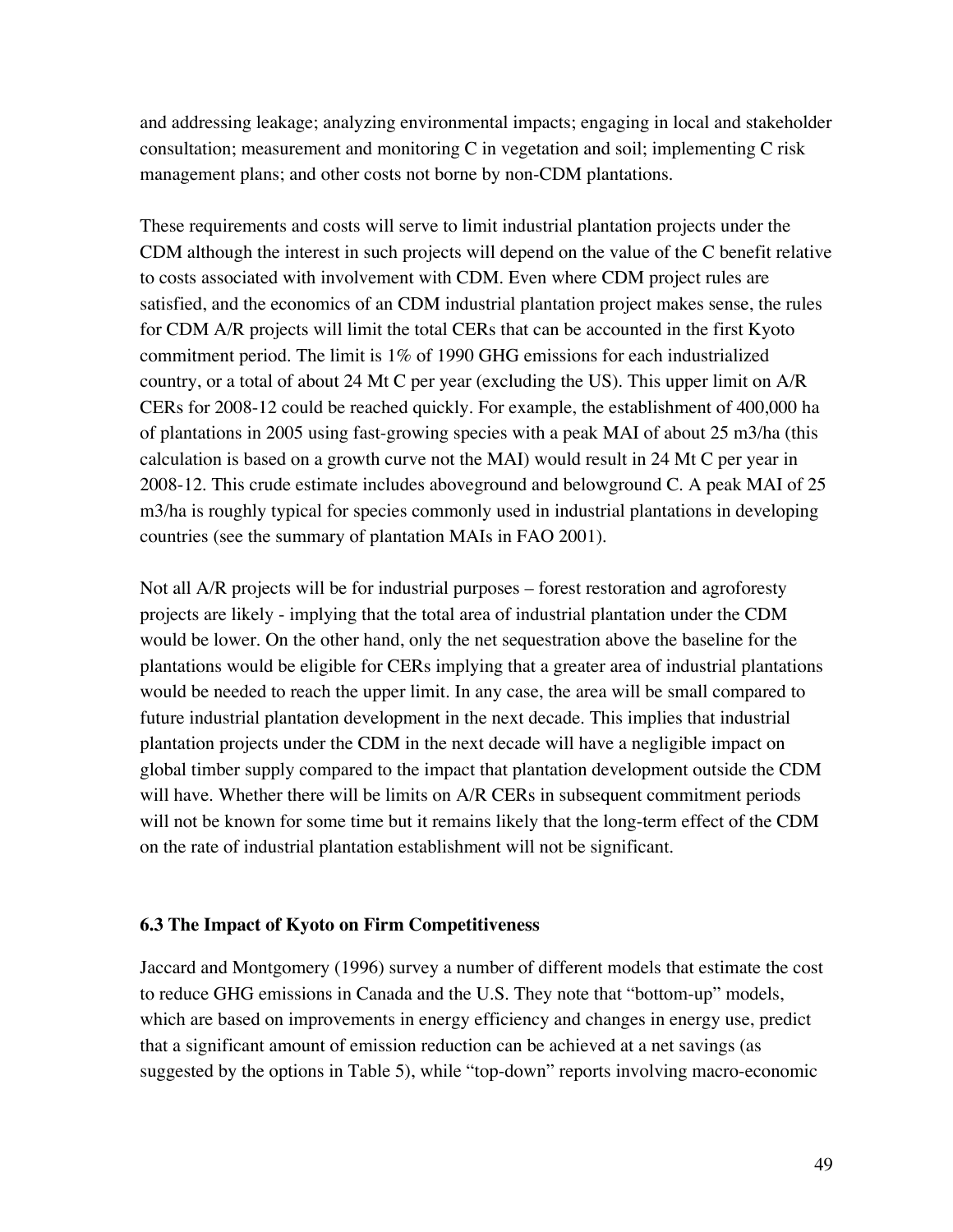modelling suggests that there can be significant economic costs associated with meeting stricter environmental regulations.

There have been several reports written about the impact of Kyoto on the general competitiveness of Canadian firms. One set of reports suggest that there are economic benefits from engaging in Kyoto, even without taking into account any of the environmental co-benefits associated with reducing pollution associated with a reduction in fossil fuel use (see, for example, Boustie *et al.* 2002 and Tellus Institute and MRG & Associates 2002). Generally, these reports adopt the "bottoms-up" perspective that there are large potential gains from investment in energy efficiency (the increased capital cost is offset by energy savings) and make the general argument (first advocated by Porter) that stricter environmental regulation can induce innovation and create a competitive advantage for firms. The Analysis and Modeling Group (AMG) conducted a macroeconomic analysis on the economic impact of adopting Kyoto, using both macroeconomic models as well as models that incorporated changes in energy use (AMG 2000). The two energy use models suggested that there would be little change in forest sector output, while the macroeconomic model suggested that the pulp and paper sector would be significantly impacted through higher mitigation costs.

Hirshorn (1999) provides a framework for examining the impact of GHG-reduction policies on industrial competitiveness. In addition to the direct cost impacts, he notes that policies that affect industry productivity, along with the degree of foreign competition and competitiveness of markets, will determine the affect to which firm competitiveness' is affected. He also suggests that, unless there are strong location specific advantages associated with producing in Canada, perceived negative impacts on competitiveness can lead to a reduction in future investments.

# *6.3.1 Export Orientation of the Forest Products Industry*

The Canadian industry is highly export reliant (see Table 4) with two commodity productsmarket pulp and newsprint-accounting for 88% of the value of all pulp and paper exports (\$9.9 billion and \$95. billion respectively in 2000). We do not review solid wood products at this time as they are not included under the proposed DET system and therefore, impacts (at least initially) will be negligible.

Table 6 shows the destination of those exports, where the U.S. is the largest market. Therefore, changes in the relative competitiveness or access to these markets will be critical to the impact of Kyoto on Canadian firms.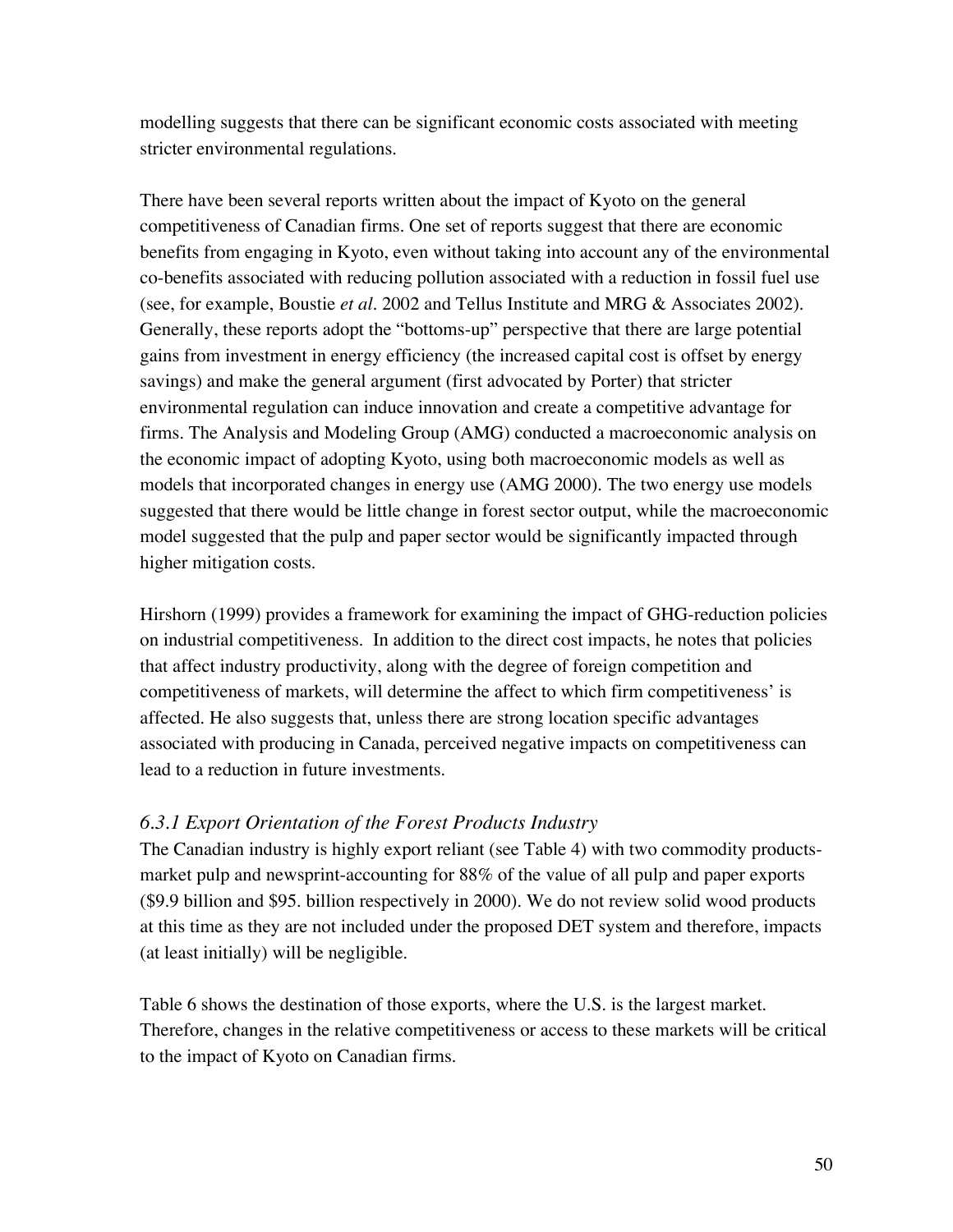|               | Market Pulp | Newsprint | Other Paper | Paperboard |
|---------------|-------------|-----------|-------------|------------|
| US            |             | 84.5      | 90.3        |            |
| EU 15         | 25.6        | 4.9       | ⇁           | 5.9        |
| Japan         | l 1.0       |           |             |            |
| Non-Annex B   | 20.9        | 8.3       | 7.4         |            |
| Other Annex B | ി           |           |             |            |

#### **Table 6. Distribution of Canadian Pulp and Paper Exports by Product and Destination (measured as % of value of all exports)**

Source: Table 5, Industry Canada 2002

Below we review the implications if the U.S. does not participate in Kyoto (as it has currently indicated), and whether participation in Kyoto might create differential access to export markets for countries that have ratified versus those that have not.

# *6.3.2 The Impact of US Non-Ratification*

It was anticipated that the U.S. (as seen in Table 1) would have had the largest gap to close in reducing GHG emissions, which was seen as mitigating competitiveness concerns for Canadian participation. Given the recent U.S. position, non-ratification means that the Canadian industry will be assuming higher costs-what are the impacts likely to be? Table 7 shows the apparent supply of pulp and paper products to the U.S. in 1999 (apparent supply because it ignores inventory changes).

| Table 7. Apparent Supply to US Market in 1999 (US\$ billions) |  |  |
|---------------------------------------------------------------|--|--|
|---------------------------------------------------------------|--|--|

| Market Pulp | Newsprint | Other Paper | Paperboard |
|-------------|-----------|-------------|------------|
|             |           | 44.4        |            |

Source: Table 6, Industry Canada 2002

Canadian exports are concentrated in market pulp and newsprint. Within the U.S. market, Canada is the second largest supplier of market pulp and the largest supplier of newsprint (see Table 8). The U.S. is largely self-sufficient in terms of other paper and paperboard; it meets over half of its domestic needs for pulp and nearly half of its newsprint needs.

Alternative suppliers (with the exception of Brazil for market pulp) have a small presence in the market. The industry has been characterized by excess capacity for several years, especially in the pulp business; therefore, one would expect that in the commodity business any significant increases in costs would directly translate into reductions in Canadian market share in the U.S. market. The problem is somewhat mitigated for newsprint manufacturers; their large share of the U.S. market may mean that some of the cost increases can be passed on to customers (since the supply curve may be more inelastic). In the long run, firms may seek to invest their capital in the U.S. given that it is the largest market and that they will face fewer restrictions.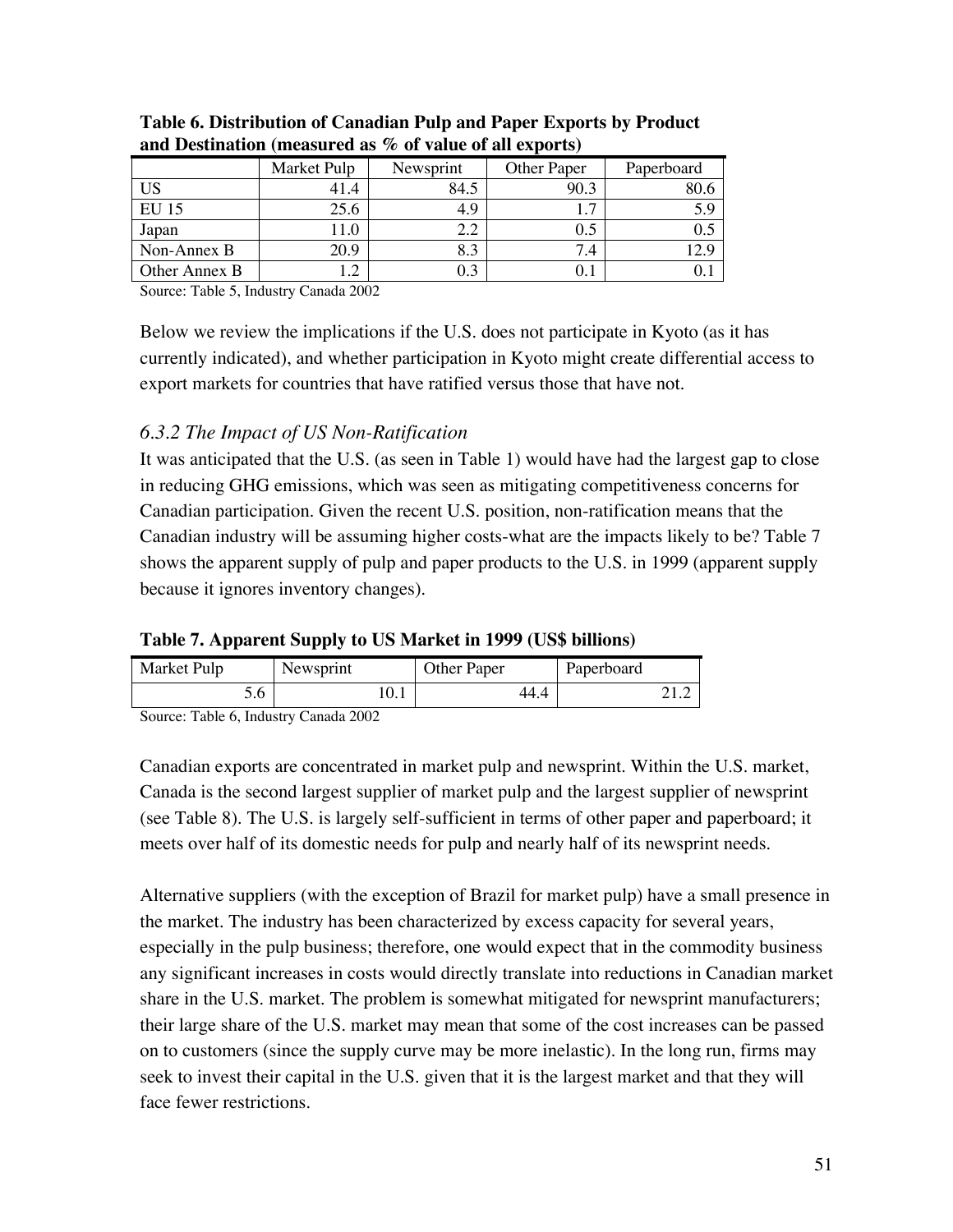The competitiveness of other suppliers will be conditioned in part by their participation in Kyoto (e.g. Brazil and non-Annex B countries are not subject to Kyoto rules); other Annex B countries can be expected to grapple with cost issues, but again Canada has the largest gap (Table 1) so that Canadian producers may face more stringent restrictions. Hirshorn (1999) notes that Scandinavians make greater use of renewable energy in their forest products sector that may give them a short-term cost advantage but that the Canadian sector may have the potential to increase its use of renewable energy in the long-run, thereby offsetting that advantage.

**Table 8. US Sources of Pulp and Paper Products (measured in % share of apparent supply)**

| Source            | Market Pulp | Newsprint                | Other Paper | Paperboard |
|-------------------|-------------|--------------------------|-------------|------------|
| <b>US</b>         | 55.1        | 46.9                     | 96.9        | 97.5       |
| Canada            | 37.1        | 47.6                     | 2.5         | 1.7        |
| <b>EU 15</b>      | 0.7         | 2.8                      | 0.3         | 0.3        |
| <b>Brazil</b>     | 5.9         | $\overline{\phantom{0}}$ | -           | 0.1        |
| Other non-Annex B | 0.9         | 1.1                      | 0.2         | 0.3        |
| Annex B           | 0.3         | 1.4                      | -           |            |

Source: Table 6, Industry Canada 2002

There is clearly an incentive for firms to try and win greater share of the two larger markets in the U.S.-other paper and paperboard (interestingly enough paperboard is more GHG intensive). This is consistent with a more value-added strategy that has long been advocated for Canadian forest product firms (see Industry Canada's Sector Competitiveness Framework Reports on the industry).

# *6.3.3 Uncertainty About Trade Rules*

Finally, we consider the impact if the introduction of the Kyoto Protocol leads to trade rules that create differential access to markets (e.g. restricting imports from countries that do not participate). This may arise for several reasons. First, there are initiatives to build in trade sanctions intro Kyoto directly. Second, countries that do ratify and assume higher costs to implement measures to reduce emissions are unlikely to view non-ratification favourably; U.S. non-ratification may therefore lead to trade measures (e.g. border tax adjustments or tariffs) that attempt to equalize any perceived cost advantages firms within countries gain from non-ratification. Concerns have been raised about this possibility although the likelihood of such moves appears low at this time (USCIB 2002).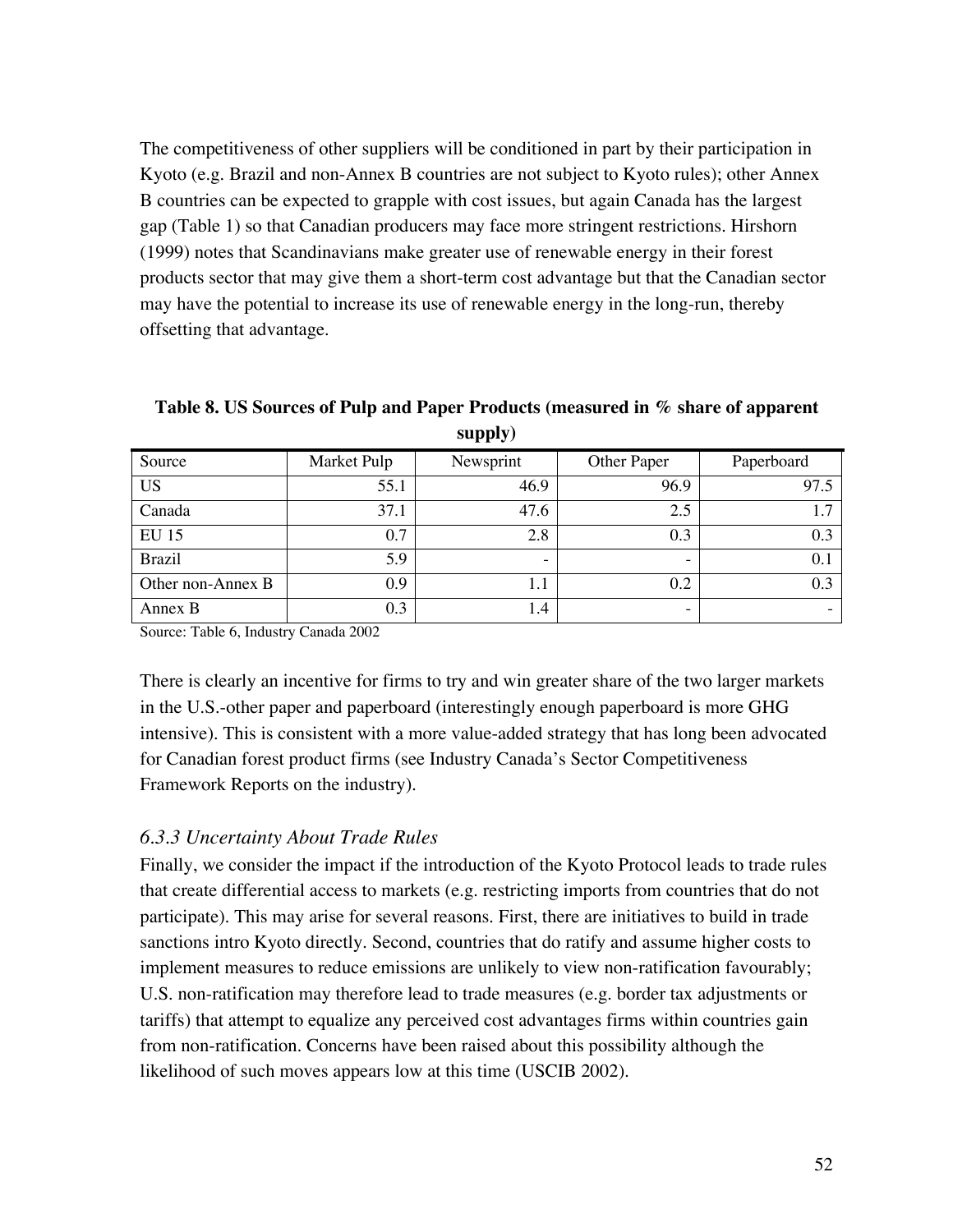If such trade rules did arise, would Canada benefit from an improved competitive position in other markets? Canada's other significant export markets are principally the EU and Japan. Table 9 shows the import share for the EU and Japan where the U.S. has a significant share of market pulp in those two markets. If there are trade restrictions, this would potentially broaden the scope of those markets for Canadian producers. However, this depends upon their ability to gain share against other producers-Scandinavian countries and Non-Annex B countries such as Brazil that have been in general expanding their production; at the same time, any redirection of U.S. exports back into the U.S. market will increase the competitive pressure on all pulp and paper firms competing in that market, potentially further displacing Canadian pulp.

|             | EU          |           | Japan       |           |
|-------------|-------------|-----------|-------------|-----------|
| Source      | Market Pulp | Newsprint | Market Pulp | Newsprint |
| Canada      | 31.0        | n.a.      | 43.3        | n.a.      |
| <b>US</b>   | 24.6        | n.a.      | 28.7        | n.a.      |
| Non-Annex B | 31.6        | n.a.      | 20.9        | n.a.      |
| Annex B     | 12.9        | n.a.      | 71          | n.a.      |

**Table 9. Import Sources of Market Pulp and Newsprint in the EU and Japan from Different Countries (% share)**

Source: Industry Canada 2002

In general, Canadian pulp and paper manufacturing firms are highly exposed to foreign competition in markets that, for the most part, are commodity markets. Increased costs will require greater investments in technologies that not only help reduce emissions but also increase productivity.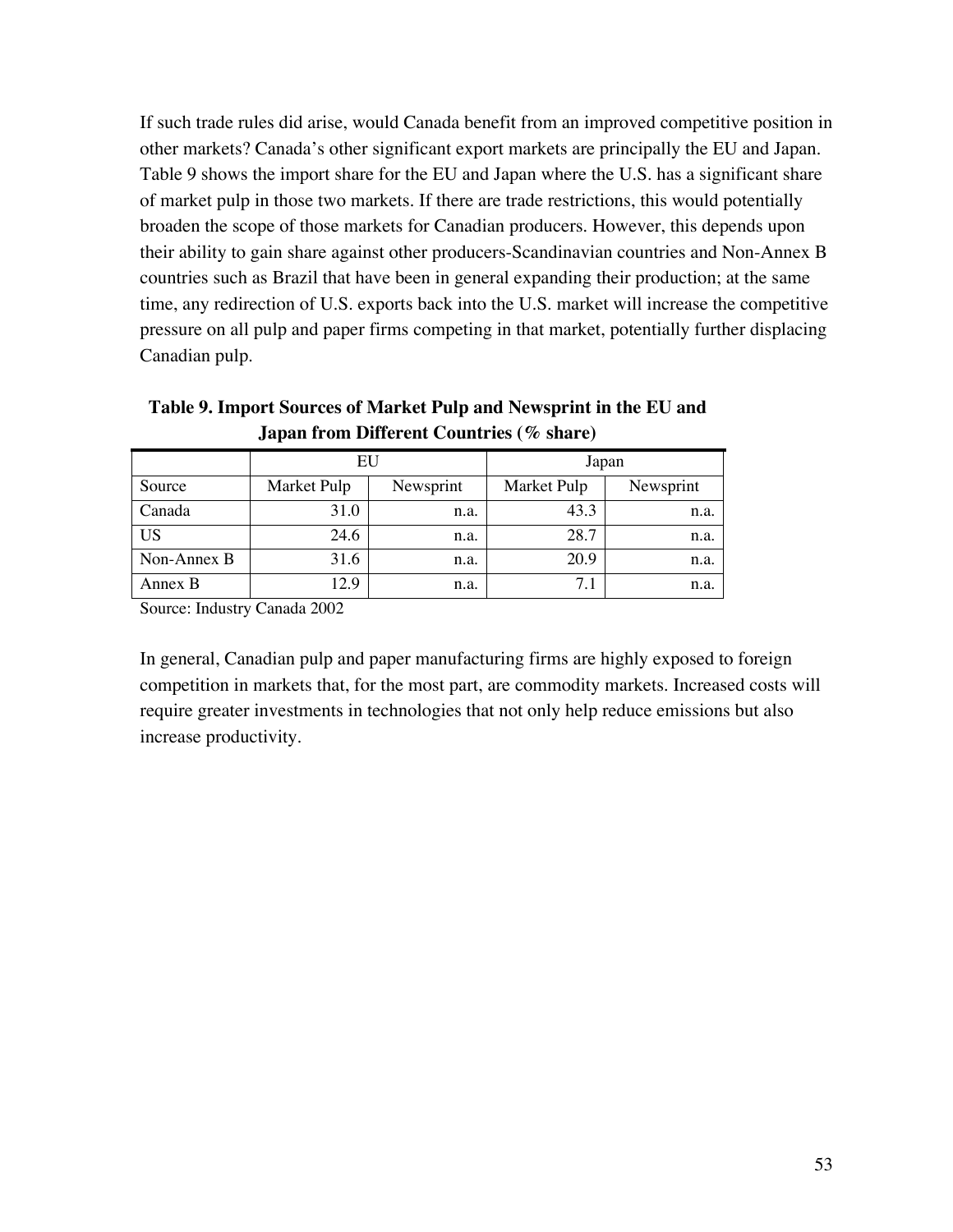#### 7. **CONCLUSIONS**

Climate change mitigation cannot be achieved without GHG emission reductions, which in turn cannot be achieved without reduction in energy use, and fuel switching to low-emission or no-emission energy sources. Governments will implement policies to foster these changes. There will be differential cost competitiveness implications across sub-sectors within the forest sector, and across mills within each sub-sector. We first review the major ways in which Kyoto can affect forest product firms that we discussed in this paper.

#### **7.1 Impacts of Kyoto**

First, Kyoto will directly impact firms through the regulation of emissions and emissions trading. Forest sector firms will have to pay attention to new variables in their business and investment decisions. Trading and other rules could create a potentially complex situation for many companies in the forest sector. The DET proposed by the federal government would only cover a portion of the company – the large energy intensive pulp and paper mills. The role of other parts of the company in reducing emissions or sequestering C, and how such efforts would figure in the trading system, create new strategic issues for company managers as they allocate capital investments across the company.

Second, we are likely to see changes in forest management policies and forest practices that have implications for the availability and cost of timber. C stock maintenance (reduction in emission of forest carbon) and C sequestration will be of great interest to governments. Where or not companies see any value from management to forest C depends upon how governments craft their strategies (and who claims the credits for changes in such activities). Regardless of who receives the credit, we would expect to see, over the medium to long term the following directions in Canadian forest management. These include less harvesting in natural forests and a shift in fibre supply sources – greater protection of natural forests accompanied by more creation and reliance on plantations. This means less extensive forestry and more intensive forestry that could (at least in the short term) reduce the availability of timber and/or increase the cost of timber. We are likely to see more harvesting practices that lower C impacts (e.g. more winter logging to reduce soil C impacts). There may be other changes in the extent and type of silvicultural practices, with the changes varying according to regional and local conditions. There will be more emphasis on the use of waste from harvesting (but balanced by environmental considerations for leaving C in the ecosystem) and production of biomass to generate power.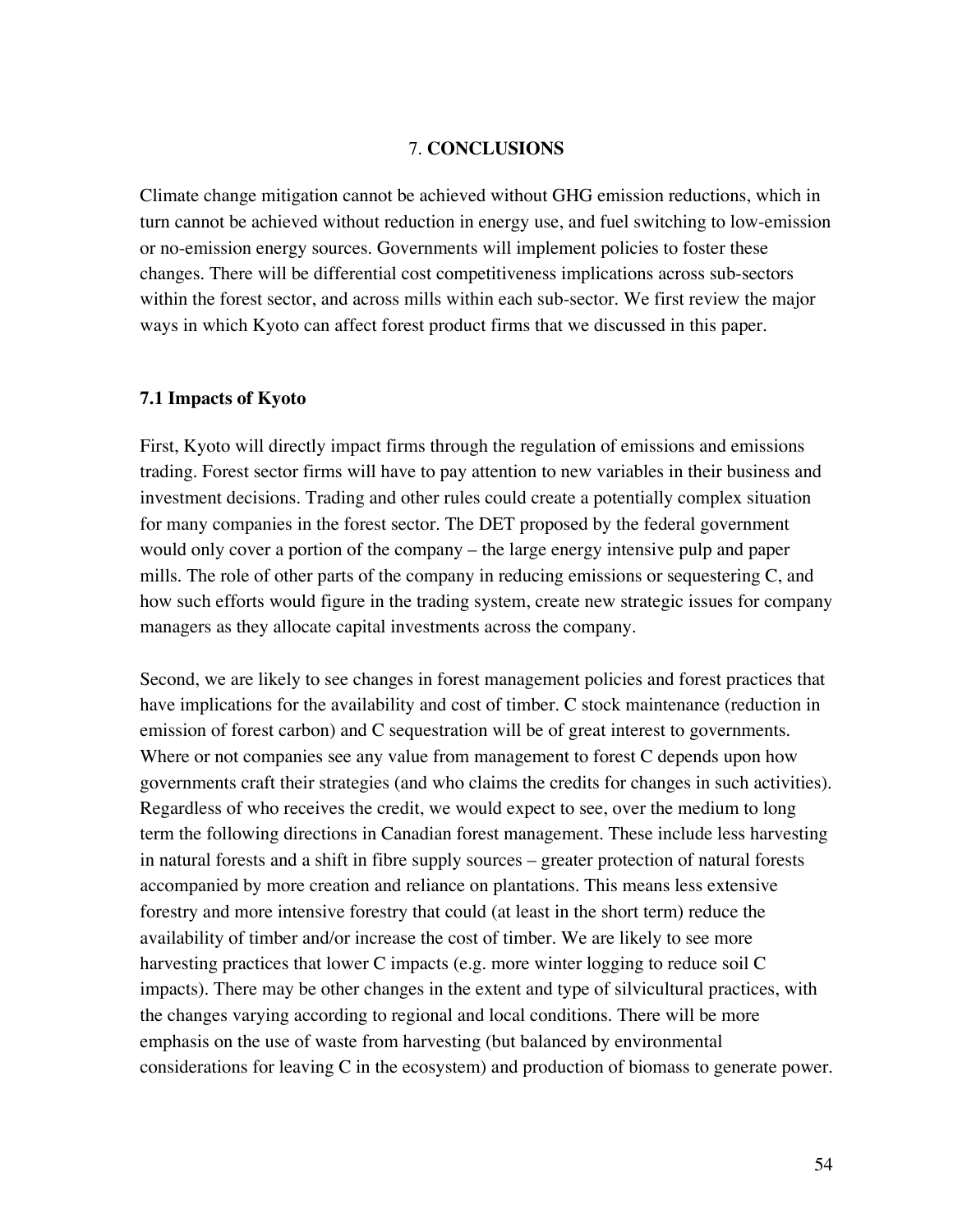In terms of C markets, firms are unlikely to realize values significantly high enough to engage in sink activities, especially with a cap that will limit the price of permits in the domestic market. Instead, activities that the firms is undertaking for other reasons-variable retention to promote biodiversity –may yield C credits that help enhance the financial aspects of such activities.

Third, Kyoto can change the scope and nature of markets in which Canadian firms compete. The changes induced by Kyoto here are inherently more speculative since they involve the impact on the competitiveness of Canadian firms in foreign markets (which depend in part upon the policies adopted by other countries), rules yet to be developed under the Kyoto framework, and finally how the trade regime may evolve in response to circumstances where the two largest consumers and suppliers of forest products in the world-Europe and the U.S.-take opposite approaches to Kyoto. Clearly, however, Kyoto will lead to increased costs for firms and and sharpen the focus on productivity-enhancing investments.

Finally, all of these potential changes create uncertainty for firms; uncertainty associated with the regulatory framework and the outcomes it will produce for individual firms; the uncertainty associated the regional impact over such critical variables over timber availability and energy costs; and uncertainty over the long-run competitiveness of the industry in export markets.

# **7.2 Firm Strategies**

We now turn to the ways in which forest sector firms can respond to the changes induced by Kyoto and the uncertainty it creates. We can summarize the strategies they can adopt that we have discussed into three major approaches. First, they can alter their product mix. Second, they can change where they produce the good. Finally, they can utilize technology. We briefly review these strategies below.

Firms will consider shifts in product mix toward greater emphasis on products that require less energy. This could imply for example, more emphasis on wood products as opposed to energy intensive pulp and paper products. Firms are also likely to place greater emphasis on exploring the use of biomass for power generation. Forest sector firms also have the option of reducing production or engaging in forestry activities (through promoting greater tree growth) to create marketable carbon credits that become part of the "product mix" of the firm.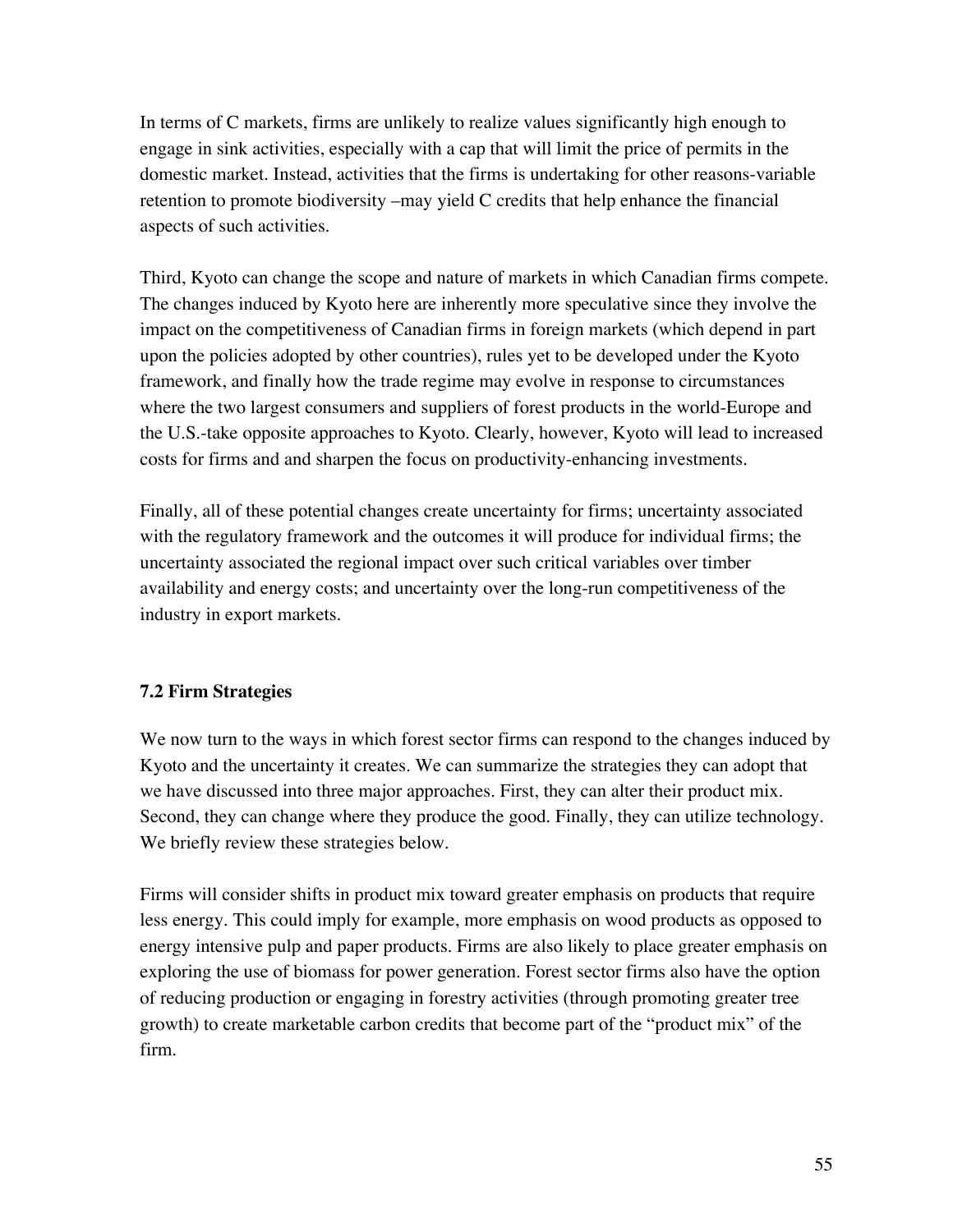Companies may also consider shifting manufacturing operations toward regions of the country where energy supplies are less carbon intensive, although the requirements of a fibre supply will mitigate that trend somewhat (although the location of particular processing activities may change) In addition, companies may also consider investing abroad where they will not be subject to such restrictions.

Firms can also look for technological solutions. First, the increased emphasis on fuel efficiency will favour newer firms that already have an advantage because of the capital intensive nature of the business. It will also lead to greater priority assigned to energyrelated investments. This could be manifested in several major ways. We will see shifts in production technologies toward low-energy or low emission machinery and equipment. Firms will first seek those opportunities that offer greater energy efficiency that offer the benefit of reduced fuel costs and GHG emissions. There may also be opportunities to develop new technologies and to market those technologies, although this is less likely. Canadian R&D in the forest sector is generally low, reflecting the small size of firms relative to their global competitors, and the nature of the industry is such that technological innovation is quickly imitated so that firms are unlikely to be able to privately capture the benefits of their investments thereby reducing their incentive to invest. Given their low R&D, an increased emphasis on investment required to meet environmental regulation will likely put Canadian firms more at a disadvantage to their peers, contrary to the idea that it will induce innovation.

Many of these steps require decisions over potentially long-lived investment. Increased uncertainty reduces the willingness of firms to undertake investments, and firms have an incentive to drive costs down to remain a low cost producer in the presence of such uncertainty (to try and be at the bottom of the cost curve). A trading system, while it may initially engender uncertainty, can offer firms a great deal of flexibility in cost-effectively reducing emissions; the incorporation of a cap can also reduce some of the uncertainty associated with such a system.

All of the changes suggested above are of course speculative and would occur within the context of a broad range of influences on forest company operations and decision-making. Nevertheless, forest companies need to consider how changes of the sort discussed could impact on their operations, and adjust proactively.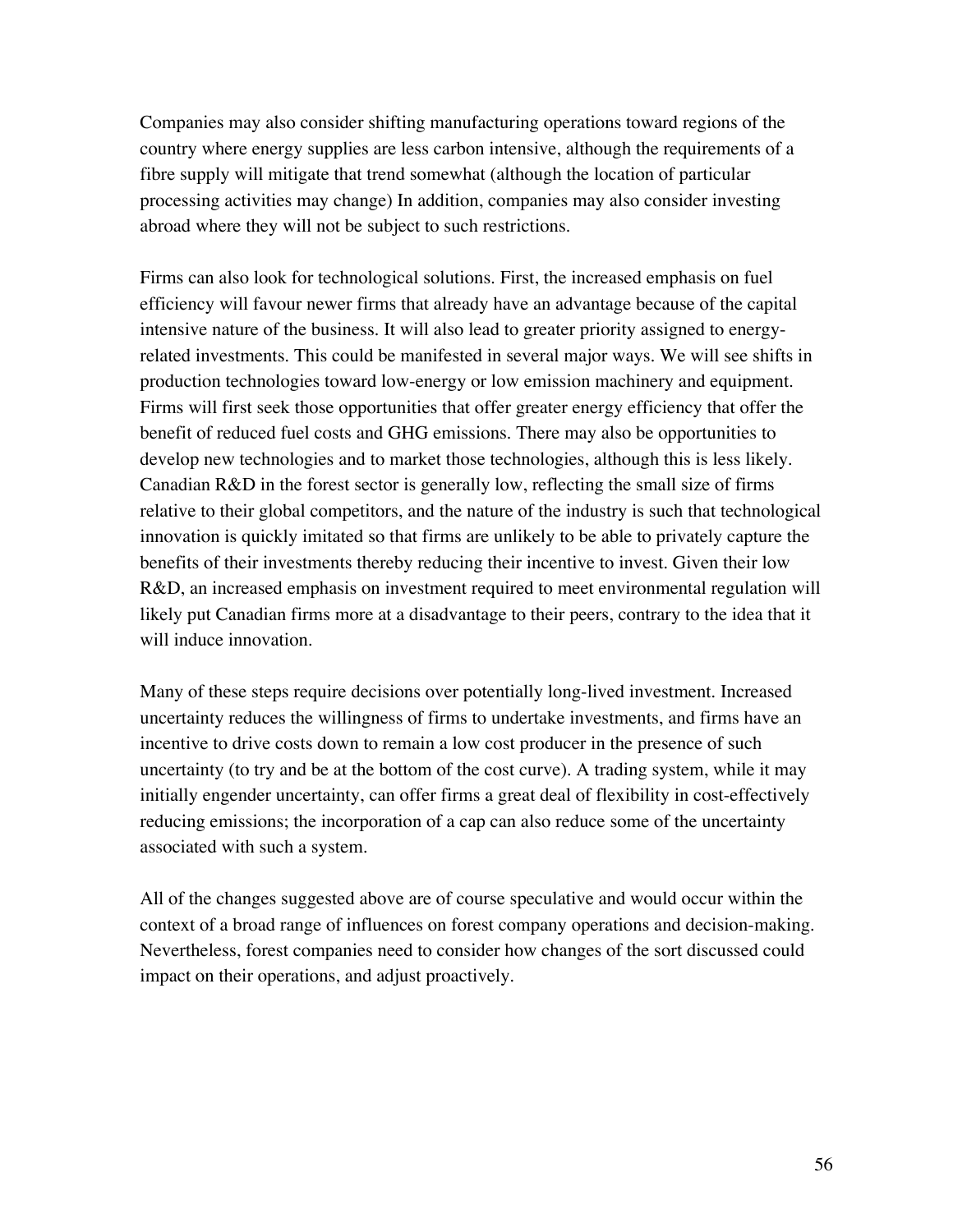### **REFERENCES**

**Analysis and Modeling Group. 2000.** An Assessment of the Economic and Environmental Implications for Canada of the Kyoto Protocol. Prepared as part of Canada's National Climate Change Process. November.

**Ball, J. 2003.** New Market Shows Industry Moving on Global Warming. Wall Street Journal, January 16. Page 1.

**Boustie, S., Raynolds, M. and M. Bramley. 2002.** How Ratifying the Kyoto Protocol Will Benefit Canada's Competitiveness. Pembina Institute for Appropriate Development. June.

**Brown, C. 2000.** The global outlook for future wood supply from forest plantations. Working paper no. GFPOS/WP/03. Food and Agriculture Organization. Rome.

**Brown, S. 2000.** Measuring, monitoring, and verification of carbon benefits for forest-based projects. Phil. Trans. R. Soc. Lond. A 1797: 1669-1683.

**Brown, S., O. Masera and J. Sathaye. 2000.** Project-based activities. In R.T. Watson, I.R. Noble, B. Bolin, N.H. Ravindranath, D.J. Verardo and D.J. Dokken (eds.), Land use, landuse change, and forestry: A Special Report of the Intergovernmental Panel on Climate Change (IPCC). Cambridge University Press, UK.

**Canadian Federation of Woodlot Owners. 1999.** Potential for Afforestation on Provincial Woodlots in Canada. Submitted to Canada's National climate Change Process. June.

**Chomitz, K. M. 2002.** Baseline, leakage and measurement issues: how do forestry and energy projects compare? Climate Pol. 2: 35-49.

**Chow, J. 2002.** Slovakia first to Sell Kyoto Emission Credits. Financial Post December 7. FP1.

**Climate Change Working Group of the International Council of forest and Paper Associations. 2002.** Calculation Tools for Estimating Greenhouse Gases from Pulp and Paper Mills. Accessed at www.ghgprotocol.org

**DeCanio, S. 1998.** The efficiency paradox: bureaucratic and organizational barriers to profitable energy-saving investments. Energy Policy 26(5): 441-454.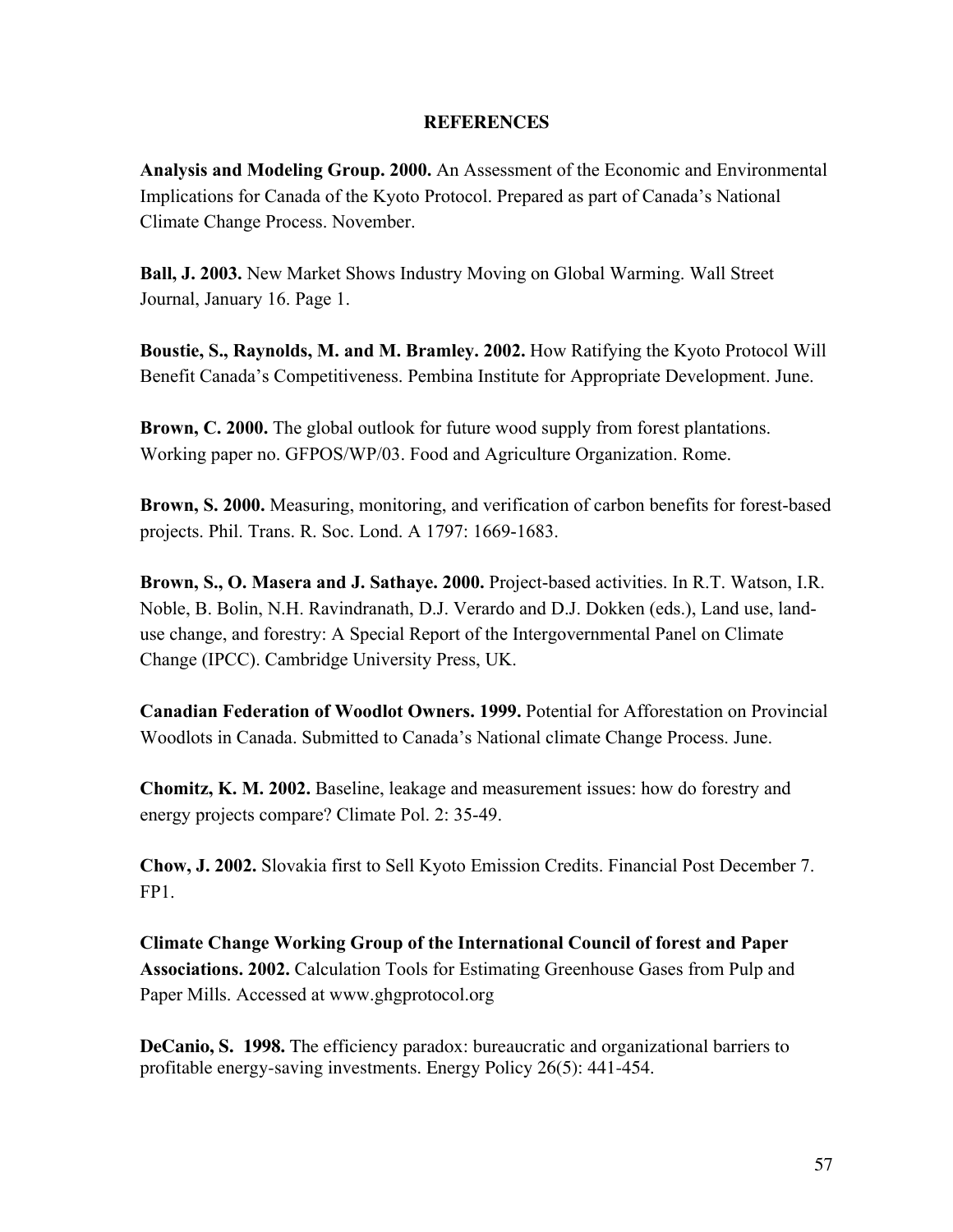**\_\_\_\_\_\_\_\_\_. 1994.** Agency and control problems in US corporations: the case of energy efficient investment projects. Journal of the Economics of Business 1(1): 105-123.

**FAO. 2001.** Global Forest Resources Assessment 2000. FAO Forestry Paper No. 140. Food and Agriculture Organization. Rome. Available at http://www.fao.org/DOCREP/004/Y1997E/Y1997E00.HTM

**FPAC. 2002.** Forest Sector Renewal: Putting the Pieces Together. Forest Products Association of Canada. Ottawa.

**Government of Canada. 2002a**. A Discussion Paper on Canada's Contribution to Addressing Climate Change. Ottawa. Available at www.climatechange.gc.ca/discussionpaper/index.html.

**Government of Canada. 2002b**. Climate Change – Achieving our Commitments Together: Climate Change Plan for Canada. Ottawa. Available at www.climatechange.gc.ca.

**Griss, P. 2002.** Forest Carbon Management in Canada: Final Report of the Pollution Probe Forest Carbon Management Workshop Series. Pollution Probe, Toronto. Available at http://www.pollutionprobe.org/whatwedo/Kyoto.htm.

**Hirshorn, R. 1999.** Characteristics of the Canadian Economy and the Implications for Climate Change. Prepared as part of Canada's National Climate Change Process. March.

**Industry Canada. 2002.** Input to the AMG Working Group Studying the Impact of Greenhouse Gas Abatement on the Competitiveness of Canadian Industries: Pulp Paper and Paperboard Mills. Manufacturing Industries Branch. March 11. Accessed at www.nccp.gc.ca.

**Jaccard, M., and W. D. Montgomery. 1996**. Costs of reducing greenhouse gas emissions in the USA and Canada. Energy Policy 24(10/11): 889-898.

**Kurz, W.A and M.J Apps. 1999.** A 70-year retrospective analysis of carbon fluxes in the Canadian forest sector. Ecological Applications 92(2): 526-547.

**Lecoq, F., and K. Capor.** 2002. State and Trends of the Carbon Market. Prepared for PCF Plus Research. October. Accessed at www.ieta.org.

**Lemprière, T.C., M. Johnston, A. Willcocks, B. Bogdanski, D. Bisson, M. Apps, and O. Bussler. 2002.** Saskatchewan forest carbon sequestration project. Forestry Chronicle (submitted).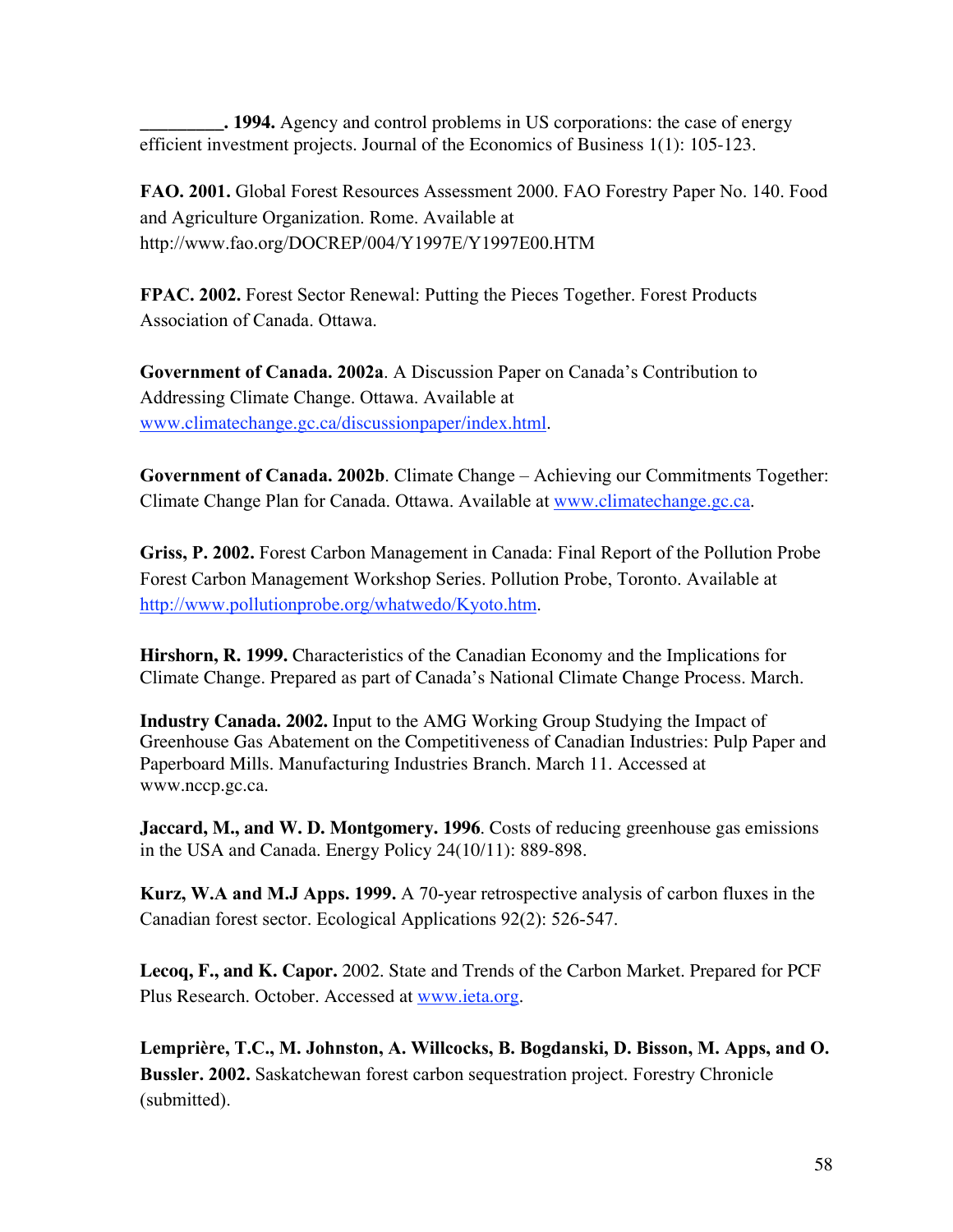**Liski, J., A. Pussinen, K. Pingoud, R. Måkipåå, and T. Karjalainen. 2001.** Which rotation length is favourable to carbon sequestration? Can. J. For. Res. 31: 2004-2013.

**Lowe, J.J., K. Power and S.L.Gray. 1996.** Canada's Forest Inventory 1991: The 1994 Version. Information Report BC-X-362. Pacific Forestry Centre. Canadian Forest Service. Natural Resources Canada. Victoria.

**NCCP. 1999.** Options Report: Options for the Forest Sector to Contribute to Canada's National Implementation Strategy for the Kyoto Protocol. National Climate Change Process. Available at http://www.nccp.ca/html/tables/pdf/options/Final\_Options\_Report\_English.pdf.

**Niesten, E., P.C Frumhoff, M. Manion and J.J. Hardner. 2002.** Designing a carbon market that protects forests in developing countries. Phil. Trans. R. Soc. Lond. A 1797, pp. 1875-1888.

**Niles, J.O., S. Brown, J. Pretty, A.S. Ball and J. Fay. 2002.** Potential carbon mitigation and income in developing countries from changes in use and management of agricultural and forest lands. Phil. Trans. R. Soc. Lond. A 1797, pp. 1621-1639.

**Papadopol, C.S. 2002.** Climate change mitigation: Are there forestry options? Available at http://www.eco-web.com.editorial/05934-03.html.

**Private Forest Landowners Association of BC. 1998.** Federal Income Tax Incentives for Private Forest Land in BC. September.

**Robinson, D.C.E., W.A. Kurz and C. Pinkham. 1999.** Estimating the carbon losses from deforestation in Canada. ESSA Technologies. Prepared for the Forest Sector Table and the Sinks Table of the National Climate Change Process. Available at http://www.nccp.ca/NCCP/pdf/Deforest\_Canada.pdf.

**Rosenzweig, R., M. Varilek, B. Feldman, R. Kuppalli and J. Janssen. 2002.** The Emerging International Greenhouse Gas Market. Pew Centre on Global Climate Change, Arlington, West Virginia.

**Sandor, R., M. Walsh and R. Marques. 2002.** Greenhouse-gas-trading markets. Phil. Trans. R. Soc. Lond. A 1797: 1889-1900.